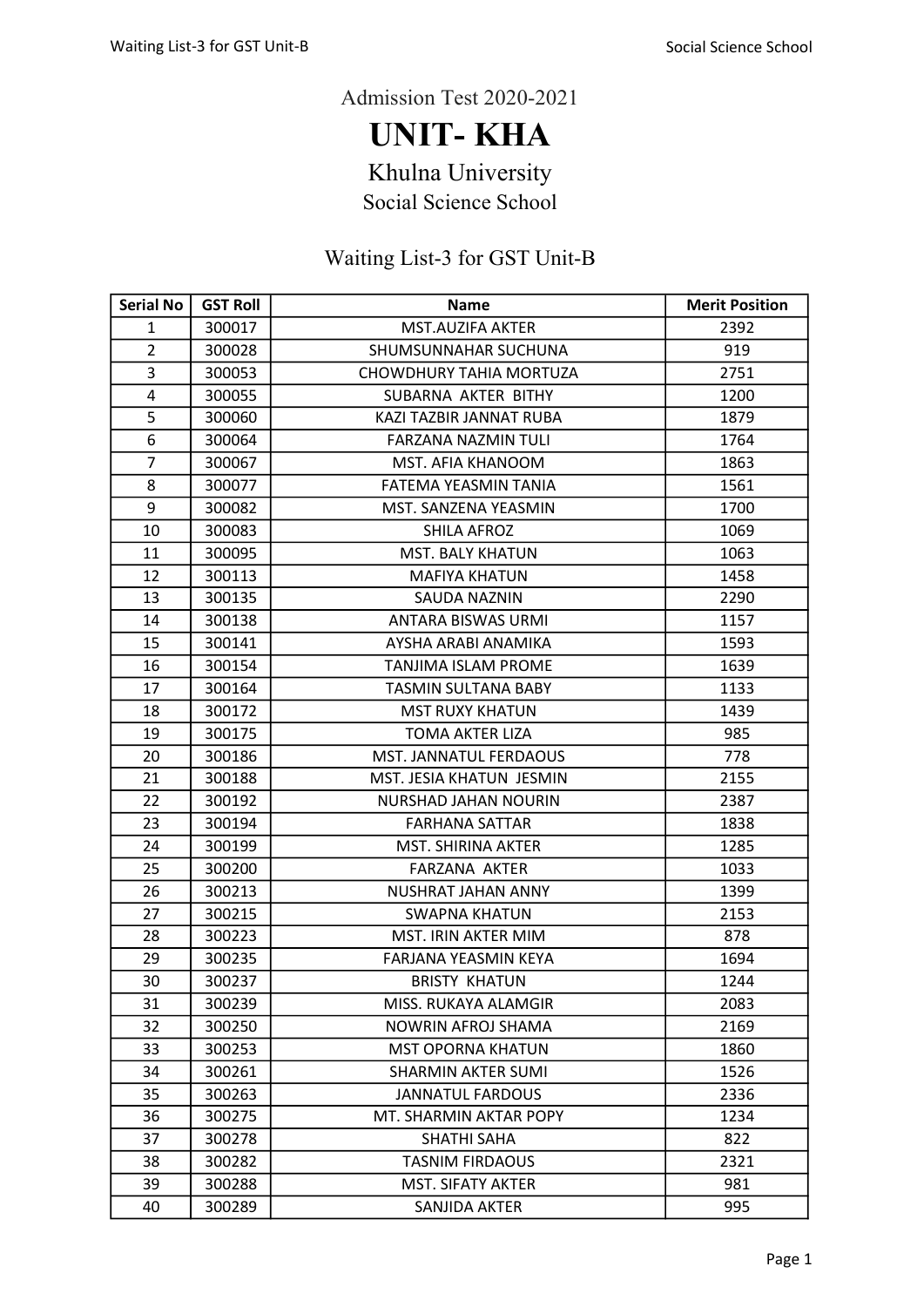UNIT- KHA

Khulna University

Social Science School

| <b>Serial No</b> | <b>GST Roll</b> | <b>Name</b>                 | <b>Merit Position</b> |
|------------------|-----------------|-----------------------------|-----------------------|
| 41               | 300291          | <b>SWEETY KHATUN</b>        | 1929                  |
| 42               | 300306          | <b>FAIROOZ AHMED NAWER</b>  | 1350                  |
| 43               | 300308          | SIDRATUL MUNTAHA            | 888                   |
| 44               | 300327          | <b>JASIKA ATIK</b>          | 1701                  |
| 45               | 300334          | REBA AKTER MIM              | 1486                  |
| 46               | 300338          | <b>LIMA KHATUN</b>          | 1761                  |
| 47               | 300369          | MIMMA AKTER                 | 1394                  |
| 48               | 300372          | <b>SHARMIN AKTER SMRITI</b> | 2304                  |
| 49               | 300377          | <b>ROKSANA</b>              | 1025                  |
| 50               | 300389          | <b>SUMAIA HASSAN</b>        | 2183                  |
| 51               | 300399          | TAHMINA ISLAM SHATABDI      | 1059                  |
| 52               | 300404          | <b>NASRIN SULTANA</b>       | 958                   |
| 53               | 300406          | <b>MONIRA AKTAR</b>         | 1415                  |
| 54               | 300425          | MST.RAZIA SULTANA           | 1150                  |
| 55               | 300451          | MST. MONIKA YEASMIN         | 1757                  |
| 56               | 300482          | <b>MST. DIPTY KHATUN</b>    | 2219                  |
| 57               | 300484          | <b>HAPPY KHATUN</b>         | 1430                  |
| 58               | 300489          | NILUFA YEASMIN              | 1436                  |
| 59               | 300501          | AYSHA ABBAS AZMI            | 2510                  |
| 60               | 300502          | <b>SHUSMITA KHATUN</b>      | 1890                  |
| 61               | 300503          | SAMIYA SIFAT ORTHEE         | 1054                  |
| 62               | 300516          | RIFAH TASNIA SILVY          | 1923                  |
| 63               | 300528          | SADIA AFRIN JIME            | 926                   |
| 64               | 300529          | <b>TAMANNA KHATUN</b>       | 1373                  |
| 65               | 300539          | MST. KABITA AKTER KUSUM     | 2457                  |
| 66               | 300548          | <b>SHIRABONI BISWAS</b>     | 1337                  |
| 67               | 300607          | APARNA ADHIKARI             | 2094                  |
| 68               | 300609          | <b>MOST.AKA KHATUN</b>      | 1964                  |
| 69               | 300616          | MST. SUMIYA KHATUN          | 868                   |
| 70               | 300619          | <b>FARIJATUN NESA NEETI</b> | 2553                  |
| 71               | 300633          | AFIA NASRIN                 | 2136                  |
| 72               | 300634          | <b>MILI KHATUN</b>          | 1583                  |
| 73               | 300635          | MST. FAHMIDA KHATUN         | 1502                  |
| 74               | 300641          | <b>FARIHA TASNIM</b>        | 2062                  |
| 75               | 300644          | <b>MST ROJONI KHATUN</b>    | 1219                  |
| 76               | 300647          | <b>MST. JOSNA KHATUN</b>    | 2035                  |
| 77               | 300651          | <b>TASMIA AKTER</b>         | 1261                  |
| 78               | 300655          | <b>MST. HUMAIRA KHATUN</b>  | 2537                  |
| 79               | 300659          | MST. ZOBAYDA KHANOM SHAMMI  | 928                   |
| 80               | 300666          | SHAPLA RANI BISWAS          | 1132                  |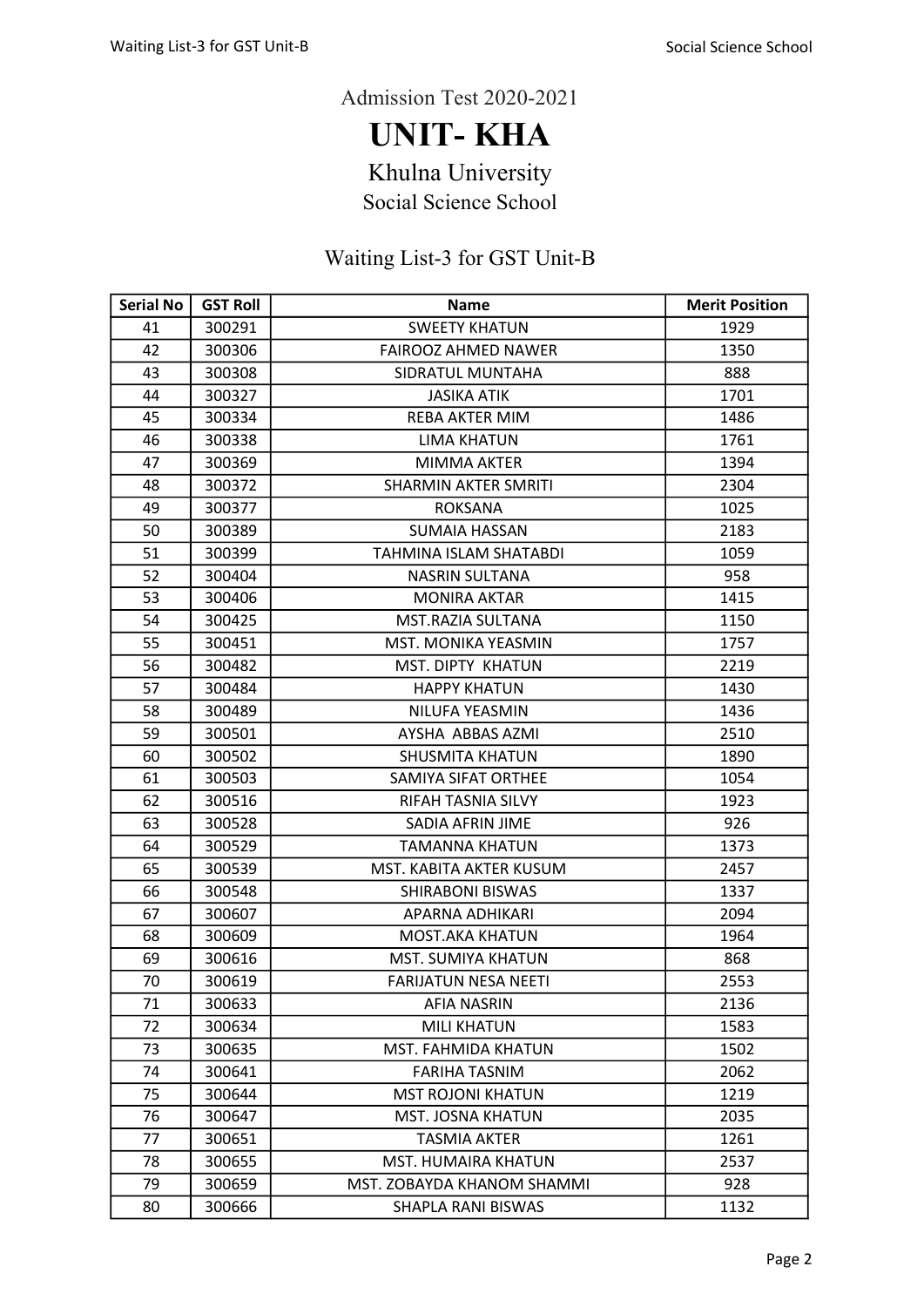UNIT- KHA

Khulna University

Social Science School

| <b>Serial No</b> | <b>GST Roll</b> | <b>Name</b>                | <b>Merit Position</b> |
|------------------|-----------------|----------------------------|-----------------------|
| 81               | 300682          | <b>NAWRIN ISLAM</b>        | 1057                  |
| 82               | 300695          | <b>FATEMA KHATUN</b>       | 2093                  |
| 83               | 300706          | <b>BRISHTI KHATUN</b>      | 1551                  |
| 84               | 300711          | UMME KULSUM ERINA          | 1407                  |
| 85               | 300718          | <b>MST.SUMAIA RASHID</b>   | 908                   |
| 86               | 300720          | <b>SHARMIN AKTER</b>       | 2726                  |
| 87               | 300737          | <b>SAIMA HAQUE</b>         | 1321                  |
| 88               | 300743          | <b>FARHANA AFRIN</b>       | 1548                  |
| 89               | 300745          | <b>SHARMIN AKTER RUMKI</b> | 1868                  |
| 90               | 300757          | ARINA SULTANA URMI         | 1979                  |
| 91               | 300770          | <b>MUNMUN AKTER</b>        | 2189                  |
| 92               | 300775          | AFRINA SULTANA             | 1788                  |
| 93               | 300780          | SHANJIDA AKTER             | 1189                  |
| 94               | 300787          | MST. IRIN SULTANA ASHA     | 1731                  |
| 95               | 300818          | <b>FARJANA AKTER</b>       | 1658                  |
| 96               | 300819          | AFIA ANJUM SUMAYA          | 1292                  |
| 97               | 300820          | <b>MST PINGKY KHATUN</b>   | 2649                  |
| 98               | 300824          | <b>NUSRAT JAHAN</b>        | 1723                  |
| 99               | 300833          | RUPAMA SAHA TITHI          | 2573                  |
| 100              | 300859          | MISS. SWEETY KHATUN        | 1035                  |
| 101              | 300873          | JANNATUL MAWA SNAHA        | 1707                  |
| 102              | 300874          | <b>SUMIYA AKTAR MIM</b>    | 1765                  |
| 103              | 300935          | MST. MIM KHATUN            | 2713                  |
| 104              | 300959          | <b>MYSHA MOHAPARA</b>      | 1762                  |
| 105              | 300975          | <b>MST SONIA KHATUN</b>    | 2631                  |
| 106              | 300980          | <b>MAHJUBA TANIZ</b>       | 821                   |
| 107              | 300982          | <b>MARIA PARVIN MIM</b>    | 2629                  |
| 108              | 301012          | <b>MUNNI KHATUN</b>        | 971                   |
| 109              | 301016          | <b>BOISHAKHI PAUL</b>      | 1688                  |
| 110              | 301072          | FARZANA YESMIN EVA         | 1942                  |
| 111              | 301080          | NUSRAT JAHAN SETU          | 2109                  |
| 112              | 301115          | MST. SADIA HAQUE SANDA     | 1827                  |
| 113              | 301139          | <b>EISRAT JAHAN</b>        | 1260                  |
| 114              | 301141          | <b>NAZMIM KHATUN</b>       | 1242                  |
| 115              | 301143          | <b>MST. RABEA KHATUN</b>   | 1541                  |
| 116              | 301151          | <b>TASLIMA AKTER OMI</b>   | 2678                  |
| 117              | 301163          | <b>TOWFIKA KHATUN</b>      | 2427                  |
| 118              | 301174          | <b>JERINA AFROZ</b>        | 976                   |
| 119              | 301249          | MST SADIA SARMIN BORNITA   | 2264                  |
| 120              | 301292          | MST. ETY AKTHER REYA       | 1607                  |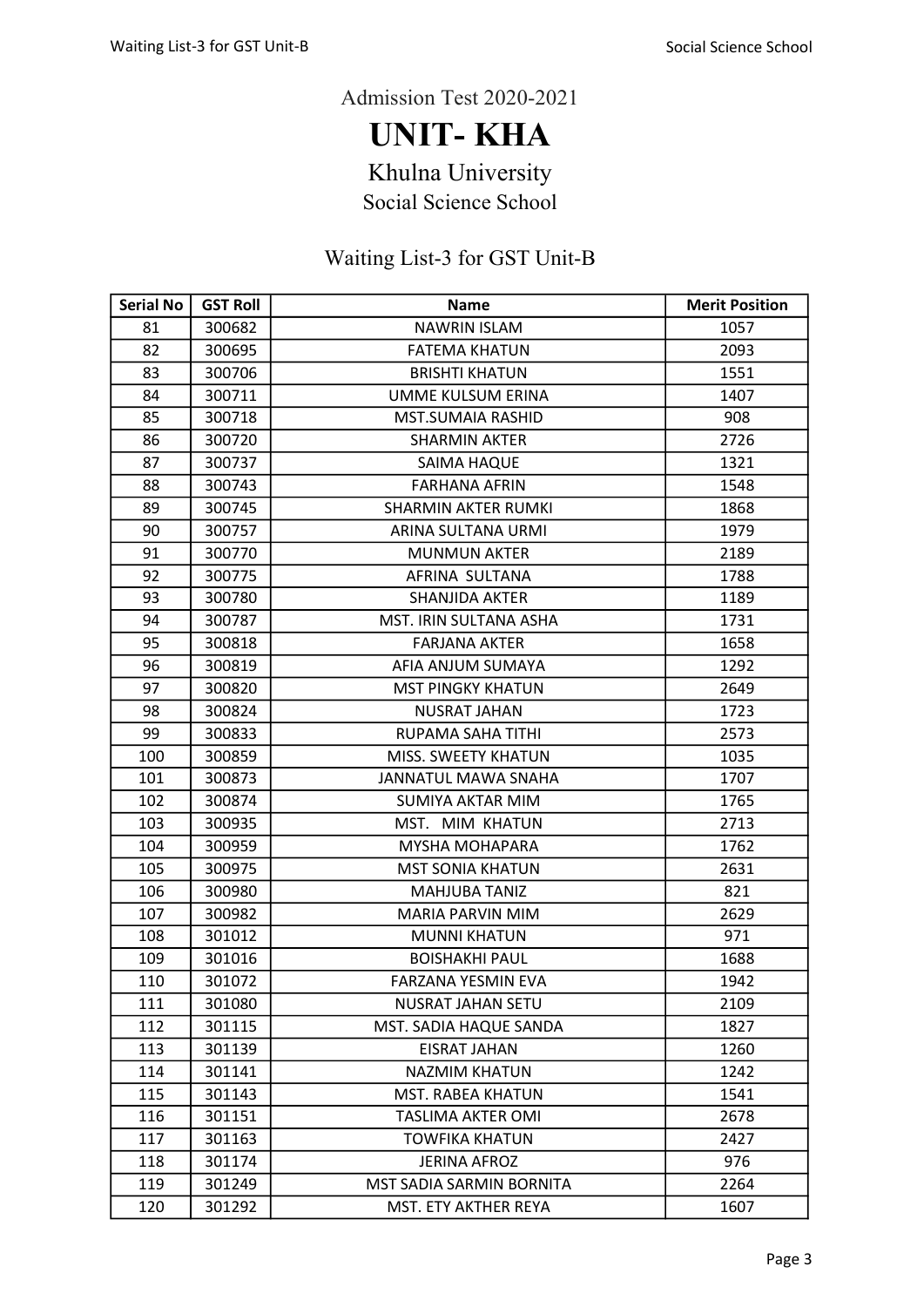UNIT- KHA

Khulna University

Social Science School

| <b>Serial No</b> | <b>GST Roll</b> | <b>Name</b>                | <b>Merit Position</b> |
|------------------|-----------------|----------------------------|-----------------------|
| 121              | 301317          | MD. EMRUL HOSSAIN          | 2232                  |
| 122              | 301386          | MST. SUMAYA HAQUE SWEETY   | 2504                  |
| 123              | 301390          | <b>ZANNATUL FERDOS</b>     | 1810                  |
| 124              | 301433          | <b>MST.MUSLIMA AKTER</b>   | 2530                  |
| 125              | 301456          | <b>FARZANA YESMIN</b>      | 2490                  |
| 126              | 301520          | <b>SUMAYA KHATUN</b>       | 2164                  |
| 127              | 301537          | <b>SHAKIL HOSSAIN</b>      | 937                   |
| 128              | 301561          | MST. MAHABUBA SHARMIN      | 2572                  |
| 129              | 301566          | <b>MST. LIMA KHATUN</b>    | 1494                  |
| 130              | 301610          | <b>TASKIA KHATUN</b>       | 906                   |
| 131              | 301611          | <b>TANZIM AHMED TUHIN</b>  | 761                   |
| 132              | 301618          | AFRINA RASHID JOTY         | 1569                  |
| 133              | 301752          | SAIRA SABAH                | 2366                  |
| 134              | 301761          | MST. JANNATUL              | 1552                  |
| 135              | 301769          | <b>ISRAT JAHAN FALGUNI</b> | 2733                  |
| 136              | 301777          | <b>FARHANA RAHOMAN</b>     | 2283                  |
| 137              | 301836          | <b>MST.SUMONA KHATUN</b>   | 1185                  |
| 138              | 301946          | <b>TONU KHATUN</b>         | 1396                  |
| 139              | 302055          | <b>ISRAT JAHAN</b>         | 956                   |
| 140              | 302061          | MD. ABU SAYED              | 1416                  |
| 141              | 302095          | ERINA TASNUVA              | 2120                  |
| 142              | 302103          | <b>FAHIM FOISAL</b>        | 1777                  |
| 143              | 302108          | TASMIN MAMUN TISHA         | 1787                  |
| 144              | 302109          | MD. SAJIB AHMED            | 2590                  |
| 145              | 302122          | LAMIYA FARDOS PUSPITA      | 1028                  |
| 146              | 302125          | <b>ALMAS HOSSAIN</b>       | 1195                  |
| 147              | 302134          | MD. SEZAN RAHMAN PROTTOY   | 2265                  |
| 148              | 302141          | <b>MD. KUTUB UDDIN</b>     | 892                   |
| 149              | 302144          | <b>ASIF AHAMMED</b>        | 2059                  |
| 150              | 302165          | <b>SATIRTHO SEN</b>        | 1902                  |
| 151              | 302167          | MST. SANGIDA ISLAM ANKHI   | 1452                  |
| 152              | 302202          | SURAYA JANNAT              | 1557                  |
| 153              | 302212          | <b>LUBNA AKTER</b>         | 1245                  |
| 154              | 302247          | <b>ASIF HOSSAIN SHUVO</b>  | 2171                  |
| 155              | 302263          | <b>SHOHELY YESMIN</b>      | 2633                  |
| 156              | 302266          | MD. SOAD HOSSIN NAFY       | 845                   |
| 157              | 302315          | MST. SUMAYA TASNIM         | 1842                  |
| 158              | 302331          | <b>IFFAT JAHAN LIZA</b>    | 2562                  |
| 159              | 302355          | MD. RASEL AHMED ASIF       | 987                   |
| 160              | 302360          | MST. SHARMIN SULTANA MIM   | 2132                  |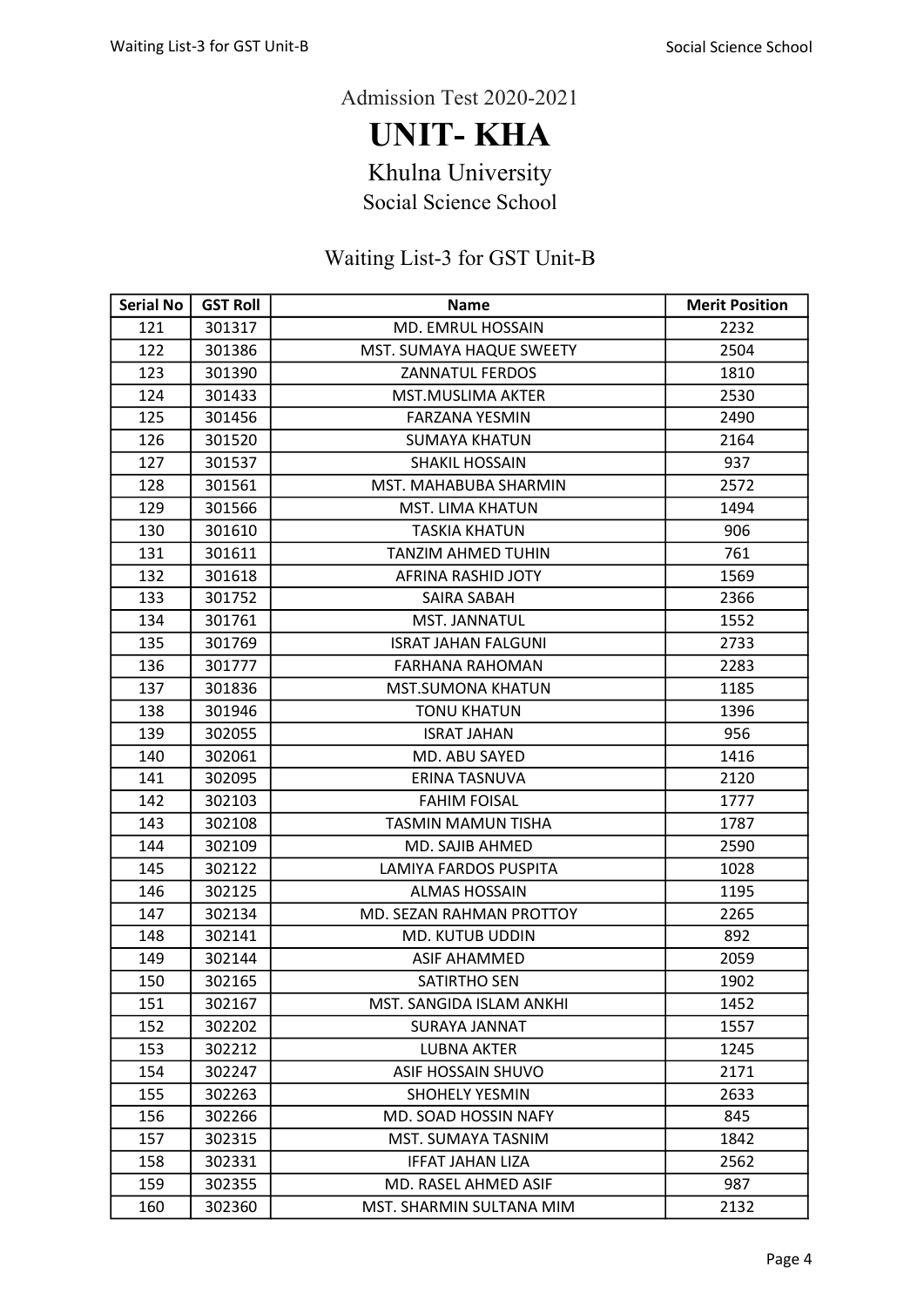UNIT- KHA

Khulna University

Social Science School

| <b>Serial No</b> | <b>GST Roll</b> | <b>Name</b>                    | <b>Merit Position</b> |
|------------------|-----------------|--------------------------------|-----------------------|
| 161              | 302362          | <b>MIM AKTHER</b>              | 1239                  |
| 162              | 302364          | <b>TAFSIA TAHMID</b>           | 1785                  |
| 163              | 302369          | <b>LIZA KHATUN</b>             | 1381                  |
| 164              | 302376          | <b>RITU SAHA</b>               | 1061                  |
| 165              | 302381          | MD. SAJID AL JUBAER            | 1799                  |
| 166              | 302439          | JANNAT E JAKIA NOWSHIN         | 806                   |
| 167              | 302443          | MD AHADUR RAHMAN CHOYON        | 2116                  |
| 168              | 302465          | MD.EKRAMUL HOSSAIN             | 2101                  |
| 169              | 302480          | <b>TASNIM</b><br><b>JANNAT</b> | 1191                  |
| 170              | 302495          | MD. SAIFUL ISLAM               | 1681                  |
| 171              | 302497          | SABIA SULTANA MUNNI            | 1686                  |
| 172              | 302499          | <b>HUMYRA ALAM</b>             | 1872                  |
| 173              | 302508          | <b>UMMAY SURIAYA</b>           | 1653                  |
| 174              | 302511          | MST. SINTHIA CHOWDHURY KUSHUM  | 1392                  |
| 175              | 302514          | SUMON KUMAR SAHA               | 1882                  |
| 176              | 302534          | <b>SHAON KUMAR BISWAS</b>      | 2408                  |
| 177              | 302543          | <b>MD RAIHAN KABIR</b>         | 1546                  |
| 178              | 302550          | <b>SURIYA SULTANA</b>          | 1695                  |
| 179              | 302584          | <b>MD. RIFAT FERDOUSH</b>      | 2374                  |
| 180              | 302588          | <b>BITHI KHATUN</b>            | 2230                  |
| 181              | 302601          | <b>MD. ANWER HOSSIEN</b>       | 1704                  |
| 182              | 302606          | <b>MD.SUMON ALI</b>            | 1167                  |
| 183              | 302683          | <b>BONNA KHATUN</b>            | 1454                  |
| 184              | 302692          | <b>KOHELY KHATUN</b>           | 1490                  |
| 185              | 302693          | MD. FAISAL HOSSAIN             | 1572                  |
| 186              | 302712          | MD. MEHBUB HASAN               | 1483                  |
| 187              | 302735          | <b>JANNATUL FERDOUS SHORMI</b> | 1216                  |
| 188              | 302737          | <b>SUJON BISWAS</b>            | 818                   |
| 189              | 302756          | <b>IMRAN AHMED</b>             | 1273                  |
| 190              | 302758          | MD.NAFIZ AHAMMED               | 2102                  |
| 191              | 302770          | MD. SAKIB HASAN                | 2255                  |
| 192              | 302800          | <b>MST FARZANA AKTAR</b>       | 1327                  |
| 193              | 302814          | <b>TARIN TASNIM</b>            | 1340                  |
| 194              | 302819          | MD. SHAKIBUL HASAN             | 1809                  |
| 195              | 302841          | TAHSAN AHMMED                  | 1462                  |
| 196              | 302862          | MD RUBEL ALI                   | 2645                  |
| 197              | 302875          | MD. AKASH ALI                  | 2134                  |
| 198              | 302893          | KANIZE FATEMA MITU             | 1595                  |
| 199              | 302904          | <b>MST LABONI KHATUN</b>       | 935                   |
| 200              | 302906          | <b>TANVIR AHMAD</b>            | 1935                  |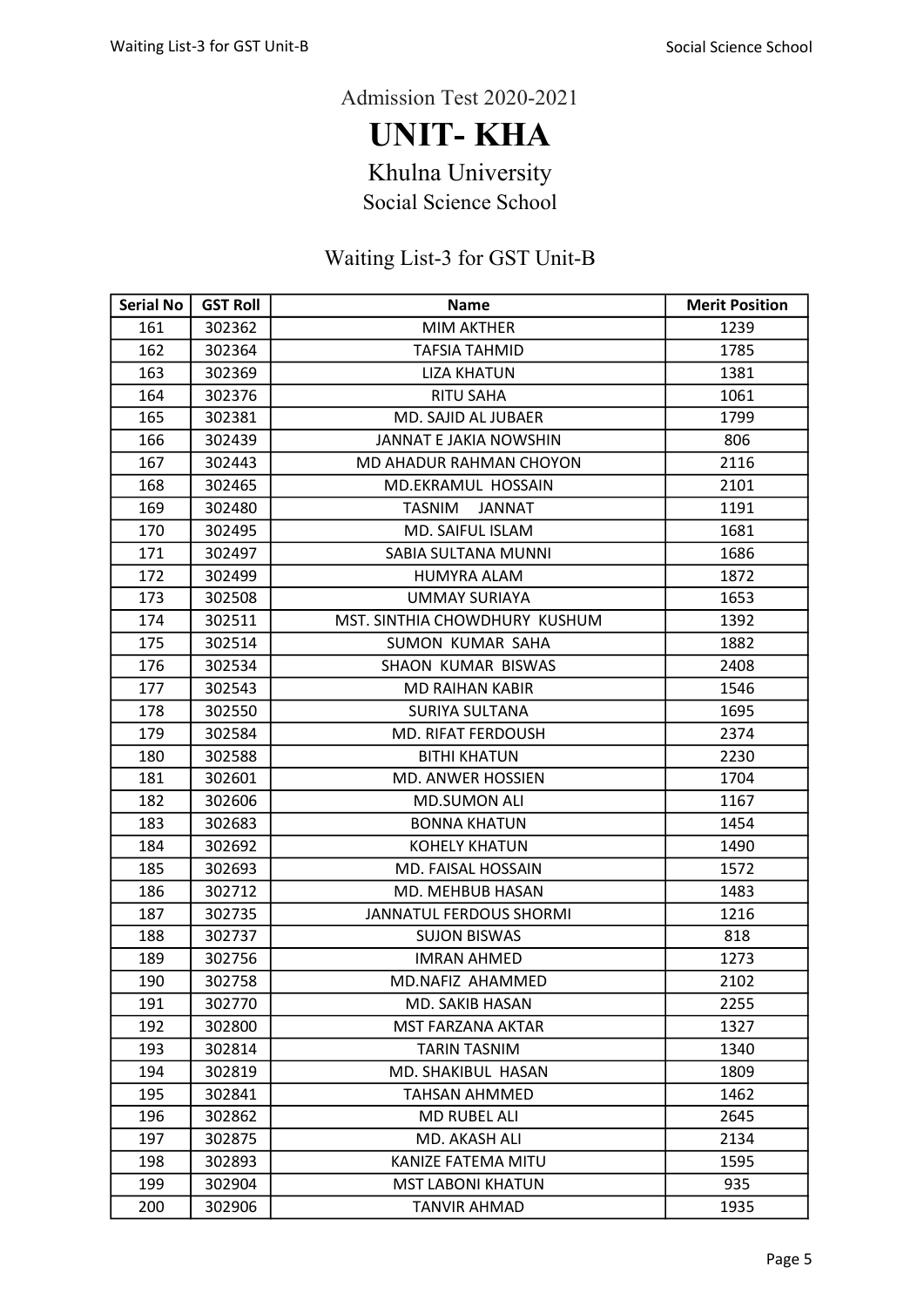UNIT- KHA

Khulna University

Social Science School

| <b>Serial No</b> | <b>GST Roll</b> | <b>Name</b>                  | <b>Merit Position</b> |
|------------------|-----------------|------------------------------|-----------------------|
| 201              | 302934          | MD. SORIFUL ISLAM            | 2238                  |
| 202              | 302937          | <b>MD.SHOHANUR RAHMAN</b>    | 2250                  |
| 203              | 302987          | <b>OISHY BINTA KHIRUM</b>    | 980                   |
| 204              | 302988          | MD. SAKIB HASAN              | 1513                  |
| 205              | 302992          | <b>AKLIMA KHATUN</b>         | 1235                  |
| 206              | 302999          | MD. JAMIL UR RAHMAN PRANTO   | 933                   |
| 207              | 303002          | <b>NUSRAT JAHAN ANY</b>      | 1743                  |
| 208              | 303008          | <b>MST TANIA KHATUN</b>      | 2571                  |
| 209              | 303011          | <b>MIM KHATUN</b>            | 1434                  |
| 210              | 303049          | MST. NURJAHAN KHATUN         | 1770                  |
| 211              | 303058          | AYESHA SIDDIQUEA             | 1336                  |
| 212              | 303070          | SADIA AFRIN                  | 2709                  |
| 213              | 303074          | <b>RASEL HOSSAIN</b>         | 2142                  |
| 214              | 303090          | MST. SAMIA KHATUN            | 1380                  |
| 215              | 303103          | <b>SUMAIA AKTER</b>          | 853                   |
| 216              | 303111          | MD. SOLAIMAN HAQUE           | 2657                  |
| 217              | 303117          | <b>MD. SHOHAG HOSSEN</b>     | 1553                  |
| 218              | 303158          | MD. TANZIL HASAN             | 2395                  |
| 219              | 303164          | <b>MD. MIKAIL HOSSAIN</b>    | 2121                  |
| 220              | 303170          | <b>MD.LITON MIA</b>          | 2487                  |
| 221              | 303174          | <b>KANIZ FATEMA</b>          | 1009                  |
| 222              | 303177          | ABDULLA ARAFIN               | 2373                  |
| 223              | 303230          | MD SOHAG ALI                 | 2748                  |
| 224              | 303243          | ABHISHAK BISWAS              | 1574                  |
| 225              | 303263          | MD. SHAKIB HOSSAIN           | 900                   |
| 226              | 303270          | MD. RAJON HOSSEN             | 1535                  |
| 227              | 303284          | <b>NAYIM HASAN</b>           | 785                   |
| 228              | 303288          | MD. HABIBUR RAHAMAN          | 2615                  |
| 229              | 303291          | <b>AL FAHAD</b>              | 2214                  |
| 230              | 303293          | MS. GUL JANNATUL SHANTONA    | 2417                  |
| 231              | 303297          | <b>MD SHAWON HOSSEN</b>      | 2540                  |
| 232              | 303303          | <b>WALKER RAHMAN SHAURAV</b> | 2422                  |
| 233              | 303331          | TASLIMA KHATUN               | 1957                  |
| 234              | 303355          | MD. BOSHER AHMED             | 2017                  |
| 235              | 303364          | <b>MD. PLABON MOLLAH</b>     | 1614                  |
| 236              | 303377          | MD. TANZIL ISLAM             | 1625                  |
| 237              | 303389          | MD SOLAIMAN HOSSAIN          | 2449                  |
| 238              | 303395          | SUMAYA AKTAR RUMI            | 1536                  |
| 239              | 303397          | MST SHARMIN AKTHER SHANTA    | 1954                  |
| 240              | 303413          | FAZLE RABBI BIN HAYAT        | 2078                  |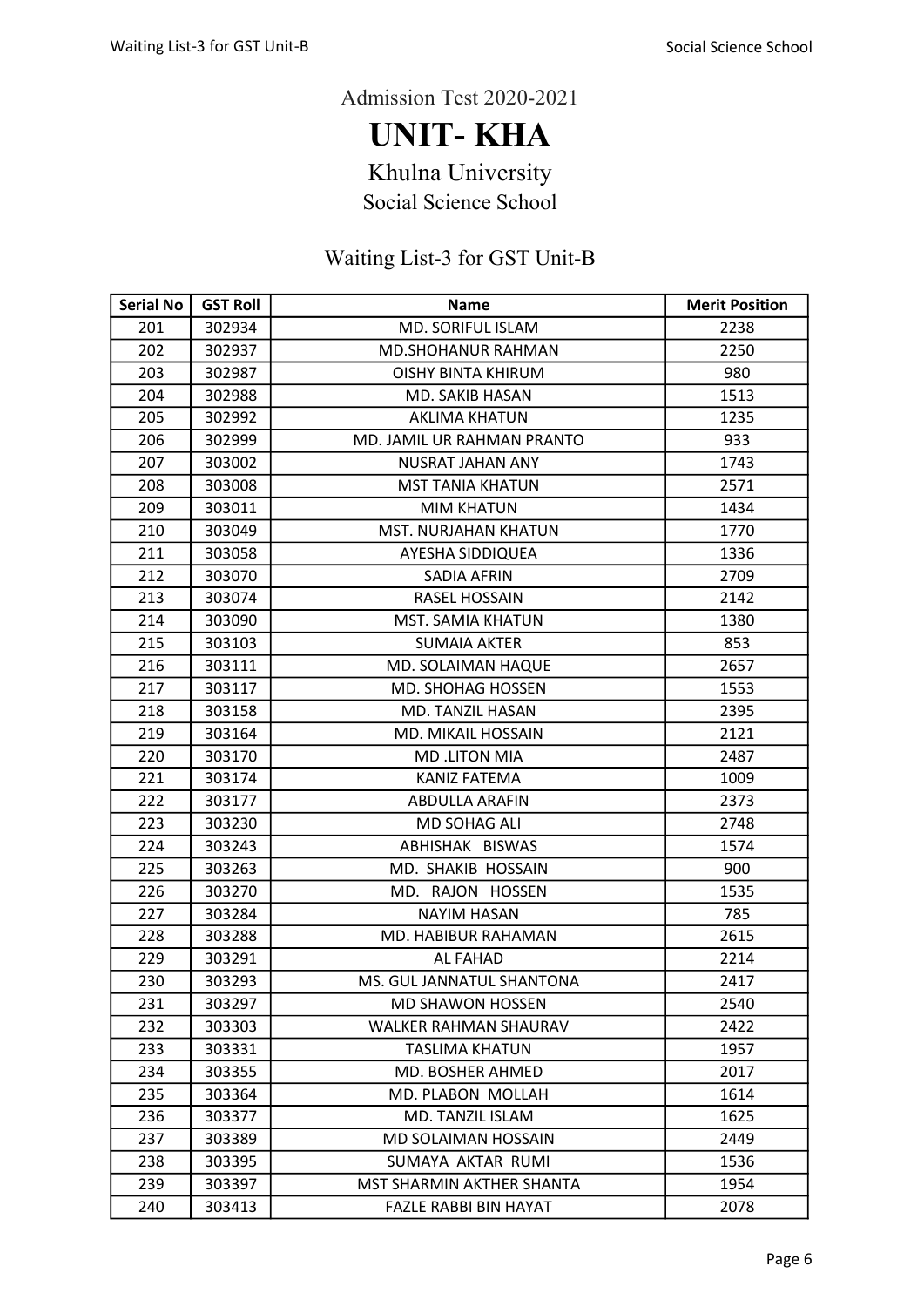UNIT- KHA

Khulna University

Social Science School

| <b>Serial No</b> | <b>GST Roll</b> | <b>Name</b>                  | <b>Merit Position</b> |
|------------------|-----------------|------------------------------|-----------------------|
| 241              | 303482          | MITHU MONDOL                 | 2256                  |
| 242              | 303512          | <b>MST.NISHITA AKTER</b>     | 1481                  |
| 243              | 303541          | <b>SHAKIBUR RAHMAN</b>       | 1715                  |
| 244              | 303545          | <b>ALAMIN MIA</b>            | 998                   |
| 245              | 303683          | MST.MAHMUDA AKTER PROVA      | 1724                  |
| 246              | 303688          | MST. AYESHA SHIDDIKA         | 2611                  |
| 247              | 303724          | <b>AYASHA SIDDIKA</b>        | 2623                  |
| 248              | 303742          | <b>MD RUDRO TITAS</b>        | 2205                  |
| 249              | 303759          | <b>MST. ASHIKUN NAHAR</b>    | 1456                  |
| 250              | 303777          | <b>MST.TASNIA KHATUN</b>     | 1991                  |
| 251              | 303784          | <b>MD. TAREK RAHMAN</b>      | 1307                  |
| 252              | 303792          | <b>MD RIFAT HOSSEN</b>       | 1227                  |
| 253              | 303797          | <b>SHOHANUR RAHMAN</b>       | 1746                  |
| 254              | 303798          | <b>MD. MOKHLESUR RAHAMAN</b> | 1604                  |
| 255              | 303842          | MST. RUMANA AKTER RUMI       | 1887                  |
| 256              | 303853          | MD. MASUM BILLAH             | 1734                  |
| 257              | 303881          | MD. RASEL SHEIKH             | 1066                  |
| 258              | 303897          | MD. ABDUL MALEK ZIHAD        | 1852                  |
| 259              | 303922          | MD. ABIR HASAN               | 838                   |
| 260              | 303931          | MD. MAHAFUJ HOSSAIN          | 1428                  |
| 261              | 303977          | <b>TAUHID AHAMED</b>         | 1257                  |
| 262              | 304106          | MINA AHADUJZAMAN ELITE       | 1271                  |
| 263              | 304138          | <b>MD. SAKIB HOSSAIN</b>     | 1038                  |
| 264              | 304144          | RANA MOLLIK                  | 2166                  |
| 265              | 304309          | <b>MAMUN AHMED</b>           | 929                   |
| 266              | 304459          | MD. RAKIBUL ISLAM            | 880                   |
| 267              | 304460          | <b>MAHMUDUL ISLAM</b>        | 1649                  |
| 268              | 304470          | <b>APURBA VOUMIK</b>         | 2104                  |
| 269              | 304496          | SATABDI BISWAS RICHI         | 1461                  |
| 270              | 304557          | <b>MD KHOKON ALI</b>         | 1124                  |
| 271              | 304767          | <b>JONY ISLAM</b>            | 1517                  |
| 272              | 304772          | TONNI KHATUN                 | 2736                  |
| 273              | 304789          | MD. JAHID HASAN              | 1776                  |
| 274              | 304833          | RAZA AHMED                   | 2090                  |
| 275              | 304881          | <b>MD.SAGOR AHAMED</b>       | 2046                  |
| 276              | 304914          | MD. KAYUM HASAN              | 2693                  |
| 277              | 304949          | HUMAUN AHMED POLOK           | 2718                  |
| 278              | 304974          | <b>HASIBUL HASAN</b>         | 2547                  |
| 279              | 305062          | <b>MD RIMON ALI</b>          | 2583                  |
| 280              | 305091          | MD.ABU SAYED                 | 1263                  |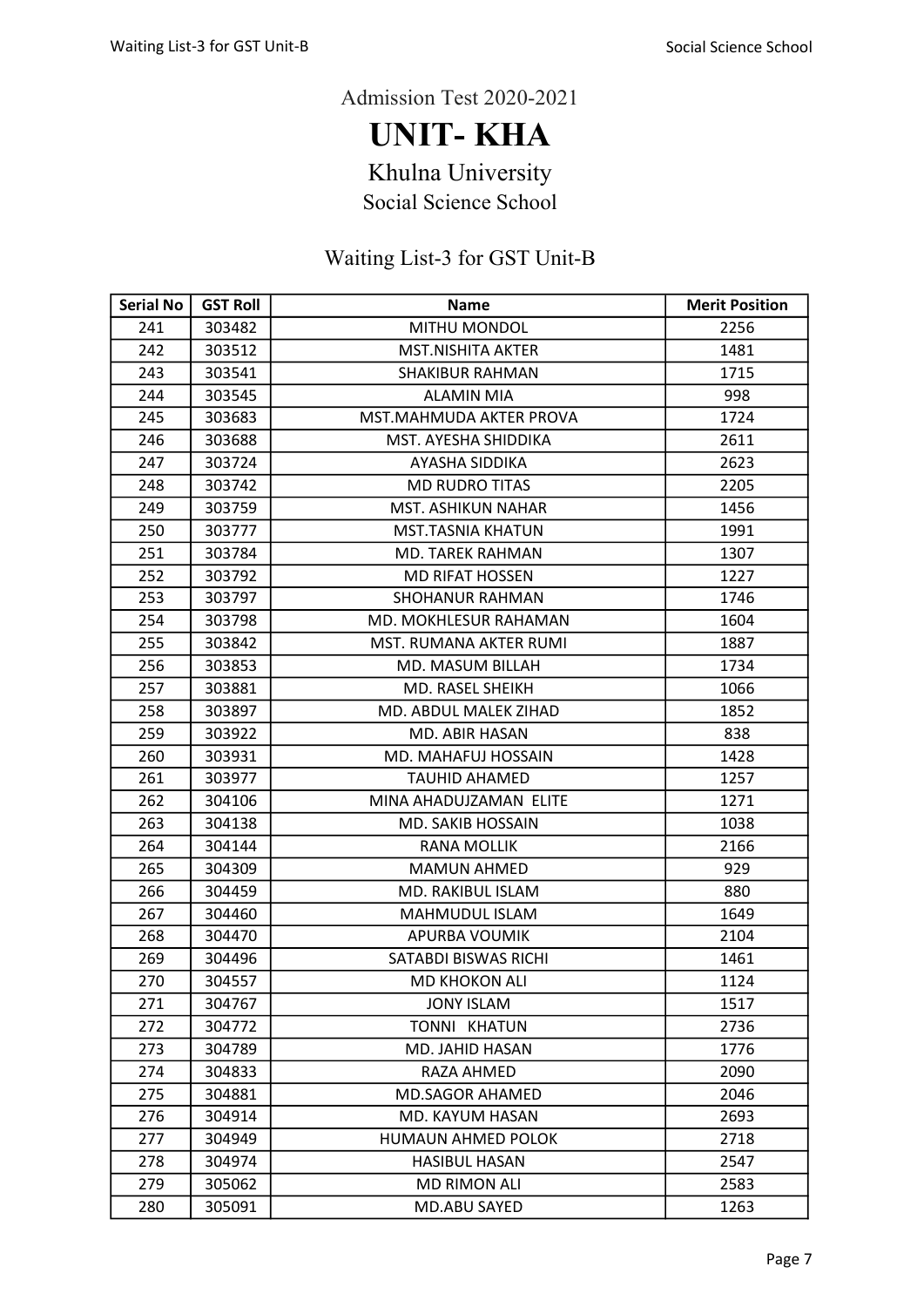UNIT- KHA

Khulna University

Social Science School

| <b>Serial No</b> | <b>GST Roll</b> | <b>Name</b>               | <b>Merit Position</b> |
|------------------|-----------------|---------------------------|-----------------------|
| 281              | 305099          | <b>NRIPAN BISWAS</b>      | 877                   |
| 282              | 305118          | MD CHONCHOL HOSSAIN       | 2258                  |
| 283              | 305184          | MD. IMTIAZ HOSSAIN        | 1659                  |
| 284              | 305235          | <b>TANVIR AHMED</b>       | 2043                  |
| 285              | 305241          | MD. SOPON ALI             | 2483                  |
| 286              | 305248          | PARTHO BISWAS             | 1269                  |
| 287              | 305262          | MD. AHOSANUL ISLAM        | 1264                  |
| 288              | 305268          | <b>SAGOR GHOSH</b>        | 2507                  |
| 289              | 305318          | <b>MD SOHEL RANA</b>      | 1995                  |
| 290              | 305328          | <b>MD. RAIHAN UDDIN</b>   | 764                   |
| 291              | 305341          | MD SHAMIM AHAMMED         | 1253                  |
| 292              | 305365          | SAJIB AHMMED              | 2133                  |
| 293              | 305372          | K.M. YAKIN ARAFAT         | 2007                  |
| 294              | 305381          | <b>NAZMUS SAKIB</b>       | 1687                  |
| 295              | 305385          | <b>MD.ASHIK SHEIKH</b>    | 1365                  |
| 296              | 305415          | MD. SHOWROV HOSSAIN       | 2233                  |
| 297              | 305418          | <b>MD BILLAL GONI</b>     | 1172                  |
| 298              | 305496          | MD. IBRAHIM               | 932                   |
| 299              | 305666          | MAHFUZA RAHMAN MIM        | 1920                  |
| 300              | 305761          | <b>JAHIDUL ISLAM</b>      | 2628                  |
| 301              | 305765          | MD. ISTIAK AHMED          | 2188                  |
| 302              | 305768          | <b>MD. RATUL HOSSAIN</b>  | 2021                  |
| 303              | 305909          | MD. SAZZAD HOSSAIN SAGOR  | 1418                  |
| 304              | 305935          | TARIN SUMAIYA HAQUE       | 1097                  |
| 305              | 306081          | MST. RIZU AKTHER          | 2156                  |
| 306              | 306195          | <b>AIRIN JAHAN ANY</b>    | 2588                  |
| 307              | 306267          | <b>SAMIA AKTER</b>        | 1406                  |
| 308              | 306287          | SADAKA REVA               | 2523                  |
| 309              | 306346          | SALMA HABIBA              | 1910                  |
| 310              | 306348          | FOUZIA KARIM AKA          | 1104                  |
| 311              | 306383          | <b>OALID ISLAM</b>        | 833                   |
| 312              | 306448          | <b>SADAR UDDIN</b>        | 2624                  |
| 313              | 306449          | TITHI DEB NATH            | 2028                  |
| 314              | 306501          | <b>SWAPON PAUL</b>        | 2075                  |
| 315              | 306676          | <b>SUVASH CHANDRO DAS</b> | 978                   |
| 316              | 306710          | AL SHARIAR                | 2565                  |
| 317              | 306721          | <b>TAZUL ISLAM</b>        | 836                   |
| 318              | 306799          | LAVONI AKTER MITA         | 1888                  |
| 319              | 306829          | <b>SYED NASIR ALI</b>     | 2561                  |
| 320              | 306985          | <b>HIMEL CHOWDHURY</b>    | 2444                  |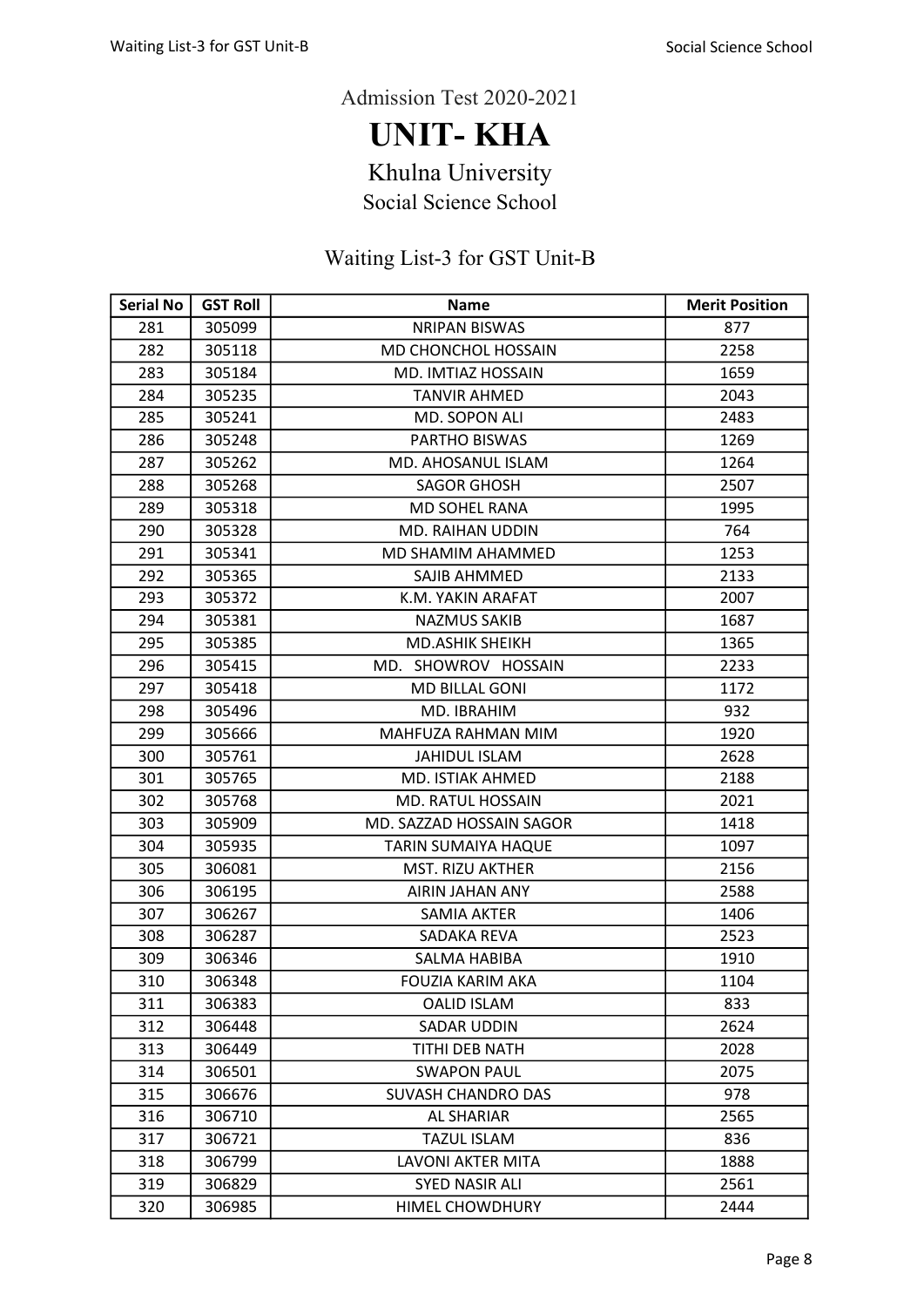UNIT- KHA

Khulna University

Social Science School

| <b>Serial No</b> | <b>GST Roll</b> | <b>Name</b>                       | <b>Merit Position</b> |
|------------------|-----------------|-----------------------------------|-----------------------|
| 321              | 307171          | MUHAMMAD NAZRUL ISLAM             | 1149                  |
| 322              | 307178          | ANUP CHANDRA DASH                 | 2707                  |
| 323              | 307556          | S. M. TARIQUL ISLAM               | 1390                  |
| 324              | 307683          | <b>MORIOM AKTER</b>               | 2061                  |
| 325              | 307712          | <b>RUMA RANI DAS</b>              | 907                   |
| 326              | 307735          | SAIMUL ISLAM                      | 2473                  |
| 327              | 307754          | <b>ARIF UDDIN</b>                 | 2399                  |
| 328              | 307760          | <b>HOSSAIN MAHMUD</b>             | 804                   |
| 329              | 307780          | <b>WAHIDUR RAHMAN APU</b>         | 846                   |
| 330              | 307852          | <b>AMIT SARKER</b>                | 898                   |
| 331              | 307892          | <b>MASUMA AKTAR</b>               | 1118                  |
| 332              | 307895          | KAZI SURAIYA ISLAM JEBA           | 1814                  |
| 333              | 307899          | AMRIN JAHAN MUM                   | 1963                  |
| 334              | 307901          | <b>TRISHA MONDAL</b>              | 1506                  |
| 335              | 307903          | TASMIA ISLAM CHADNI               | 1667                  |
| 336              | 307909          | MST. RANI KHANAM                  | 2068                  |
| 337              | 307910          | <b>FARHANA AKTER FALGUNI</b>      | 1393                  |
| 338              | 307911          | <b>SWARNOMOYEE MALLICK</b>        | 1333                  |
| 339              | 307922          | <b>SAUMI AFROSE</b>               | 1193                  |
| 340              | 307923          | <b>SAIMA NASIR</b>                | 2263                  |
| 341              | 307927          | <b>ROSHNI MEHRIN</b>              | 1345                  |
| 342              | 307933          | MST AFSANA AFRIN                  | 2055                  |
| 343              | 307942          | <b>MARZAN KHANAM</b>              | 2288                  |
| 344              | 307961          | SUMAYA SULTANA MOULY              | 940                   |
| 345              | 307965          | <b>FARZANA FERDOUS</b>            | 2105                  |
| 346              | 307968          | ANZUM ALAMGIR                     | 1996                  |
| 347              | 307969          | <b>MST. NAZMOON ISLAM</b>         | 1111                  |
| 348              | 307973          | <b>MST. JANNATUL FERDOWS TULI</b> | 2357                  |
| 349              | 307974          | SANTA ISLAM                       | 2390                  |
| 350              | 307981          | <b>SRABONI DAS</b>                | 2206                  |
| 351              | 307986          | <b>CHANDRIMA BISWAS DOLA</b>      | 914                   |
| 352              | 307999          | NIPU MONDAL                       | 1323                  |
| 353              | 308002          | <b>ASIYA KHATUN</b>               | 1101                  |
| 354              | 308011          | MIM ISLAM                         | 1616                  |
| 355              | 308034          | <b>MILAMIAN ITANNAL</b>           | 823                   |
| 356              | 308040          | <b>HAFIZA AKTER MIM</b>           | 1822                  |
| 357              | 308046          | SADIA SULTANA                     | 1500                  |
| 358              | 308056          | <b>SHAHARIA AKTER</b>             | 2400                  |
| 359              | 308065          | <b>JESMIMA TAJNIN</b>             | 839                   |
| 360              | 308069          | <b>IFFAT FARZANA</b>              | 2450                  |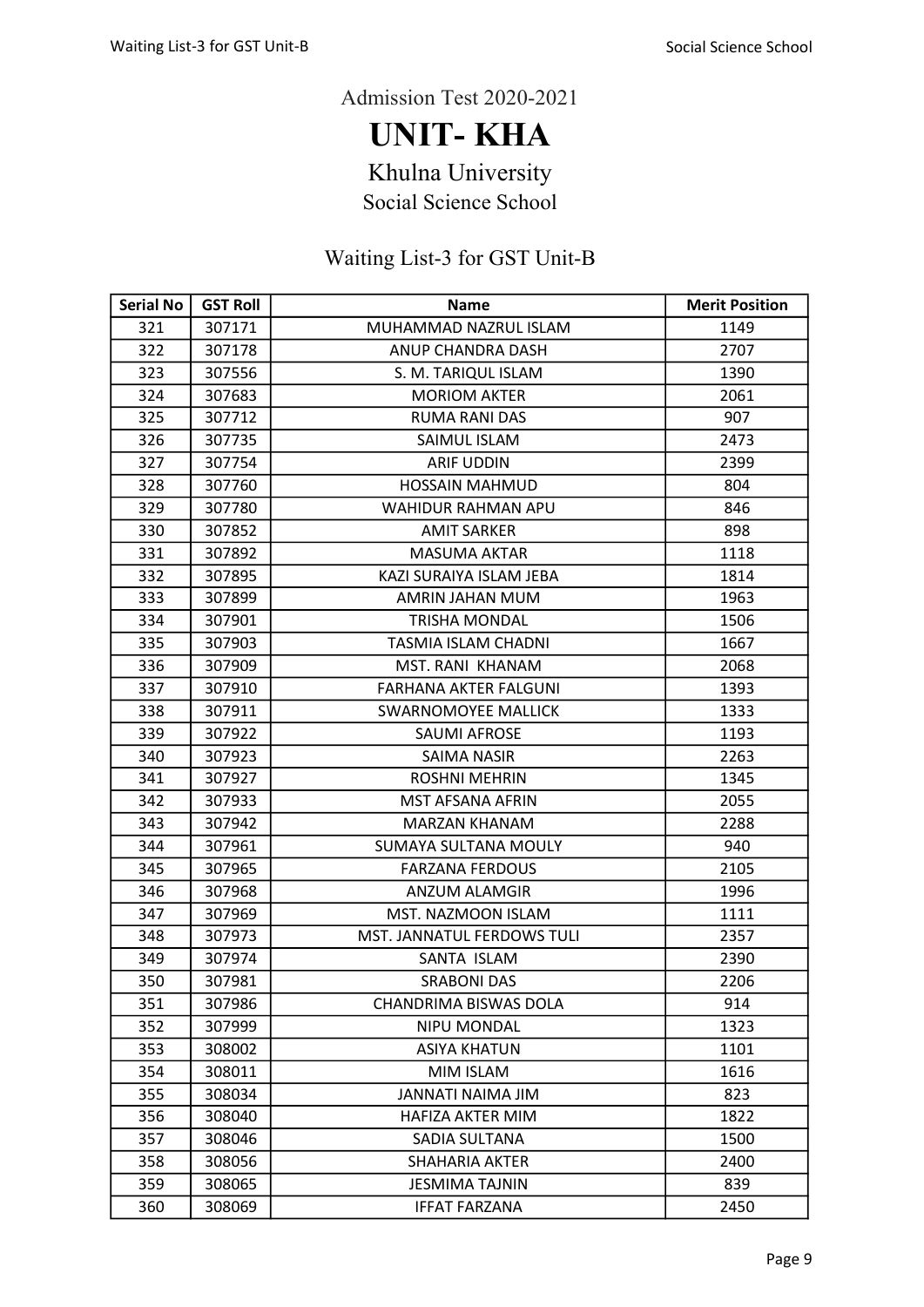UNIT- KHA

Khulna University

Social Science School

| <b>Serial No</b> | <b>GST Roll</b> | <b>Name</b>                 | <b>Merit Position</b> |
|------------------|-----------------|-----------------------------|-----------------------|
| 361              | 308074          | <b>SHOHALE SULTANA</b>      | 1627                  |
| 362              | 308076          | POLLOBI JOARDER             | 1130                  |
| 363              | 308085          | SAHELI SHEELA               | 1067                  |
| 364              | 308087          | <b>FARHATUN SAFIA ETU</b>   | 2407                  |
| 365              | 308094          | HADIYA FARZANA DIYA         | 1544                  |
| 366              | 308095          | SHARMIN AKTER RIYA          | 1634                  |
| 367              | 308101          | <b>ARIANA ROUF</b>          | 1613                  |
| 368              | 308123          | <b>NASRIN SULTANA</b>       | 2297                  |
| 369              | 308125          | <b>NUSRAT JAHAN NISHI</b>   | 1429                  |
| 370              | 308126          | <b>RIMPA HORI</b>           | 1498                  |
| 371              | 308141          | <b>TRIPTY LOTA GHOSH</b>    | 1504                  |
| 372              | 308142          | FATHEMA AKTHER NEHA         | 2029                  |
| 373              | 308154          | <b>DEBOSRI DEBNATH</b>      | 2393                  |
| 374              | 308173          | <b>NOURIN JAHAN</b>         | 1543                  |
| 375              | 308177          | <b>MITU KHATUN</b>          | 812                   |
| 376              | 308178          | MUHSINA BINTA KARIM         | 1068                  |
| 377              | 308181          | SIMLA MONDOL                | 2692                  |
| 378              | 308185          | <b>SUCHANA BISWAS</b>       | 1878                  |
| 379              | 308191          | <b>AISHARIA GAIN</b>        | 2405                  |
| 380              | 308193          | NAFISA ANJUM BUSHRA         | 1029                  |
| 381              | 308200          | <b>FARZANA AKTER BRISTY</b> | 782                   |
| 382              | 308202          | MEHJABIN SAQLAIN RIMI       | 1279                  |
| 383              | 308208          | SAMIA KHANAM                | 2675                  |
| 384              | 308231          | RUKAIYA PARVIN              | 1685                  |
| 385              | 308233          | SUMAIYA FARHANA SOMA        | 2636                  |
| 386              | 308241          | <b>AYESHA AKTER</b>         | 834                   |
| 387              | 308242          | SADIA AFRIN                 | 1629                  |
| 388              | 308244          | SADIA RAHMAN TAMANNA        | 2647                  |
| 389              | 308246          | ANIKA TABASSUM              | 1229                  |
| 390              | 308256          | <b>AMBIA KHATUN</b>         | 814                   |
| 391              | 308267          | <b>SONIA KHATUN</b>         | 887                   |
| 392              | 308270          | <b>ANIKA SABRIN</b>         | 2071                  |
| 393              | 308352          | <b>SUBAITA BINTA MEHEDI</b> | 2202                  |
| 394              | 308353          | <b>RUPA PAUL</b>            | 828                   |
| 395              | 308358          | <b>JESMIN KHATUN</b>        | 1290                  |
| 396              | 308365          | <b>NAZIA NOURIN</b>         | 899                   |
| 397              | 308388          | <b>SHARMIN SULTANA</b>      | 2240                  |
| 398              | 308395          | SADIA AKTAR JOTTY           | 1043                  |
| 399              | 308407          | SABIHA KHATUN               | 1158                  |
| 400              | 308418          | RAZIA SULTANA RATNA         | 1470                  |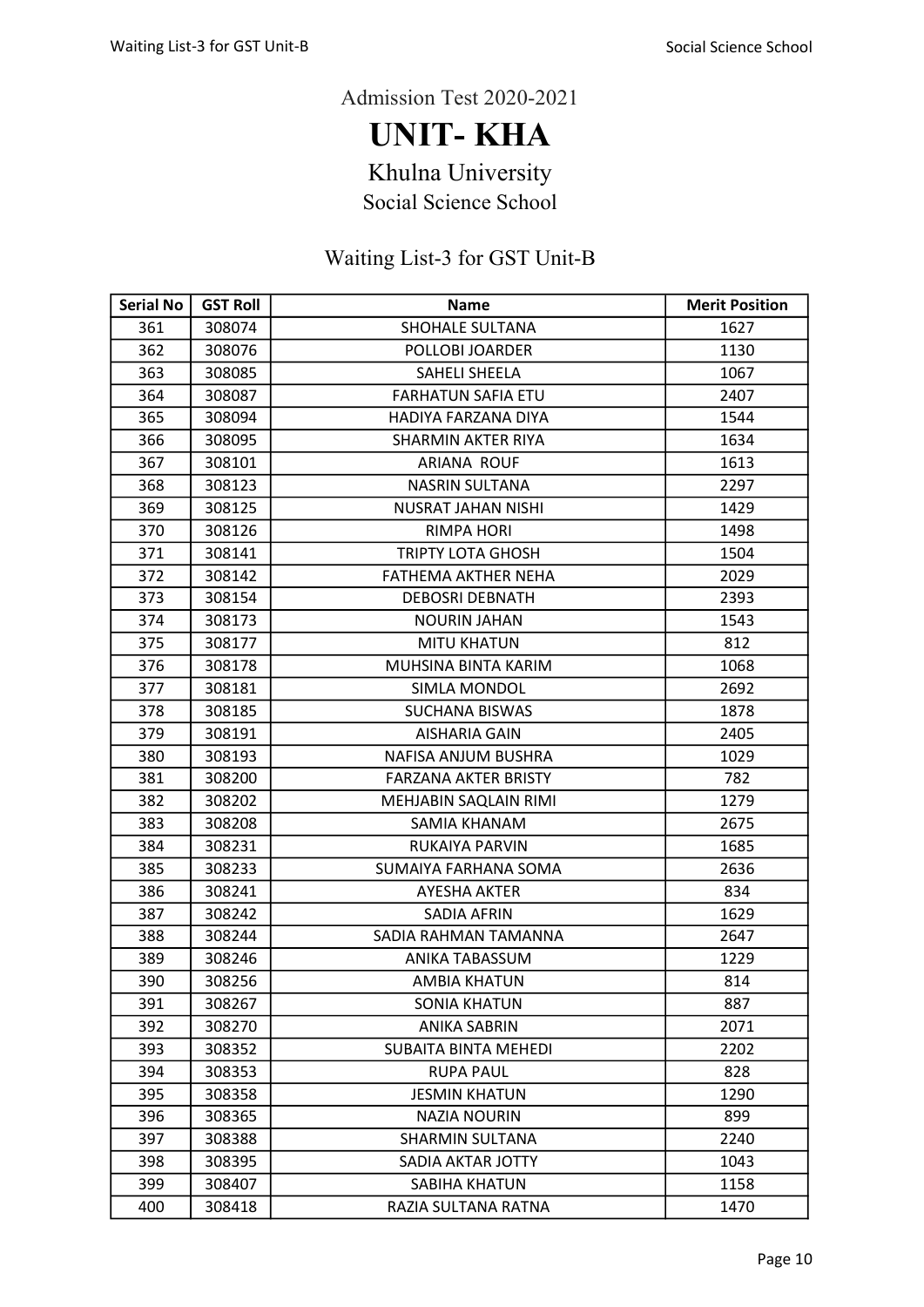UNIT- KHA

Khulna University

Social Science School

| <b>Serial No</b> | <b>GST Roll</b> | <b>Name</b>                 | <b>Merit Position</b> |
|------------------|-----------------|-----------------------------|-----------------------|
| 401              | 308429          | <b>SHARMIN SULTANA</b>      | 2652                  |
| 402              | 308436          | SHAFIKA SHARIN SHAYMI       | 1705                  |
| 403              | 308469          | NOUSHIN HASAN RASA          | 1385                  |
| 404              | 308478          | SHRABUNTEE CHAKROBURTTY     | 1282                  |
| 405              | 308483          | AFRINA SULTANA              | 1320                  |
| 406              | 308492          | SHUVOSHREE DAS              | 1928                  |
| 407              | 308508          | <b>FARIHA</b>               | 2281                  |
| 408              | 308519          | <b>JANNATUL FERDUS TONU</b> | 856                   |
| 409              | 308531          | SUMAIYA RAHMAN              | 991                   |
| 410              | 308538          | RUMANA SIDDYKA              | 951                   |
| 411              | 308539          | <b>MITHILA MONDOL</b>       | 2027                  |
| 412              | 308557          | <b>MARSANA TABIYA</b>       | 2552                  |
| 413              | 308593          | TASNIM ZINNIA BINTA ZAMAN   | 2545                  |
| 414              | 308626          | SUBORNA TARAFDAR            | 873                   |
| 415              | 308632          | <b>JHUMKA HALDER</b>        | 1344                  |
| 416              | 308658          | <b>FATIMA MARJIAH</b>       | 1110                  |
| 417              | 308709          | <b>JANNATUL</b>             | 2560                  |
| 418              | 308725          | RABEYA KHATUN               | 2276                  |
| 419              | 308742          | <b>NAZMIN KHATUN</b>        | 2191                  |
| 420              | 308753          | <b>TANIYA AKTER</b>         | 2048                  |
| 421              | 308762          | MD. AMMAR HOSSAIN           | 2272                  |
| 422              | 308764          | SABRINA AKTER               | 2563                  |
| 423              | 308768          | <b>BADHON BISWAS</b>        | 1090                  |
| 424              | 308773          | SADIYA MOSTARI NOWSHIN      | 2242                  |
| 425              | 308781          | <b>BADHAN SARKAR</b>        | 1758                  |
| 426              | 308790          | MITHILA FARJANA             | 1240                  |
| 427              | 308792          | <b>ASMATULLAH</b>           | 2143                  |
| 428              | 308793          | MD. REZAUR RAHMAN FUAD      | 2266                  |
| 429              | 308822          | MD. NAZMUL HASSAN           | 1889                  |
| 430              | 308825          | <b>RATNA KHATUN</b>         | 910                   |
| 431              | 308834          | MD HABIBULLAH BELALY        | 901                   |
| 432              | 308845          | <b>MOHAIMINUL</b>           | 1135                  |
| 433              | 308860          | JANNATUL FERDAWS            | 1843                  |
| 434              | 308868          | RUBAIATH<br><b>HOSSAIN</b>  | 1343                  |
| 435              | 308896          | SANJIDA BINTA RAFIQUE       | 1199                  |
| 436              | 308899          | <b>EMRUL HASAN EMU</b>      | 1755                  |
| 437              | 308909          | MD. RAKIBUL HOSSAIN         | 1178                  |
| 438              | 308911          | SANJANA ANISHA              | 2065                  |
| 439              | 308915          | <b>MASUMA KHATUN</b>        | 1138                  |
| 440              | 308937          | <b>MD.SOHAG HOSSEN</b>      | 2130                  |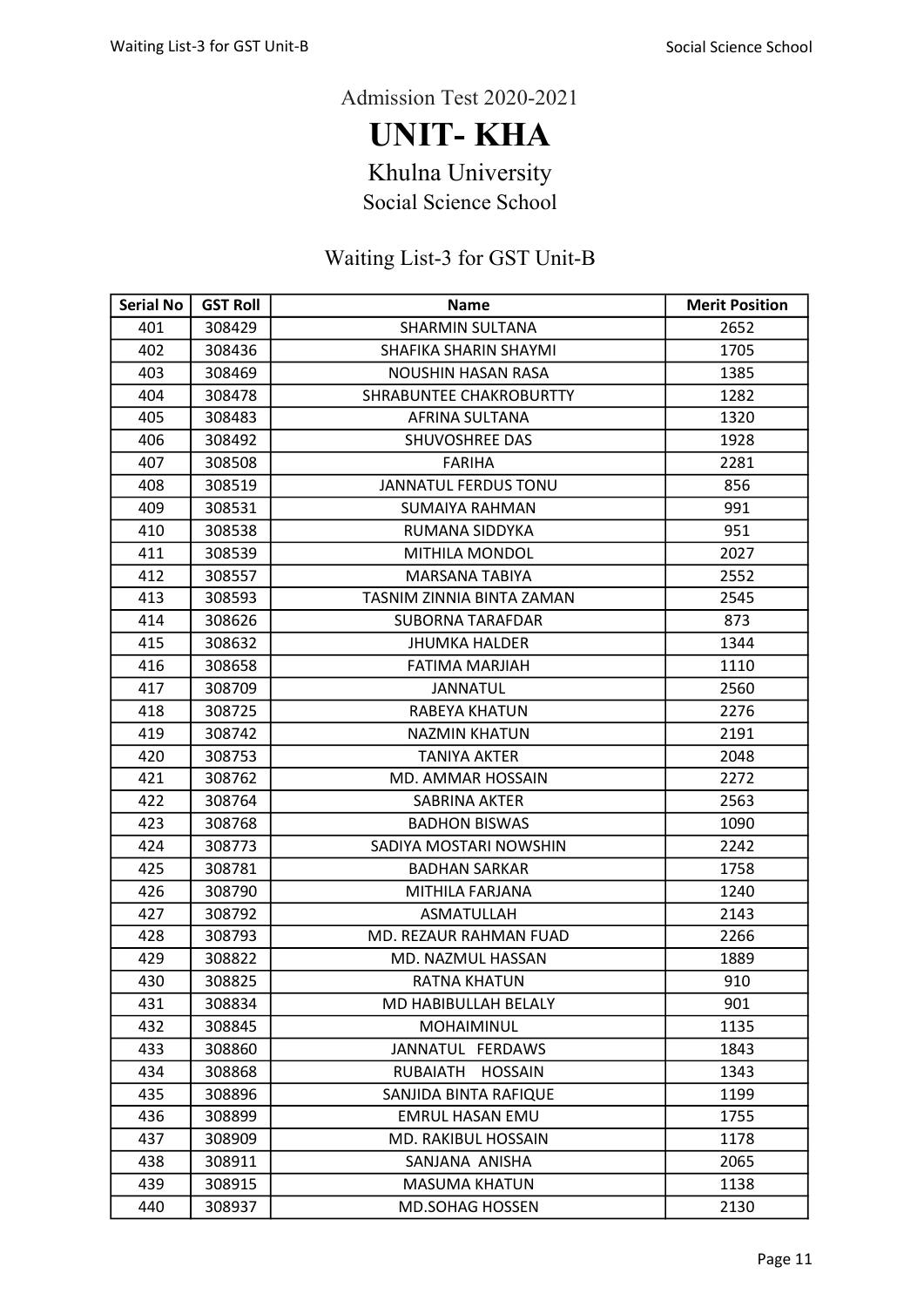UNIT- KHA

Khulna University

Social Science School

| <b>Serial No</b> | <b>GST Roll</b> | <b>Name</b>                  | <b>Merit Position</b> |
|------------------|-----------------|------------------------------|-----------------------|
| 441              | 308938          | ATAL KUMAR SANA              | 2167                  |
| 442              | 308951          | <b>KEYA PARVIN</b>           | 2650                  |
| 443              | 308991          | <b>MD JOHURUL ISLAM</b>      | 1419                  |
| 444              | 308999          | MD. DINISLAM                 | 2294                  |
| 445              | 309023          | MD. ZAHIDUL ISLAM            | 2576                  |
| 446              | 309040          | <b>ABU SALEH</b>             | 886                   |
| 447              | 309061          | <b>TISHI BISWAS</b>          | 1806                  |
| 448              | 309062          | NOORJAHAN AKTAR              | 1943                  |
| 449              | 309064          | <b>MD. ZIHAD MOLLA</b>       | 1648                  |
| 450              | 309068          | AZIFA AKTAR TUMPA            | 2008                  |
| 451              | 309086          | <b>SOURAV GHOSH</b>          | 2486                  |
| 452              | 309147          | <b>EBRAHIM SIKDER</b>        | 826                   |
| 453              | 309180          | <b>TAJUL ISLAM TASIN</b>     | 815                   |
| 454              | 309183          | <b>UJJAL MONDOL</b>          | 2660                  |
| 455              | 309190          | <b>BIJON SARKAR</b>          | 2337                  |
| 456              | 309192          | <b>TONMOY SIL</b>            | 1965                  |
| 457              | 309195          | MD. AMINUL ISLAM             | 1073                  |
| 458              | 309200          | <b>MST. MARZINA AKTER</b>    | 2452                  |
| 459              | 309227          | MD. RASEL SHEIKH             | 1267                  |
| 460              | 309230          | <b>FARHANA ESHRAK SHORNA</b> | 1518                  |
| 461              | 309246          | <b>AYUB ALI</b>              | 2149                  |
| 462              | 309251          | MD. RIYAD GAZI               | 2589                  |
| 463              | 309255          | SHEIKH FAIAD RADOWAN         | 1798                  |
| 464              | 309267          | <b>ABU HORAIRA</b>           | 1036                  |
| 465              | 309285          | MD. EASIN ALI                | 824                   |
| 466              | 309309          | <b>ANUPAM MONDAL</b>         | 1599                  |
| 467              | 309331          | <b>BM NAZMUS SAKIB</b>       | 2322                  |
| 468              | 309352          | MD. MEHEDI HASAN RASEL       | 1108                  |
| 469              | 309364          | SHAMIMA YEASMIN              | 2246                  |
| 470              | 309372          | MD. ABU JAFAR                | 949                   |
| 471              | 309389          | MD. JOBAYER ISLAM            | 1310                  |
| 472              | 309395          | <b>TOUFIKA JAHAN TOMA</b>    | 1807                  |
| 473              | 309425          | TAHOMINA AKTAR SANTA         | 2237                  |
| 474              | 309447          | MOHAMMAD ULLAH               | 1895                  |
| 475              | 309460          | <b>MD. BONI AMIN SARDER</b>  | 2039                  |
| 476              | 309472          | <b>SUMAIYA</b>               | 1790                  |
| 477              | 309489          | <b>ESRAT JAHAN</b>           | 1609                  |
| 478              | 309509          | <b>SAROJIT DASH</b>          | 1962                  |
| 479              | 309542          | <b>HASIBUL ISLAM</b>         | 1973                  |
| 480              | 309559          | <b>ASIF</b>                  | 2268                  |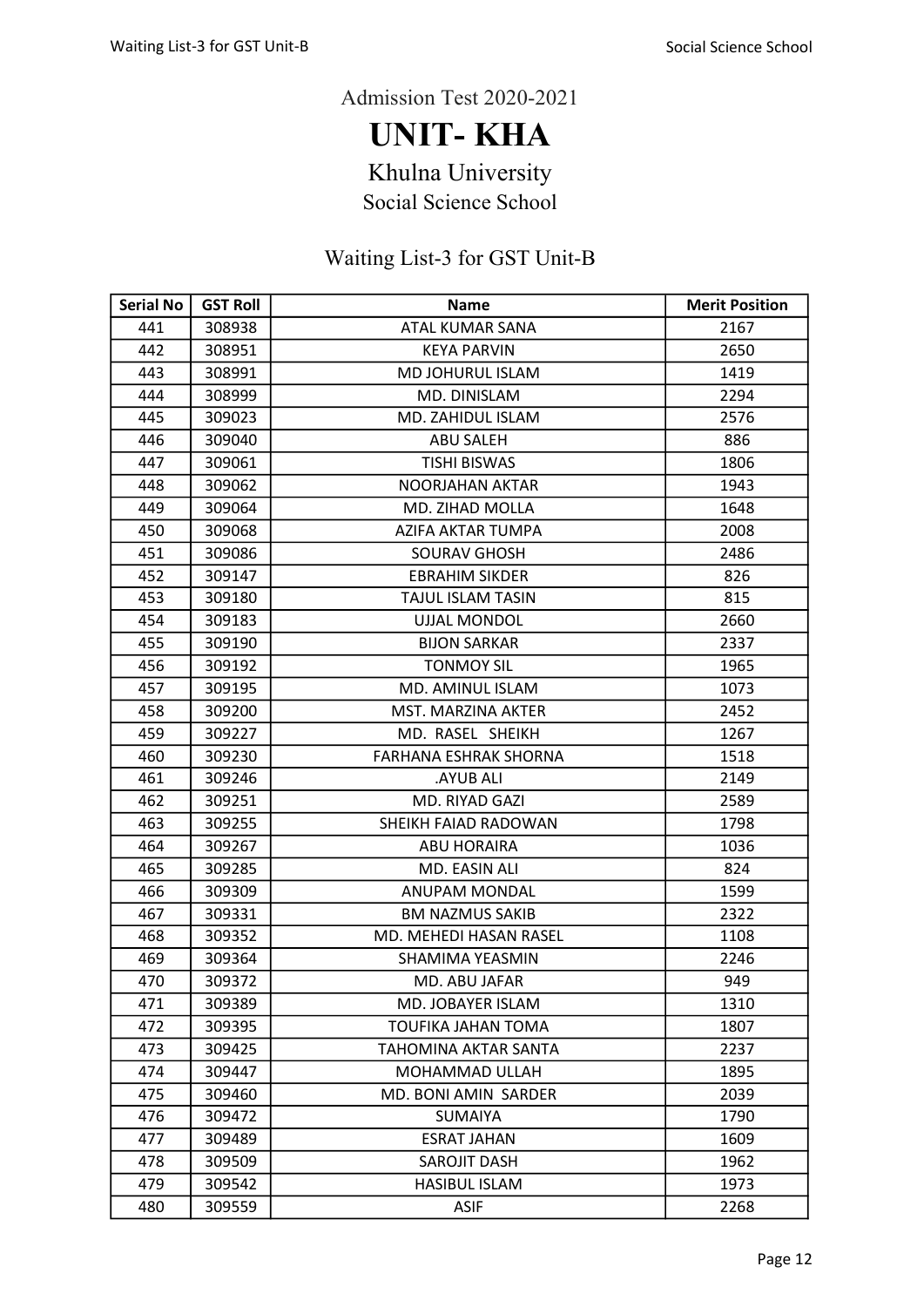UNIT- KHA

Khulna University

Social Science School

| <b>Serial No</b> | <b>GST Roll</b> | <b>Name</b>                      | <b>Merit Position</b> |
|------------------|-----------------|----------------------------------|-----------------------|
| 481              | 309604          | ABDUL KADER HOSSAIN              | 994                   |
| 482              | 309642          | <b>JOY DAS</b>                   | 1605                  |
| 483              | 309654          | <b>TANHA AKTER</b>               | 2080                  |
| 484              | 309656          | KHAN MAHMADUR RAHMAN             | 890                   |
| 485              | 309670          | <b>BAYEJID HOSEN</b>             | 1286                  |
| 486              | 309675          | RAKIBUR RAHMAN                   | 1582                  |
| 487              | 309678          | <b>GOUR MUNDA</b>                | 2241                  |
| 488              | 309681          | <b>LIPI KHATUN</b>               | 2659                  |
| 489              | 309701          | PIYA MONDAL                      | 1039                  |
| 490              | 309702          | <b>JAKARIA BABU</b>              | 2424                  |
| 491              | 309708          | <b>TASMIA MEHERABIN</b>          | 795                   |
| 492              | 309710          | <b>MD OMOR FARUK ANIK</b>        | 1370                  |
| 493              | 309746          | MD. EKRAMUZZAMAN                 | 1473                  |
| 494              | 309754          | <b>AMENA KHATUN</b>              | 2013                  |
| 495              | 309821          | <b>EMTIAZ UDDIN MOLLICK EMON</b> | 2211                  |
| 496              | 309837          | SK. ARAFAT HOSSAIN               | 2728                  |
| 497              | 309853          | MD NAIMUL ISLAM                  | 2350                  |
| 498              | 309868          | G.M. ARAFAT                      | 2305                  |
| 499              | 309869          | <b>SALMAN SHIHAB</b>             | 2359                  |
| 500              | 309918          | MEHEDI HASAN SADHIN              | 2581                  |
| 501              | 309921          | MD MONIRUZZAMAN                  | 922                   |
| 502              | 309926          | <b>RASEL THANDAR</b>             | 2146                  |
| 503              | 309929          | AL MAMUN HOSSAIN                 | 787                   |
| 504              | 309940          | <b>MD. ISTIAK MAHMUD</b>         | 1477                  |
| 505              | 310060          | <b>MD ABIDUR RAHMAN</b>          | 1105                  |
| 506              | 310072          | <b>OMAR FARUK</b>                | 1298                  |
| 507              | 310095          | MD. ROKONUZZAMAN                 | 1122                  |
| 508              | 310097          | MD IQBAL HOSSAIN                 | 2630                  |
| 509              | 310156          | MD. MASUDUR RAHMAN               | 2177                  |
| 510              | 310206          | MUHAMMAD FARHAD HOSEN            | 1894                  |
| 511              | 310219          | SOHANUR RAHMAN                   | 1324                  |
| 512              | 310229          | SK. REJAUL                       | 2223                  |
| 513              | 310257          | <b>SUKDEB MONDAL</b>             | 1670                  |
| 514              | 310268          | <b>SAGAR BISWAS</b>              | 2308                  |
| 515              | 310278          | <b>SHARIER HOSSAIN</b>           | 975                   |
| 516              | 310316          | ABU MUSA                         | 1774                  |
| 517              | 310322          | MST FARJANA YEASMIN              | 2654                  |
| 518              | 310362          | <b>MOHASIN ALI</b>               | 2222                  |
| 519              | 310395          | <b>NAZMUL HOSSEN</b>             | 2460                  |
| 520              | 310466          | PROSOON GHOSH                    | 858                   |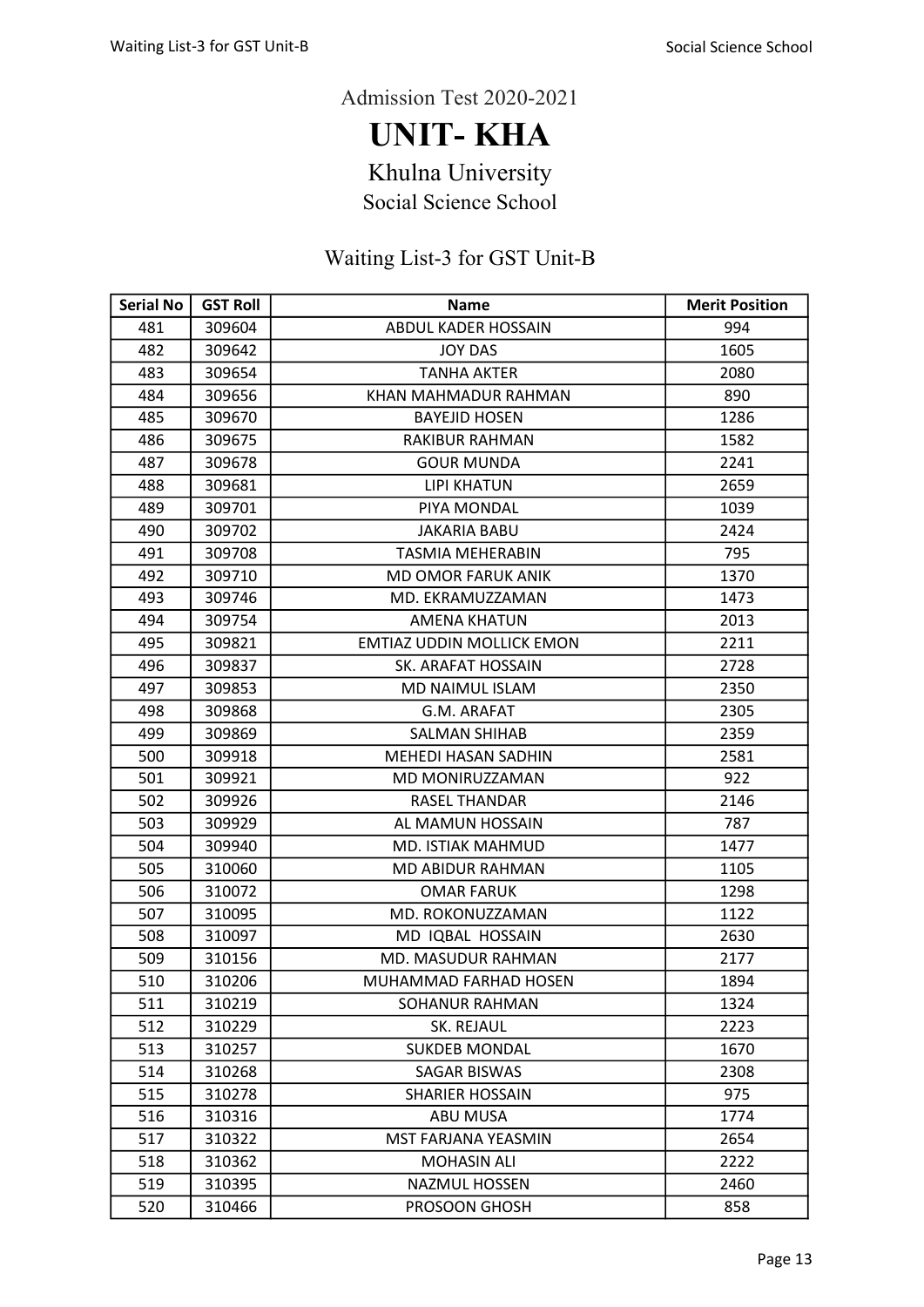UNIT- KHA

Khulna University

Social Science School

| <b>Serial No</b> | <b>GST Roll</b> | <b>Name</b>                  | <b>Merit Position</b> |
|------------------|-----------------|------------------------------|-----------------------|
| 521              | 310495          | SK SHAKILUR RAHAMAN          | 1277                  |
| 522              | 310529          | <b>JULKAR NAEEN</b>          | 1959                  |
| 523              | 310544          | MD. IBRAHIM KHALIL           | 1665                  |
| 524              | 310553          | <b>MD HOSSAIN AHMED</b>      | 2597                  |
| 525              | 310642          | MD. IBRAHIM HOSSAIN          | 799                   |
| 526              | 310718          | <b>SAGOR DAS</b>             | 984                   |
| 527              | 310719          | <b>SHAMIM ISLAM</b>          | 1254                  |
| 528              | 310721          | OLIULLAH                     | 1129                  |
| 529              | 310740          | <b>AL AMIN</b>               | 2593                  |
| 530              | 310741          | MD RASEL HOSSAIN             | 765                   |
| 531              | 310746          | SAYEED HOSSAIN               | 2296                  |
| 532              | 310751          | MOHAMMAD AHSAN ULLAH         | 1015                  |
| 533              | 310768          | <b>KAUSHIK DASH</b>          | 1820                  |
| 534              | 310813          | MD. MOSTAFIZUR RAHMAN        | 855                   |
| 535              | 310832          | NISHAT TASNIM NOWRIN         | 986                   |
| 536              | 310834          | <b>SARMEN AKTER TANNI</b>    | 1084                  |
| 537              | 310845          | AFSANA MIMI                  | 1892                  |
| 538              | 310851          | <b>FATEMATUJ JOHRA JESIA</b> | 760                   |
| 539              | 310896          | SUMAIYA SULTANA              | 1987                  |
| 540              | 310912          | <b>MD. IBRAHIM MOLLA</b>     | 1384                  |
| 541              | 310925          | MD. KHALADUR RAHMAN          | 1361                  |
| 542              | 310937          | SURAIYA YEASMIN TAZMIRA      | 1249                  |
| 543              | 310952          | <b>MEHEDI HASSAN</b>         | 2384                  |
| 544              | 310966          | <b>MOSTAIN BILLAH</b>        | 1319                  |
| 545              | 310967          | MD. ABDUL AZIZ               | 2106                  |
| 546              | 311010          | MD. SOHAG MIA                | 2113                  |
| 547              | 311012          | <b>MST.BILKIS KHATUN</b>     | 1465                  |
| 548              | 311018          | <b>NUSRAT JAHAN NISHA</b>    | 2409                  |
| 549              | 311026          | <b>DOLA DAS</b>              | 775                   |
| 550              | 311028          | JANNATUL FARDOUSE MOUNOTA    | 1103                  |
| 551              | 311037          | <b>NUSRAT FARHA</b>          | 2379                  |
| 552              | 311040          | SUMA AFROZ                   | 2747                  |
| 553              | 311053          | <b>MOUMITA HALDER</b>        | 2550                  |
| 554              | 311073          | <b>MEHEMA AFROZ ARIN</b>     | 2499                  |
| 555              | 311074          | MARJANA KHANOM               | 1714                  |
| 556              | 311083          | TANJINA KHATUN ANNY          | 1828                  |
| 557              | 311146          | MOST. SHEULI KHATUN          | 1019                  |
| 558              | 311149          | KAZI ABDULLAH SHAFAET        | 1717                  |
| 559              | 311175          | MD. MIRAJUL ISLAM RAKIB      | 2570                  |
| 560              | 311199          | MD. ANAMUL KARIM             | 2049                  |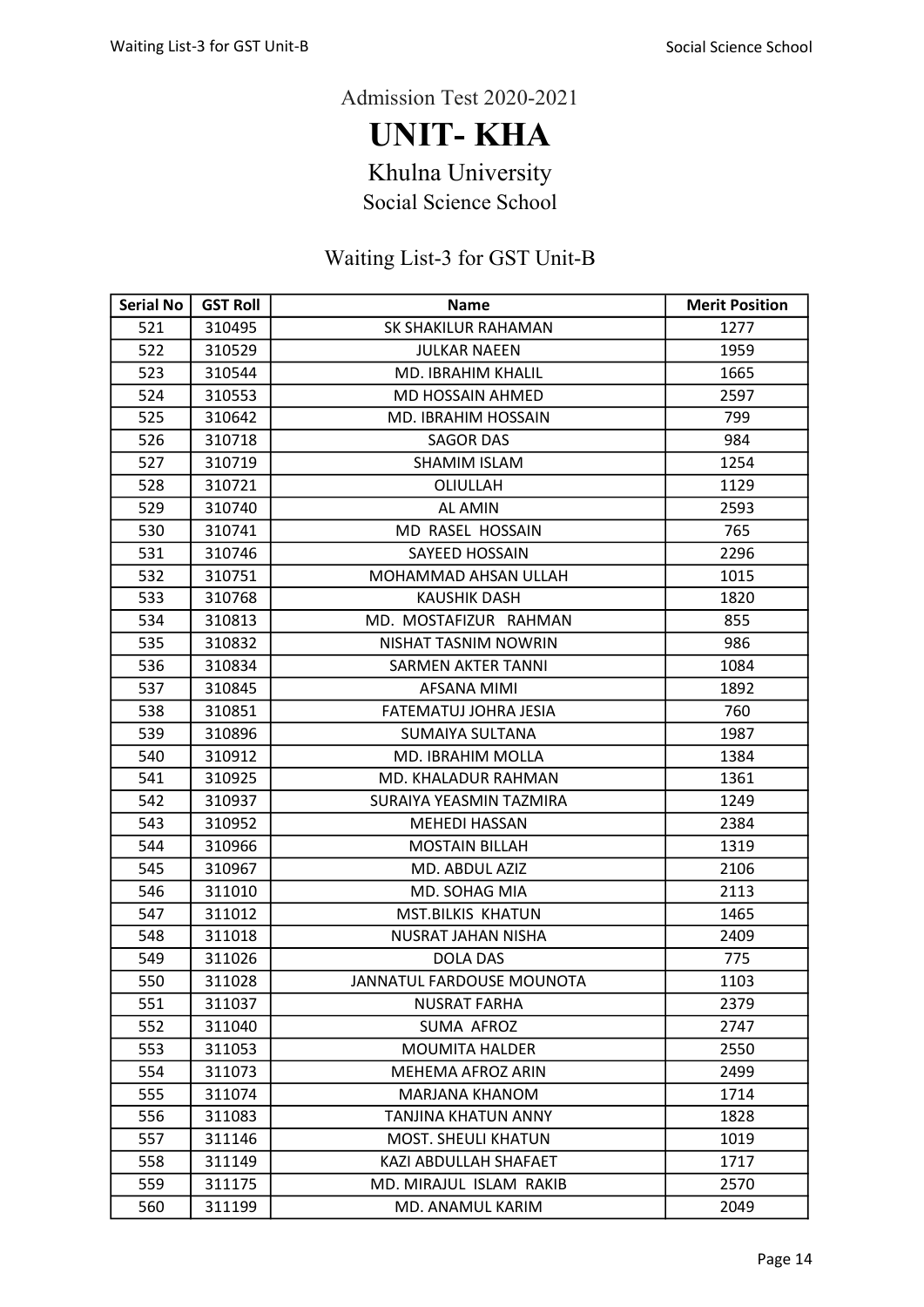UNIT- KHA

Khulna University

Social Science School

| <b>Serial No</b> | <b>GST Roll</b> | <b>Name</b>                  | <b>Merit Position</b> |
|------------------|-----------------|------------------------------|-----------------------|
| 561              | 311289          | NAZIA FARHANA ANANNA         | 2759                  |
| 562              | 311319          | <b>SUMAYA</b>                | 1794                  |
| 563              | 311382          | <b>SHARMIN AKTER SHETU</b>   | 1655                  |
| 564              | 311390          | <b>TAHMINA AKTER NISHE</b>   | 1967                  |
| 565              | 311415          | <b>SUMAYA AKTER</b>          | 2252                  |
| 566              | 311416          | <b>TANBIN JAHAN TITHEE</b>   | 1663                  |
| 567              | 311457          | <b>FARDINA MEHJABIN</b>      | 1471                  |
| 568              | 311475          | <b>MAHBUBA SHAHRIN NUPUR</b> | 1360                  |
| 569              | 311508          | <b>MST. SUCHI KHANUM</b>     | 1197                  |
| 570              | 311567          | MD. MAHBUBUR RAHMAN          | 862                   |
| 571              | 311599          | <b>FATEMA KHATUN</b>         | 1856                  |
| 572              | 311614          | MOINUL ISLAM SHEHAB          | 1904                  |
| 573              | 311804          | <b>SHAHRUKH</b>              | 1898                  |
| 574              | 311865          | MD. RIYADUL HASSAN           | 1626                  |
| 575              | 311889          | MST. SAYMA KHATUN            | 1378                  |
| 576              | 311907          | SAIEM                        | 2745                  |
| 577              | 311928          | <b>SHORIF HOSEN</b>          | 930                   |
| 578              | 311987          | ABDUR RAHMAN RANA            | 847                   |
| 579              | 312051          | MOSTAFA KAMAL                | 2520                  |
| 580              | 312112          | MD. ASHIQUR RAHMAN           | 2036                  |
| 581              | 312177          | SHEIKH IBRAHIM ATIK          | 2477                  |
| 582              | 312189          | ABU KALAM                    | 1752                  |
| 583              | 312200          | MD. SHAHRIAR HASSAN          | 1720                  |
| 584              | 312230          | MD. AKHER AUWAL              | 964                   |
| 585              | 312363          | <b>MD.SHAKIL RAHMAN</b>      | 2677                  |
| 586              | 312424          | PARBON SAHA PARTHO           | 1641                  |
| 587              | 312497          | <b>ASIF RABBANI</b>          | 1793                  |
| 588              | 312519          | M. A. YOUSUF SAAD            | 2476                  |
| 589              | 312704          | <b>JANNATUL FERDOUS</b>      | 1997                  |
| 590              | 312751          | <b>MD JAKARIA</b>            | 832                   |
| 591              | 312771          | MD. AYUB KHAN                | 1508                  |
| 592              | 312931          | MD. SHOHIDUL ISLAM           | 2503                  |
| 593              | 312952          | MD. SELIM REZA               | 1984                  |
| 594              | 312993          | MD. ALOMGIR HOSSAIN          | 1650                  |
| 595              | 313017          | <b>BISHNO KUMAR GHOSH</b>    | 2700                  |
| 596              | 313052          | <b>SOFIK AHMED</b>           | 2594                  |
| 597              | 313053          | MD. MARUF HASAN              | 2025                  |
| 598              | 313055          | <b>MD. NAZRUL ISLAM</b>      | 1726                  |
| 599              | 313117          | KHADIZA TUN NABILA           | 1647                  |
| 600              | 313175          | MD. ABU RAIHAN               | 2204                  |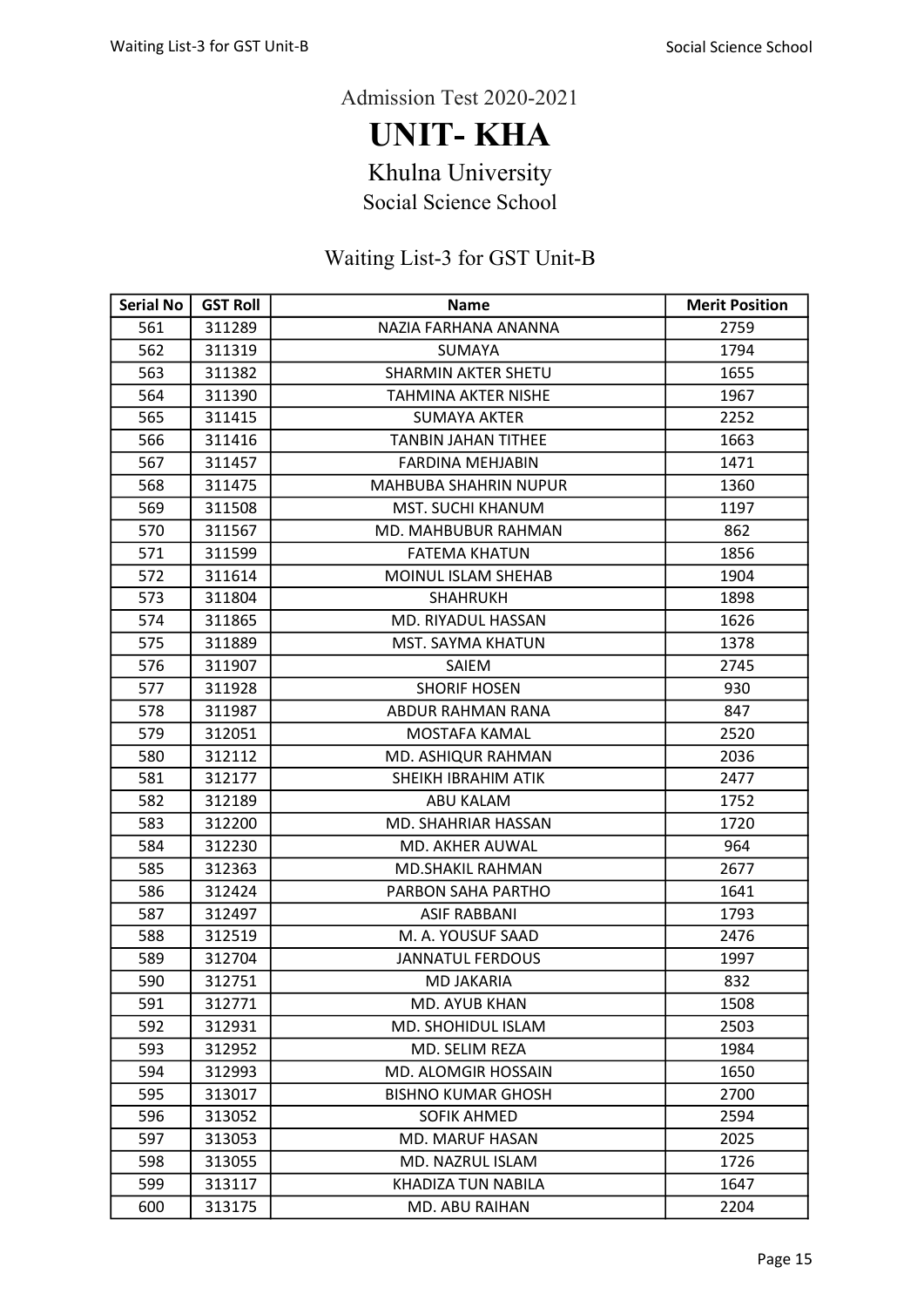UNIT- KHA

Khulna University

Social Science School

| <b>Serial No</b> | <b>GST Roll</b> | <b>Name</b>                  | <b>Merit Position</b> |
|------------------|-----------------|------------------------------|-----------------------|
| 601              | 313203          | MD. SOROWAR HOSAIN           | 1180                  |
| 602              | 313308          | <b>SHABOTI ISLAM</b>         | 1072                  |
| 603              | 313335          | SANJANA ISLAM OISHEE         | 2481                  |
| 604              | 313353          | MST. TAJMIRA AKTER           | 1716                  |
| 605              | 313375          | <b>MST. RUBINA KHATUN</b>    | 2037                  |
| 606              | 313381          | <b>ESHRAT JAHAN ESHA</b>     | 1808                  |
| 607              | 313384          | AFSANA YASMIN                | 2383                  |
| 608              | 313409          | LIPIKA HAKIM                 | 2103                  |
| 609              | 313421          | <b>JOYANTY RANI ROY</b>      | 2493                  |
| 610              | 313438          | MOST. KHADIZA TUL KUBRA      | 2513                  |
| 611              | 313447          | RAHIMA KHATUN MOYNA          | 1445                  |
| 612              | 313477          | <b>SHABNUR KHATUN</b>        | 1120                  |
| 613              | 313507          | ZARIN TASNIM ZARIN           | 1624                  |
| 614              | 313533          | <b>SOHAGI KAHTUN</b>         | 1011                  |
| 615              | 313564          | MST. SANJIDA JAHAN NIPA      | 2618                  |
| 616              | 313584          | MITANUR RASHID MIM           | 1851                  |
| 617              | 313592          | <b>TANJINA AKTER</b>         | 2416                  |
| 618              | 313660          | <b>LEKHA ROY</b>             | 1079                  |
| 619              | 313715          | <b>MOST. FIROJA AKTER</b>    | 1816                  |
| 620              | 313740          | MOST. KHURSHED JAHAN KHUSHE  | 2525                  |
| 621              | 313790          | <b>NUR JAHAN KHATUN NUR</b>  | 2454                  |
| 622              | 313905          | MST. SUMAYA NAZNIN SWRANA    | 1052                  |
| 623              | 313992          | <b>MST. SHIFA MUNI</b>       | 1712                  |
| 624              | 314116          | <b>BIVA ROY</b>              | 2218                  |
| 625              | 314166          | KUSHBU JANNAT AKHI           | 1008                  |
| 626              | 314176          | MST. SANGIDA NAHER SAMME     | 1601                  |
| 627              | 314197          | <b>JESMIN ARA</b>            | 1948                  |
| 628              | 314228          | MST. FATEMA AKTER            | 1934                  |
| 629              | 314249          | MD. ABDUL MALEK              | 1945                  |
| 630              | 314250          | MST. RIFAT TAMANNA           | 1525                  |
| 631              | 314342          | <b>ISRAT JAHAN MONI</b>      | 1206                  |
| 632              | 314380          | <b>ESMITA AKTER</b>          | 1645                  |
| 633              | 314542          | MD. SOHEL RANA               | 2542                  |
| 634              | 314545          | FARIHA TABASSUM RIA          | 1366                  |
| 635              | 314607          | <b>REZWANA RASHID SHITOL</b> | 1815                  |
| 636              | 314611          | SHANTANU DEB SHARMA          | 1597                  |
| 637              | 314672          | MOST. MOSLIM ARA IVE         | 1825                  |
| 638              | 314674          | <b>DALIM CHANDRA ROY</b>     | 1550                  |
| 639              | 314684          | <b>MALIHA MUNTAJ JABIN</b>   | 2557                  |
| 640              | 314715          | MOST. SELINA AKTER           | 872                   |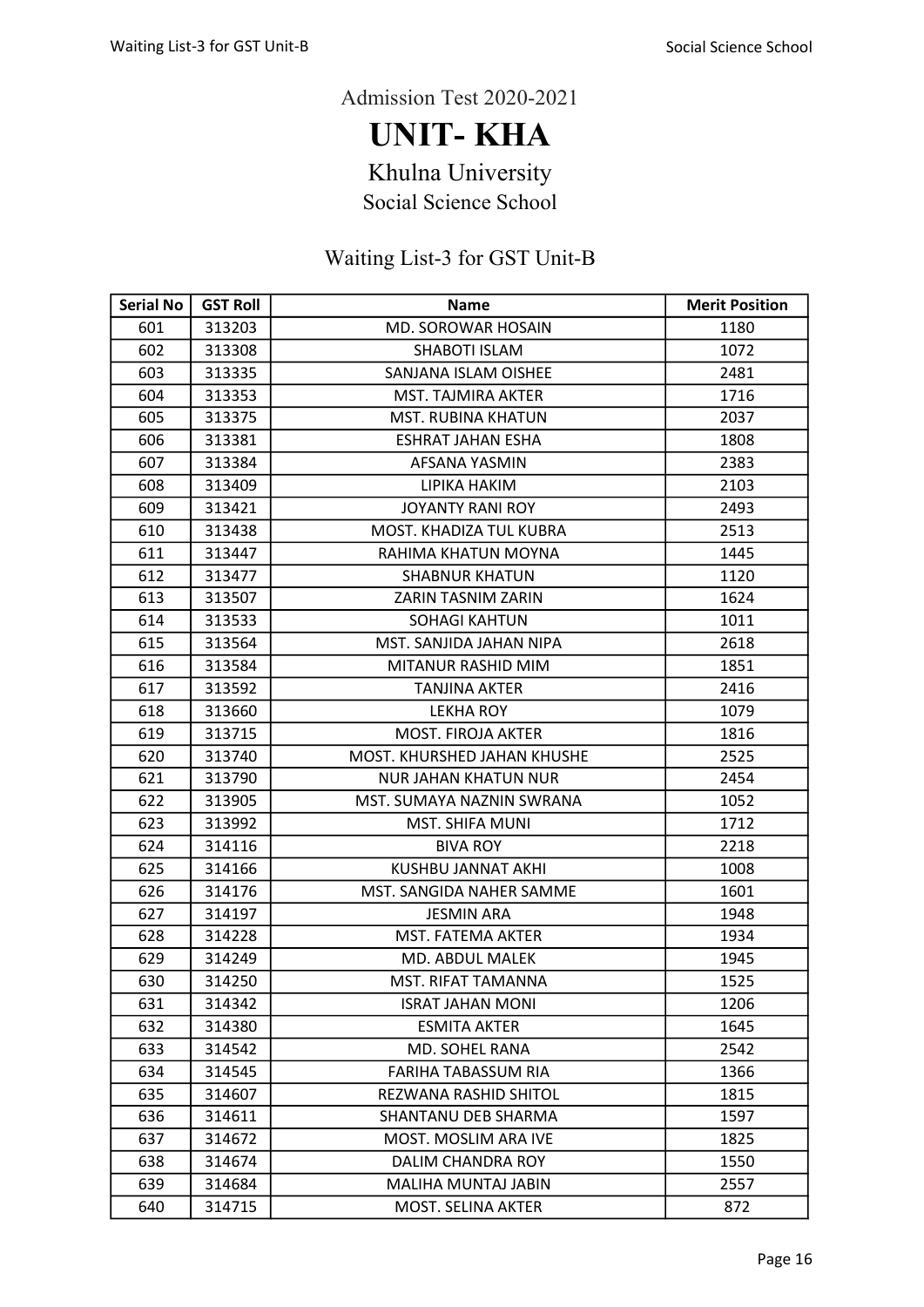UNIT- KHA

Khulna University

Social Science School

| <b>Serial No</b> | <b>GST Roll</b> | <b>Name</b>                | <b>Merit Position</b> |
|------------------|-----------------|----------------------------|-----------------------|
| 641              | 314767          | NIRMAL CHANDRA SINGHA      | 2045                  |
| 642              | 314816          | <b>MD. SHOEB AKTER</b>     | 1293                  |
| 643              | 314840          | <b>MUSFIKUR RAHMAN</b>     | 819                   |
| 644              | 314880          | MST. MIFTAHUL JENATH       | 772                   |
| 645              | 314920          | MAHAR MAHATAZ MAMMI        | 1975                  |
| 646              | 314938          | MD. SAJJAD HOSSAIN         | 2019                  |
| 647              | 314979          | MD. SHAKIL ISLAM           | 2287                  |
| 648              | 314996          | MD. IBRAHIM KHALIL         | 952                   |
| 649              | 315039          | MD. GOLAM MORTUZA          | 1575                  |
| 650              | 315089          | <b>SHAMIM REZA</b>         | 1529                  |
| 651              | 315114          | MD. ANAJ ISLAM             | 1088                  |
| 652              | 315115          | MD. SHAHANETULLAH          | 2022                  |
| 653              | 315130          | MD. MOMINUL ISLAM          | 1771                  |
| 654              | 315133          | MD. FAZLE RABBI            | 1222                  |
| 655              | 315171          | <b>BHISMO ROY</b>          | 2026                  |
| 656              | 315200          | MD. MAHADI HASAN MIM       | 1590                  |
| 657              | 315217          | MOST. TAMANNA TAZNIN       | 1897                  |
| 658              | 315243          | MD. MILLAT HASAN           | 1657                  |
| 659              | 315265          | <b>SHANTO ROY</b>          | 1086                  |
| 660              | 315276          | <b>GOPINATH PAL</b>        | 1425                  |
| 661              | 315278          | <b>ROMANCE GUPTA</b>       | 2148                  |
| 662              | 315321          | MD. ABU SAEID              | 2215                  |
| 663              | 315322          | MD. KAWSAR ISLAM           | 1845                  |
| 664              | 315326          | MD. NIAZ MORSHED           | 1405                  |
| 665              | 315374          | AL AMIN ISLAM              | 1020                  |
| 666              | 315376          | MD. ARIFULLAH ARIF         | 817                   |
| 667              | 315418          | <b>MD. MASUD ALAM</b>      | 1693                  |
| 668              | 315467          | MD. AMIR HAMJA             | 2231                  |
| 669              | 315510          | MD. MILON                  | 1388                  |
| 670              | 315550          | <b>KHAIREN MIRZA</b>       | 816                   |
| 671              | 315554          | SANJIDA PARVIN RIPA        | 931                   |
| 672              | 315580          | SAKIL ISLAM                | 2474                  |
| 673              | 315593          | <b>BIPLOB CHANDRA RAY</b>  | 2462                  |
| 674              | 315610          | MD. SAKIB ISLAM            | 1664                  |
| 675              | 315727          | POBITRO ROY                | 2603                  |
| 676              | 315741          | MD. EISTIAK CHAWDHURY      | 2679                  |
| 677              | 315758          | <b>KARTICK CHANDRA ROY</b> | 1194                  |
| 678              | 315791          | <b>TONAY CHANDRA ROY</b>   | 848                   |
| 679              | 315801          | MUHTARIF AL MAHMUD         | 959                   |
| 680              | 316065          | MD. ISLAM FIROJI RAJU      | 1252                  |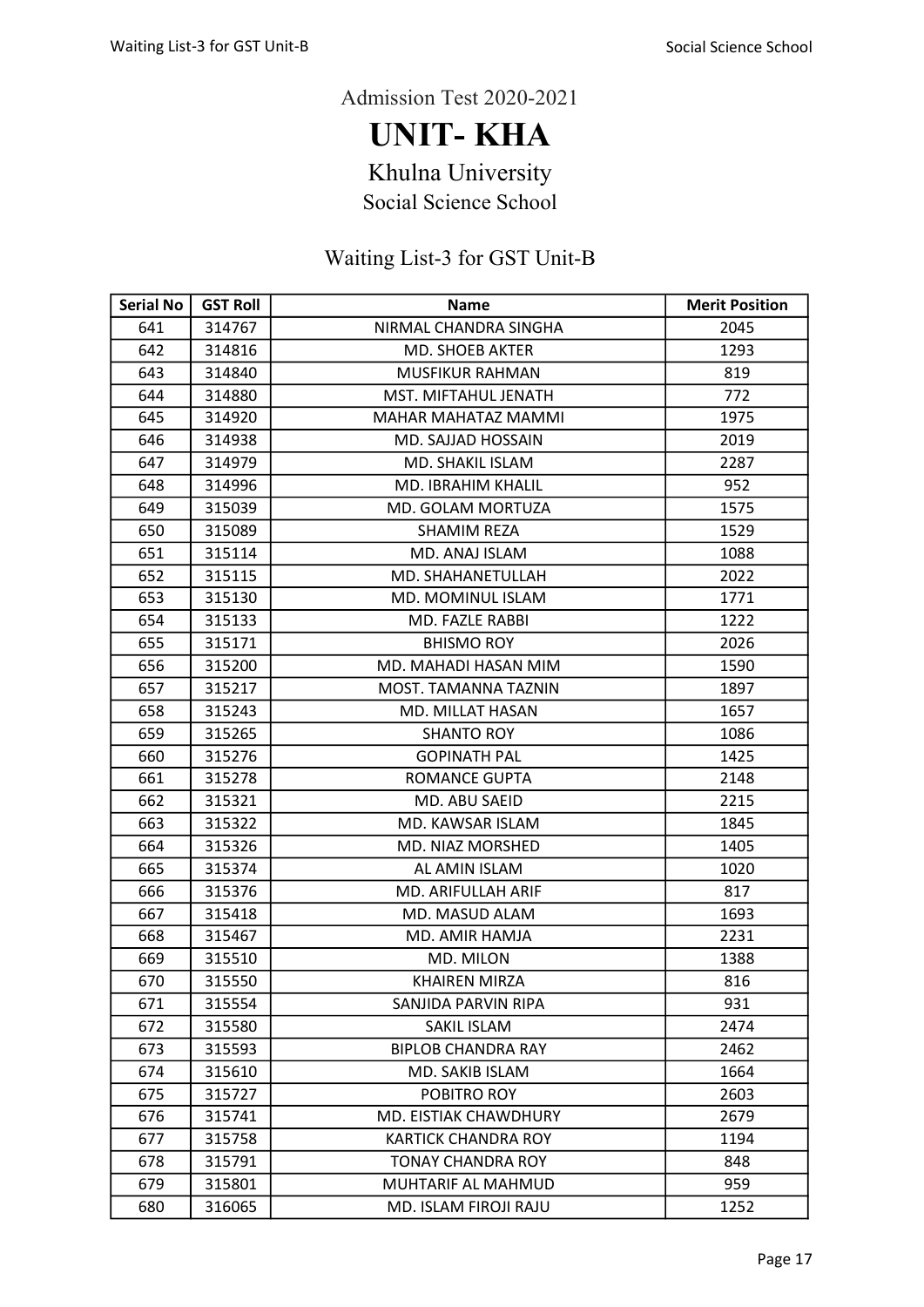UNIT- KHA

Khulna University

Social Science School

| <b>Serial No</b> | <b>GST Roll</b> | <b>Name</b>                 | <b>Merit Position</b> |
|------------------|-----------------|-----------------------------|-----------------------|
| 681              | 316093          | MD. MIJANUR RAHMAN          | 2500                  |
| 682              | 316129          | <b>MD. SUMAN SHAHA</b>      | 2226                  |
| 683              | 316143          | <b>NAHID HASAN</b>          | 1813                  |
| 684              | 316218          | <b>MD. MAMUN HOSSAIN</b>    | 961                   |
| 685              | 316284          | <b>MD. MONIRUL ISLAM</b>    | 2532                  |
| 686              | 316311          | MD. MASUM BILLAH            | 2420                  |
| 687              | 316346          | RATRI RANI SHAHA            | 2082                  |
| 688              | 316449          | MD. MUNNA ALI               | 2453                  |
| 689              | 316464          | MD. ABU RAYHAN AL BIRUNI    | 879                   |
| 690              | 316520          | MD. MOSADDEK HOSSEN         | 1207                  |
| 691              | 316626          | MD. YEAS UDDIN RAKIB        | 972                   |
| 692              | 316634          | SERAJUM MUNIRA              | 1682                  |
| 693              | 316650          | <b>RAJEN RAY</b>            | 2515                  |
| 694              | 316717          | <b>MD. RASEL HOSSAIN</b>    | 1030                  |
| 695              | 316718          | <b>MD. RASEL RANA</b>       | 1936                  |
| 696              | 316734          | <b>NURNABI ISLAM</b>        | 894                   |
| 697              | 316737          | PRIYANKA RANI               | 2371                  |
| 698              | 316806          | <b>MD. JAHID HASSAIN</b>    | 1153                  |
| 699              | 316827          | RAKIB HASAN                 | 969                   |
| 700              | 316861          | MD. SHAHRIAR HOSSAIN EMON   | 2340                  |
| 701              | 317202          | <b>MD. JIHAN MONDOL</b>     | 1545                  |
| 702              | 317242          | <b>FIROZ</b>                | 2300                  |
| 703              | 317379          | RAJIUL ISLAM                | 2131                  |
| 704              | 317387          | <b>ANOWAR HOSSAIN</b>       | 1141                  |
| 705              | 317398          | <b>SHANTO KUMAR ROY</b>     | 2180                  |
| 706              | 317412          | <b>JOYHARI ROY</b>          | 996                   |
| 707              | 317419          | MD. ABUL BASHAR             | 2488                  |
| 708              | 317434          | MD. MUKUL ISLAM             | 2122                  |
| 709              | 317450          | BIDHAN CHANDRA AD.          | 1347                  |
| 710              | 317471          | MOST. ASMA AFIA             | 2627                  |
| 711              | 317476          | <b>KAWSAR ISLAM</b>         | 2746                  |
| 712              | 317492          | MD. RAYHAN MIA              | 2739                  |
| 713              | 317493          | DINOBONDHU DAS              | 1841                  |
| 714              | 317497          | SADIKA FARDOUSI REMI        | 1611                  |
| 715              | 317511          | MD. MINTU RAHMAN            | 1527                  |
| 716              | 317568          | <b>SUMONTRO CHANDRO ROY</b> | 798                   |
| 717              | 317614          | MD. MARUF HASAN             | 1303                  |
| 718              | 317685          | MD. RAFIQ ISLAM             | 2587                  |
| 719              | 317687          | PROSHANTO RAY               | 1403                  |
| 720              | 317707          | MD. NURA ALAM SIDDIKEY      | 2753                  |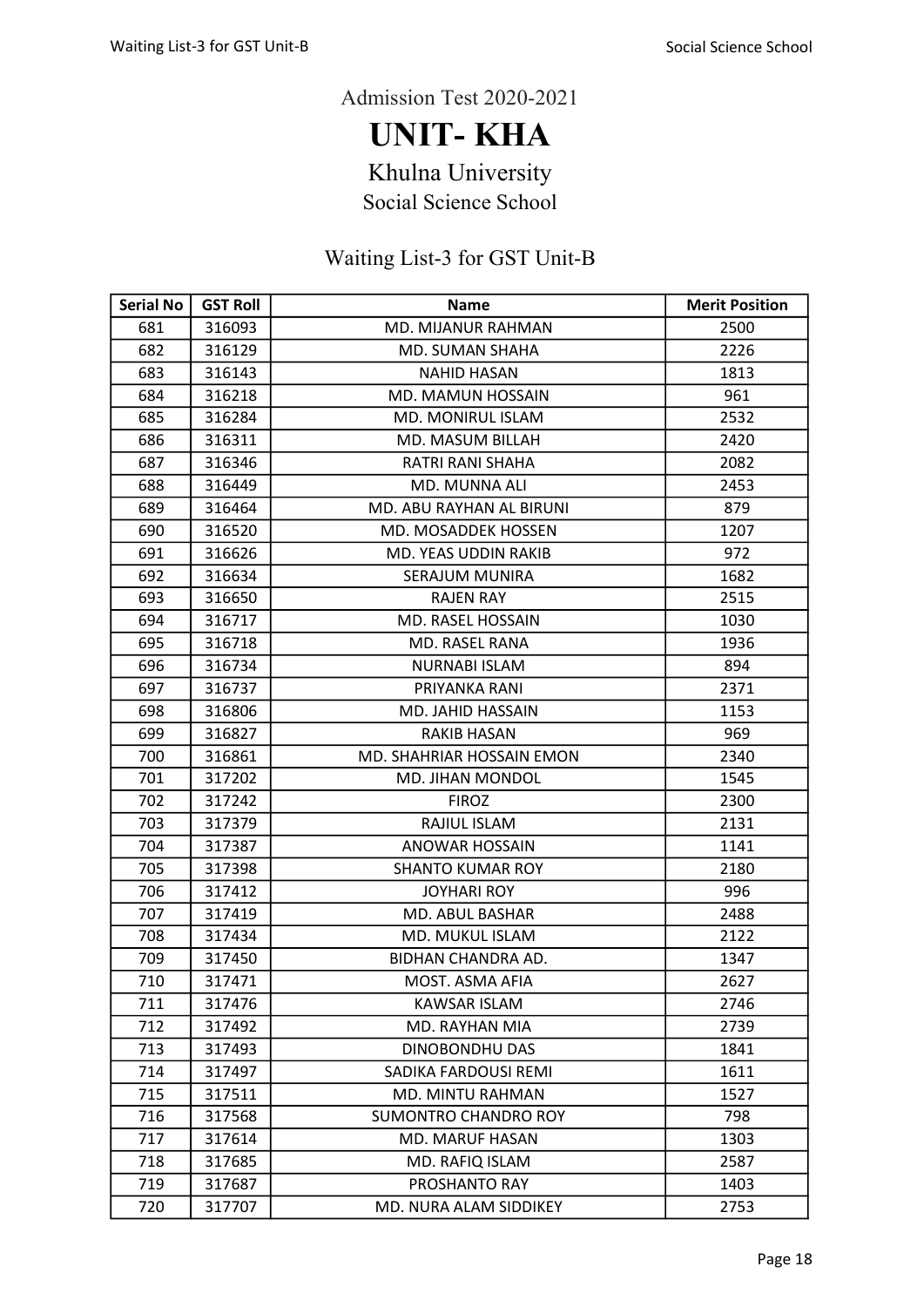UNIT- KHA

Khulna University

Social Science School

| <b>Serial No</b> | <b>GST Roll</b> | <b>Name</b>                  | <b>Merit Position</b> |
|------------------|-----------------|------------------------------|-----------------------|
| 721              | 317735          | <b>NAHID HASAN</b>           | 1835                  |
| 722              | 317743          | <b>SUMON ROY</b>             | 1826                  |
| 723              | 317808          | <b>MD. MASUD RANA</b>        | 831                   |
| 724              | 317854          | MD. SOHAG ALI                | 1315                  |
| 725              | 317891          | MD. ABU BAKKAR SIDDIK        | 1631                  |
| 726              | 317920          | RIFA TASSFIA TAKEE           | 2221                  |
| 727              | 317956          | MD. NAZMUL ISLAM             | 1710                  |
| 728              | 317973          | <b>MOST. ROKEYA ALAM</b>     | 2394                  |
| 729              | 318115          | PANKAJ SHARMA                | 2533                  |
| 730              | 318239          | <b>SONGGITH KUMAR</b>        | 2002                  |
| 731              | 318320          | MD. TANJIM HOSSAIN SHIAM     | 1466                  |
| 732              | 318377          | MST. AFRIDA SULTANA HONESTY  | 859                   |
| 733              | 318398          | ASMAUL HUSNA MISHU           | 2715                  |
| 734              | 318516          | <b>AZHARUL ISLAM</b>         | 1496                  |
| 735              | 318609          | <b>MD. KHALID HASAN MILU</b> | 1136                  |
| 736              | 318684          | MD. MAHAMUDER RAHMAN         | 1683                  |
| 737              | 318706          | MD. MAZHARUL ISLAM           | 1116                  |
| 738              | 318713          | MD. LIYON MIAH               | 1317                  |
| 739              | 318715          | MOST. SIRAJUM MONIRA KEYA    | 2579                  |
| 740              | 318725          | MD. ALAMGIR SARKER           | 1602                  |
| 741              | 318796          | <b>RUHUL AMIN</b>            | 2668                  |
| 742              | 318805          | MD. ZUWEL RANA               | 1186                  |
| 743              | 318826          | MD. AMINUR RAHMAN            | 875                   |
| 744              | 318843          | MD. AZIZUL HAKIM             | 850                   |
| 745              | 318863          | MAHANANDA BARMAN             | 1204                  |
| 746              | 318867          | MD. MAHMUDUL HASAN           | 1801                  |
| 747              | 318877          | MD. MILON AHMED              | 852                   |
| 748              | 318926          | <b>SAIDUR RAHMAN</b>         | 2118                  |
| 749              | 318932          | MD. MAHEDI HASSAN MAMUN      | 982                   |
| 750              | 318964          | MD. SHAFIUL ISLAM            | 2721                  |
| 751              | 319007          | MD. AHSAN HABIB              | 2158                  |
| 752              | 319072          | MD. SHAHORIA SARKER SHAKIL   | 2004                  |
| 753              | 319100          | MD. SHAMIM AHMED             | 2353                  |
| 754              | 319147          | MOST. TASMIN NAHAR TURIN     | 2639                  |
| 755              | 319224          | <b>MOST. LIKHA KHATUN</b>    | 1993                  |
| 756              | 319352          | MD. SAZZADUL ISLAM           | 1002                  |
| 757              | 319354          | MT. RAUZA TUN ZANNAT RAJONE  | 2667                  |
| 758              | 319383          | MD. FARMAN ALI               | 2607                  |
| 759              | 319388          | MD. AHOSAN HABIB             | 2367                  |
| 760              | 319416          | MST. MAHBUBA SULTANA JINTY   | 2170                  |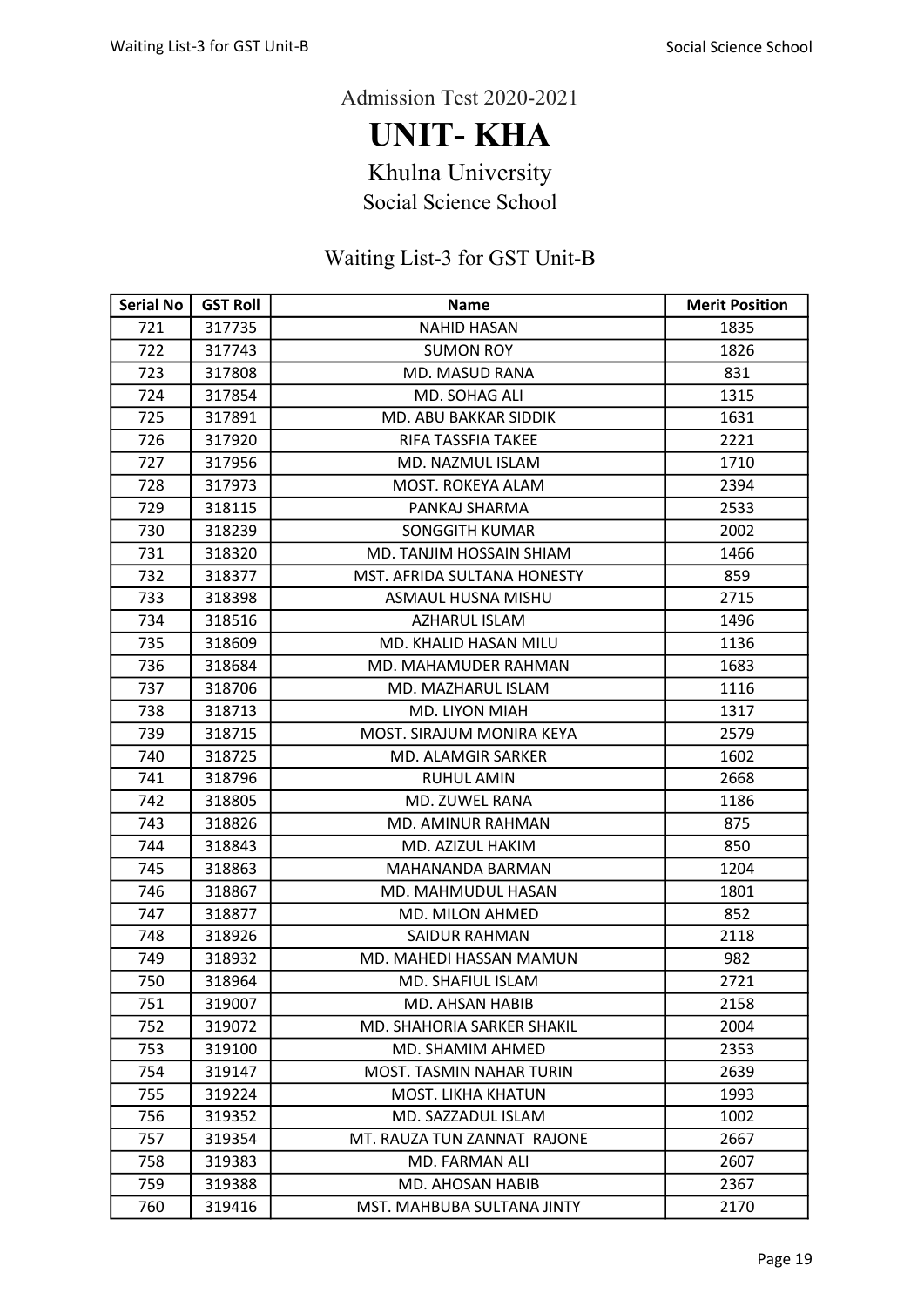UNIT- KHA

Khulna University

Social Science School

| <b>Serial No</b> | <b>GST Roll</b> | <b>Name</b>                     | <b>Merit Position</b> |
|------------------|-----------------|---------------------------------|-----------------------|
| 761              | 319467          | MD. MAHADI HASAN                | 1751                  |
| 762              | 319494          | <b>MD. ISMAIL HOSEN</b>         | 1587                  |
| 763              | 319527          | MD. MUHTASIN FUAD               | 2235                  |
| 764              | 319561          | MD. MAHABUR RAHMAN              | 2172                  |
| 765              | 319569          | RAHIM BADSHA                    | 2690                  |
| 766              | 319734          | <b>SUZAN MIA</b>                | 2344                  |
| 767              | 319749          | <b>MD. SHAKIB SHAHRIAR</b>      | 2092                  |
| 768              | 319791          | MD. SHAMIM ALAM                 | 2011                  |
| 769              | 319804          | MD. SHAMIM RAHMAN               | 2058                  |
| 770              | 319831          | MD. SOHEL RANA                  | 1137                  |
| 771              | 319843          | MD. SHAH JALAL SHARIF           | 1690                  |
| 772              | 319944          | MD. AMINUR ISLAM                | 1412                  |
| 773              | 319951          | MD. SHADIN PRODHAN              | 2123                  |
| 774              | 320046          | <b>MD. MOBIN SIDDIKUE</b>       | 1444                  |
| 775              | 320079          | MD. ARIFUL ISLAM                | 2229                  |
| 776              | 320174          | MD. ARIF HASAN                  | 1749                  |
| 777              | 320181          | <b>MURSALIN ISLAM</b>           | 1265                  |
| 778              | 320325          | SADEYA ISLAM EVA                | 1692                  |
| 779              | 320361          | <b>MARZIA ISLAM</b>             | 2506                  |
| 780              | 320372          | SOMAIYA AKTER BRISTY            | 1598                  |
| 781              | 320386          | <b>NISHAT MONI</b>              | 1119                  |
| 782              | 320433          | <b>NUSRAT TASNIM ORPA</b>       | 2683                  |
| 783              | 320469          | MITHILA FARZAN                  | 2210                  |
| 784              | 320473          | MST. KEYA KHATUN                | 1391                  |
| 785              | 320499          | RIMA SULTANA AKTER              | 2074                  |
| 786              | 320509          | ALLAHMAYEE SHARNONETRY MAVOIRUP | 1433                  |
| 787              | 320537          | SABIKUN NAHAR SNIGDHA           | 2368                  |
| 788              | 320538          | <b>JESMUN NAHAR</b>             | 2425                  |
| 789              | 320548          | MST. ISRAT ZAHAN ELA            | 977                   |
| 790              | 320564          | <b>MOLY KHATUN</b>              | 2632                  |
| 791              | 320581          | JANNATUL FERDOUS KONA           | 1096                  |
| 792              | 320682          | <b>JANNATUL FERDOUS</b>         | 2163                  |
| 793              | 320766          | MST. KHADIZA KHATUN             | 2494                  |
| 794              | 320789          | TANGINA RAHMAN RIA              | 2465                  |
| 795              | 320818          | <b>ISRAT JAHAN SHORNA</b>       | 1795                  |
| 796              | 320833          | <b>TANVIN EMA</b>               | 1165                  |
| 797              | 320942          | <b>ISMOT JAHAN</b>              | 1492                  |
| 798              | 321190          | <b>SADMAN F HAQUE</b>           | 1341                  |
| 799              | 321255          | MD. AMANUR RAHMAN               | 2076                  |
| 800              | 321295          | MD. RAZIB MIAH                  | 2351                  |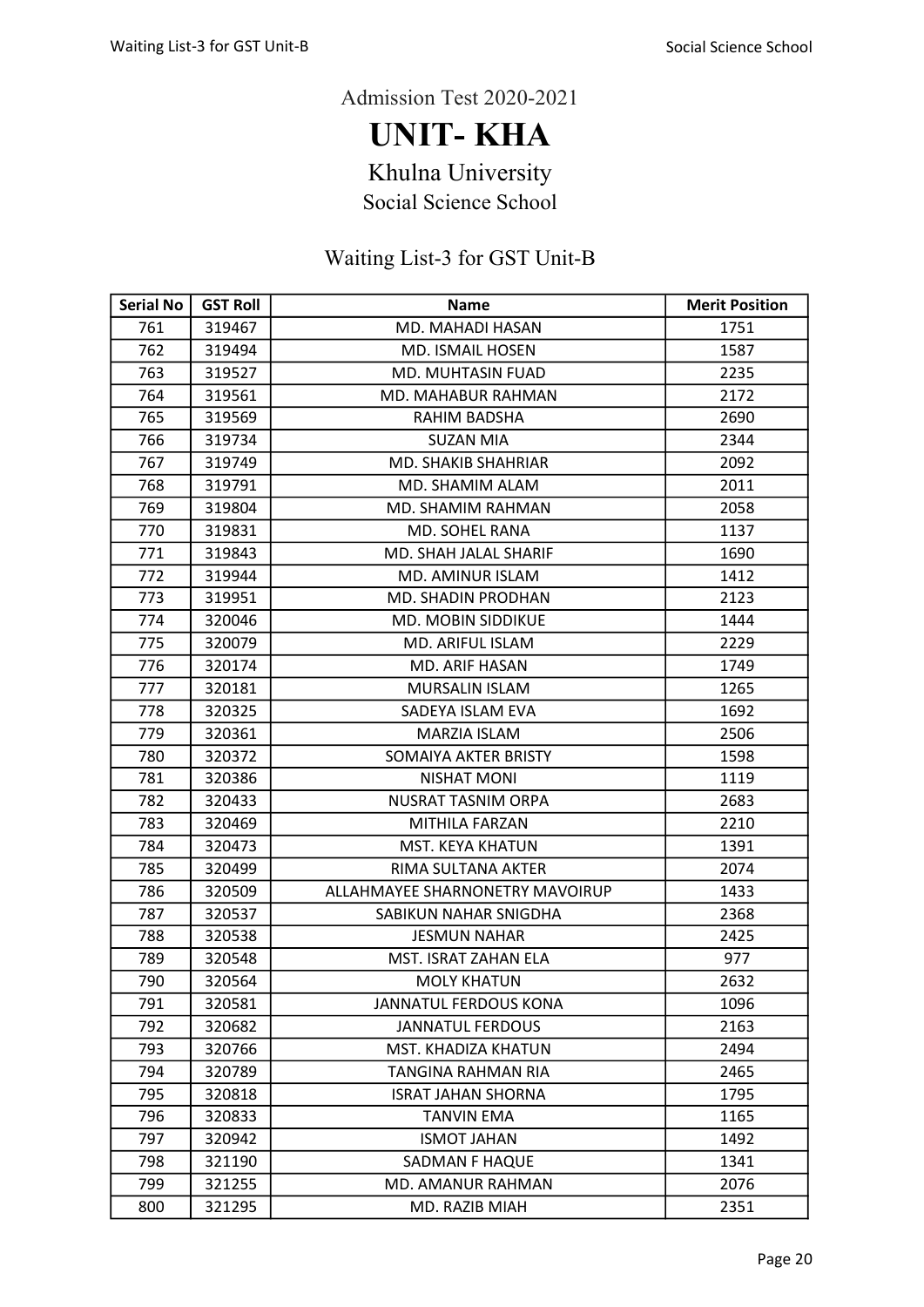UNIT- KHA

Khulna University

Social Science School

| <b>Serial No</b> | <b>GST Roll</b> | <b>Name</b>                | <b>Merit Position</b> |
|------------------|-----------------|----------------------------|-----------------------|
| 801              | 321319          | MD. IMRAN HASSAN           | 2160                  |
| 802              | 321335          | <b>DEVTOSH SARKER</b>      | 2108                  |
| 803              | 321405          | <b>SHAKILA PARVIN</b>      | 2524                  |
| 804              | 321425          | <b>MD. JAHID HOSEN</b>     | 1151                  |
| 805              | 321430          | MD. MASUD RANA             | 2005                  |
| 806              | 321436          | MD. ABUL HASNATH MOKUL     | 2568                  |
| 807              | 321444          | <b>IZAJ MAHMUD</b>         | 2418                  |
| 808              | 321455          | <b>LABIBA KHAN LITA</b>    | 2227                  |
| 809              | 321482          | <b>MD. SHAHARIAR NAFIS</b> | 2539                  |
| 810              | 321532          | . SHAMOLY KHATUN           | 912                   |
| 811              | 321560          | PROSHANTO KUMAR SHIL       | 1819                  |
| 812              | 321573          | MOST. MARIYA BINTA MOULA   | 1316                  |
| 813              | 321588          | MAJHARUL ISLAM             | 1730                  |
| 814              | 321621          | MD. SHANTO ISLAM           | 1012                  |
| 815              | 321631          | <b>MD. MONIR HOSSEN</b>    | 2208                  |
| 816              | 321651          | S. M NAEEM                 | 2098                  |
| 817              | 321692          | MD. RAFIQUL ISLAM          | 2138                  |
| 818              | 321704          | MD. ROMJAN ALI             | 2338                  |
| 819              | 321745          | PRANTO CHANDRA PAL         | 2069                  |
| 820              | 321791          | MD. TARIQUL ISLAM KAZAL    | 2714                  |
| 821              | 321801          | MD. SAKIB HOSEN            | 1369                  |
| 822              | 321802          | MST. SHARMIN AKHTER SWEETY | 1184                  |
| 823              | 321867          | <b>MD. ROBIN HASAN</b>     | 1950                  |
| 824              | 321907          | <b>MD. ATIKUL HUQUE</b>    | 2673                  |
| 825              | 321915          | MD. SHAHJALAL HOSSAIN      | 1404                  |
| 826              | 321945          | SAKLINE AHASAN SABBIR      | 904                   |
| 827              | 322012          | MD. HASEM ALI SHEIKH       | 1982                  |
| 828              | 322104          | <b>MST. SUMI AKTER</b>     | 2364                  |
| 829              | 322117          | <b>NAZRUL ISLAM</b>        | 2301                  |
| 830              | 322146          | <b>MD. RASHEL</b>          | 1512                  |
| 831              | 322177          | MD. ABU ZAFOR              | 1374                  |
| 832              | 322232          | SAJIB AHMED                | 2729                  |
| 833              | 322341          | <b>ABDUL HALIM</b>         | 1523                  |
| 834              | 322380          | <b>MD. ARIF TALUKDER</b>   | 2705                  |
| 835              | 322450          | MD. FAZLUL HAQUE           | 973                   |
| 836              | 322481          | RIDOY AHAMMED              | 1400                  |
| 837              | 322669          | NUR-E-ZANNAT ARA NITU      | 1060                  |
| 838              | 322678          | MD. SHEIKH KAMAL           | 2034                  |
| 839              | 322694          | MD. NAIMUR RAHMAN          | 1231                  |
| 840              | 322734          | ABU HASAN                  | 1516                  |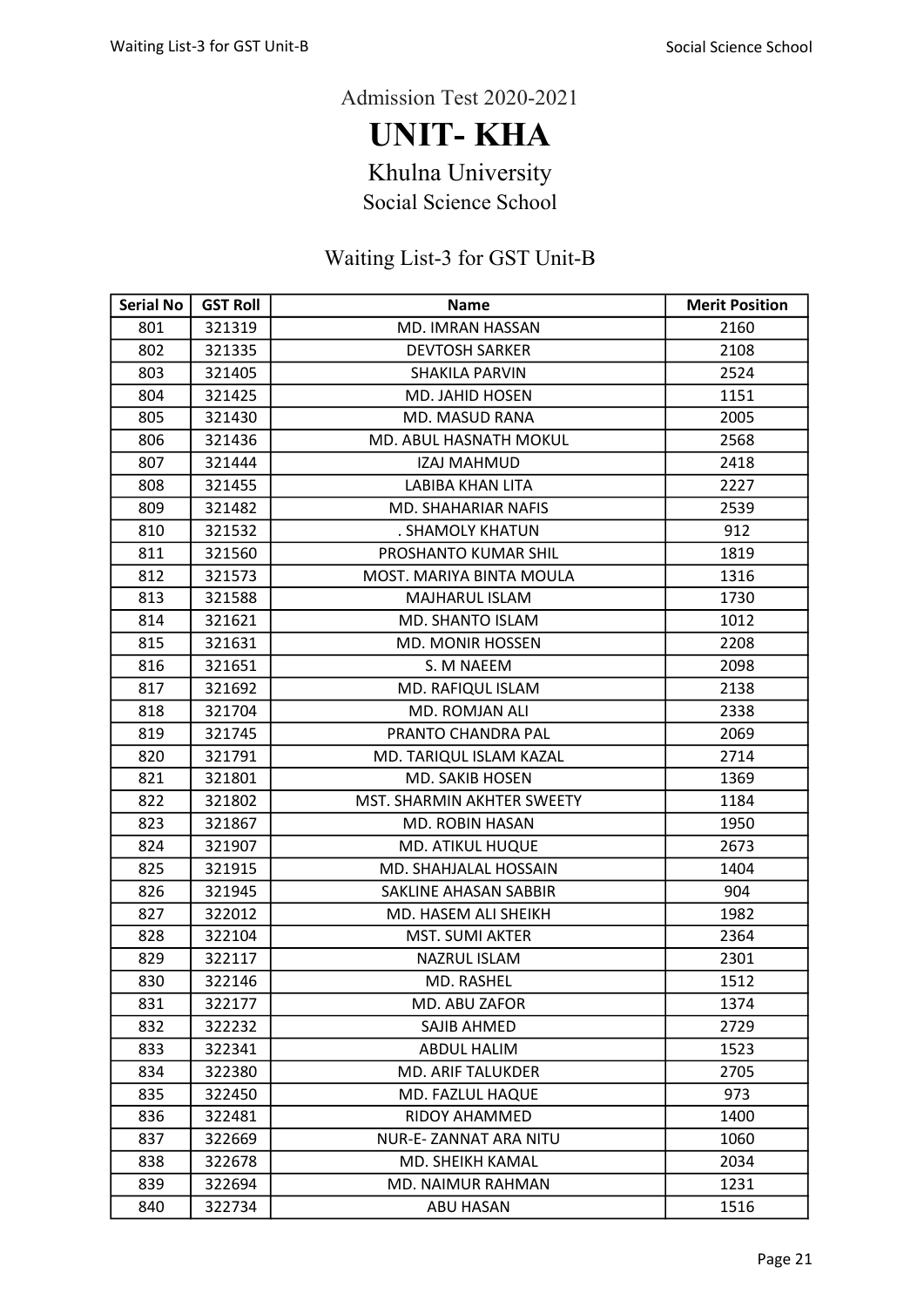UNIT- KHA

Khulna University

Social Science School

| <b>Serial No</b> | <b>GST Roll</b> | <b>Name</b>                   | <b>Merit Position</b> |
|------------------|-----------------|-------------------------------|-----------------------|
| 841              | 322908          | <b>MD. AMIR HOSSAIN</b>       | 2463                  |
| 842              | 322920          | MD. RUHUL AMIN                | 2087                  |
| 843              | 322947          | MABIA SULTANA TISHA           | 2212                  |
| 844              | 322949          | SHORNA AKTER NAIMA            | 1469                  |
| 845              | 322951          | SABIKUN NAHER NILA            | 1037                  |
| 846              | 322990          | MST. ALIFA YESMIN LIYA        | 1243                  |
| 847              | 323005          | <b>FERDOUSI AKTER</b>         | 2471                  |
| 848              | 323019          | <b>HAFSA AKTER</b>            | 2663                  |
| 849              | 323045          | DABOSHREE DEB NATH            | 2165                  |
| 850              | 323066          | <b>SARMIN AKTER</b>           | 2722                  |
| 851              | 323148          | MAHAMUDA KHANOM HAFSA         | 1358                  |
| 852              | 323209          | MD. ALIF RAHMAN FAHAD         | 1359                  |
| 853              | 323227          | MD.ZAHIDUL ISLAM              | 1728                  |
| 854              | 323228          | <b>MAHMUDUR RAHMAN</b>        | 2732                  |
| 855              | 323263          | <b>SOHEL RANA</b>             | 770                   |
| 856              | 323267          | MD. BAKIBILLAH                | 2734                  |
| 857              | 323281          | <b>JAHEDA</b>                 | 1932                  |
| 858              | 323288          | <b>MD. JUBAIRUL ISLAM</b>     | 2605                  |
| 859              | 323291          | <b>MD. ABU BAKAR</b>          | 2323                  |
| 860              | 323296          | AL-NOMAN                      | 851                   |
| 861              | 323312          | AYSHA SIDDIQA MIM             | 1668                  |
| 862              | 323315          | MD. HASIB                     | 2601                  |
| 863              | 323336          | ABDULLAH                      | 1181                  |
| 864              | 323342          | MD. TARIKUL ISLAM             | 1988                  |
| 865              | 323355          | SAJIB HOWLADER                | 1612                  |
| 866              | 323380          | <b>MD.WALIUL ISLAM MAHIDI</b> | 1960                  |
| 867              | 323620          | <b>ATIK ABDULLAH</b>          | 1520                  |
| 868              | 323635          | MD. TARIQUL ISLAM             | 2725                  |
| 869              | 323712          | <b>NAFISA NAZMI</b>           | 1413                  |
| 870              | 323753          | <b>NUSRAT JAHAN</b>           | 2548                  |
| 871              | 323788          | <b>SHARMILA KUNDU</b>         | 2495                  |
| 872              | 323873          | <b>FATEMA TUJJOHORA</b>       | 1089                  |
| 873              | 323892          | <b>FERDOUSI AKTER TAMANNA</b> | 1236                  |
| 874              | 323897          | <b>PUSPO</b>                  | 2006                  |
| 875              | 323917          | <b>SINTHIYA</b>               | 2744                  |
| 876              | 323950          | LAMIA ARZUMAND                | 2220                  |
| 877              | 323972          | JANNATUL FARDOUES JHUMU       | 1721                  |
| 878              | 323991          | MST. FARJANA KARIM SHIFA      | 1232                  |
| 879              | 324038          | <b>RUPALI AKTER</b>           | 1623                  |
| 880              | 324064          | <b>BIVA MANNAN</b>            | 1617                  |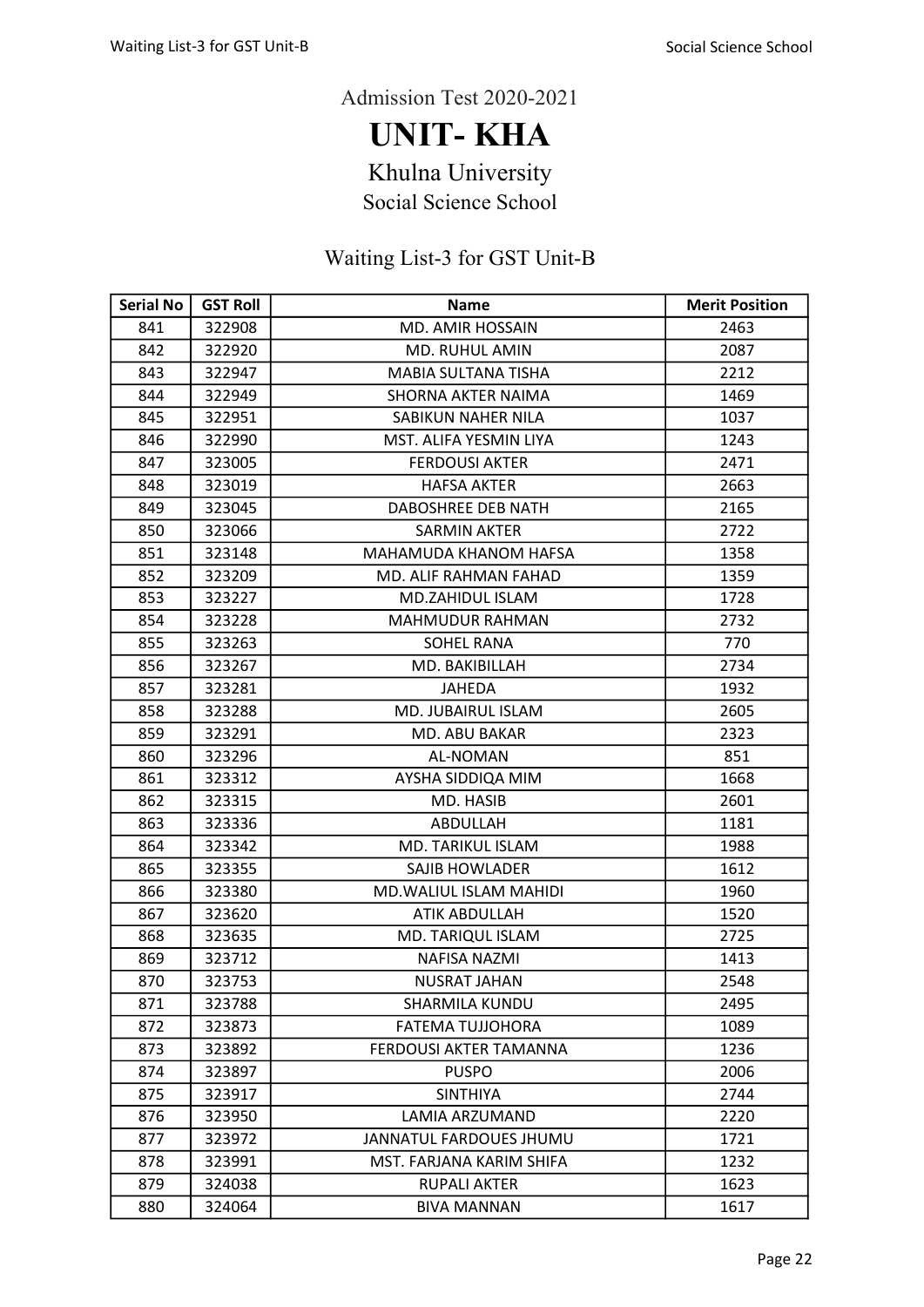UNIT- KHA

Khulna University

Social Science School

| <b>Serial No</b> | <b>GST Roll</b> | <b>Name</b>                   | <b>Merit Position</b> |
|------------------|-----------------|-------------------------------|-----------------------|
| 881              | 324080          | <b>TAMANNA AKTER</b>          | 2522                  |
| 882              | 324085          | ROKSANA YEASMIN               | 2447                  |
| 883              | 324105          | TASNIM NAZAD SUKANYA          | 2273                  |
| 884              | 324134          | <b>MST. MOHONA KHATUN</b>     | 1440                  |
| 885              | 324135          | ZAHRA BINTE AHMED             | 2295                  |
| 886              | 324155          | <b>JANNATUL FERDOUS TANIA</b> | 2194                  |
| 887              | 324218          | <b>HOMAIRA SULTANA</b>        | 2441                  |
| 888              | 324219          | <b>LIMA BARAI</b>             | 1990                  |
| 889              | 324263          | AFROJA AKTER ACHOL            | 771                   |
| 890              | 324399          | ABU BAKAR SIDDIQUE            | 1431                  |
| 891              | 324407          | <b>NAFIUL AUNGSHU</b>         | 885                   |
| 892              | 324421          | <b>FOYSAL RAHMAN</b>          | 1630                  |
| 893              | 324447          | MD. ASHIKUR RAHMAN            | 1339                  |
| 894              | 324502          | <b>MAHMUD HASAN MUBIN</b>     | 2511                  |
| 895              | 324504          | MST. RASIDA AKTER MITU        | 2551                  |
| 896              | 324509          | MD. BODRUL JAMAN              | 2609                  |
| 897              | 324526          | MD. SAZZAD HOSSEN             | 2001                  |
| 898              | 324571          | <b>IZAZ AHMED</b>             | 2316                  |
| 899              | 324596          | <b>MASHRUR MAHMUD SHAKER</b>  | 1563                  |
| 900              | 324645          | SHOHORAB UDDIN AHMMED         | 2703                  |
| 901              | 324652          | REJOUANA SHAHID BITHI         | 1559                  |
| 902              | 324674          | <b>MD SAKIB HASAN</b>         | 2602                  |
| 903              | 324695          | <b>AMATUL MUMITU</b>          | 1424                  |
| 904              | 324763          | MOHAMMAD MASUM BILLAH         | 1117                  |
| 905              | 324771          | <b>REDOY BABU</b>             | 1145                  |
| 906              | 324786          | MAHIN JAMALY                  | 2332                  |
| 907              | 324826          | <b>MASUD RANA</b>             | 2033                  |
| 908              | 324834          | MD. HASIBUL HASAN             | 1438                  |
| 909              | 324847          | <b>MAHIMA MUSARRAT</b>        | 1702                  |
| 910              | 324917          | <b>SYFUL ISLAM</b>            | 1022                  |
| 911              | 324924          | MOFAZZAL HOSSAIN TANVIR       | 2665                  |
| 912              | 324925          | ABU SAYEM                     | 1226                  |
| 913              | 324973          | <b>AKASH MONDOL</b>           | 1006                  |
| 914              | 325052          | MD. EZHARUL ISLAM             | 2203                  |
| 915              | 325059          | <b>SHAKIL SARDER</b>          | 1800                  |
| 916              | 325066          | <b>RAFIUL ISLAM RONY</b>      | 1961                  |
| 917              | 325069          | MD. RAKIBUL ISLAM             | 2676                  |
| 918              | 325082          | ABDULLAH AL MOYEN             | 1146                  |
| 919              | 325132          | ROKIB UDDIN JOY               | 1155                  |
| 920              | 325163          | SHAKIB HASSAN PRINCE          | 2236                  |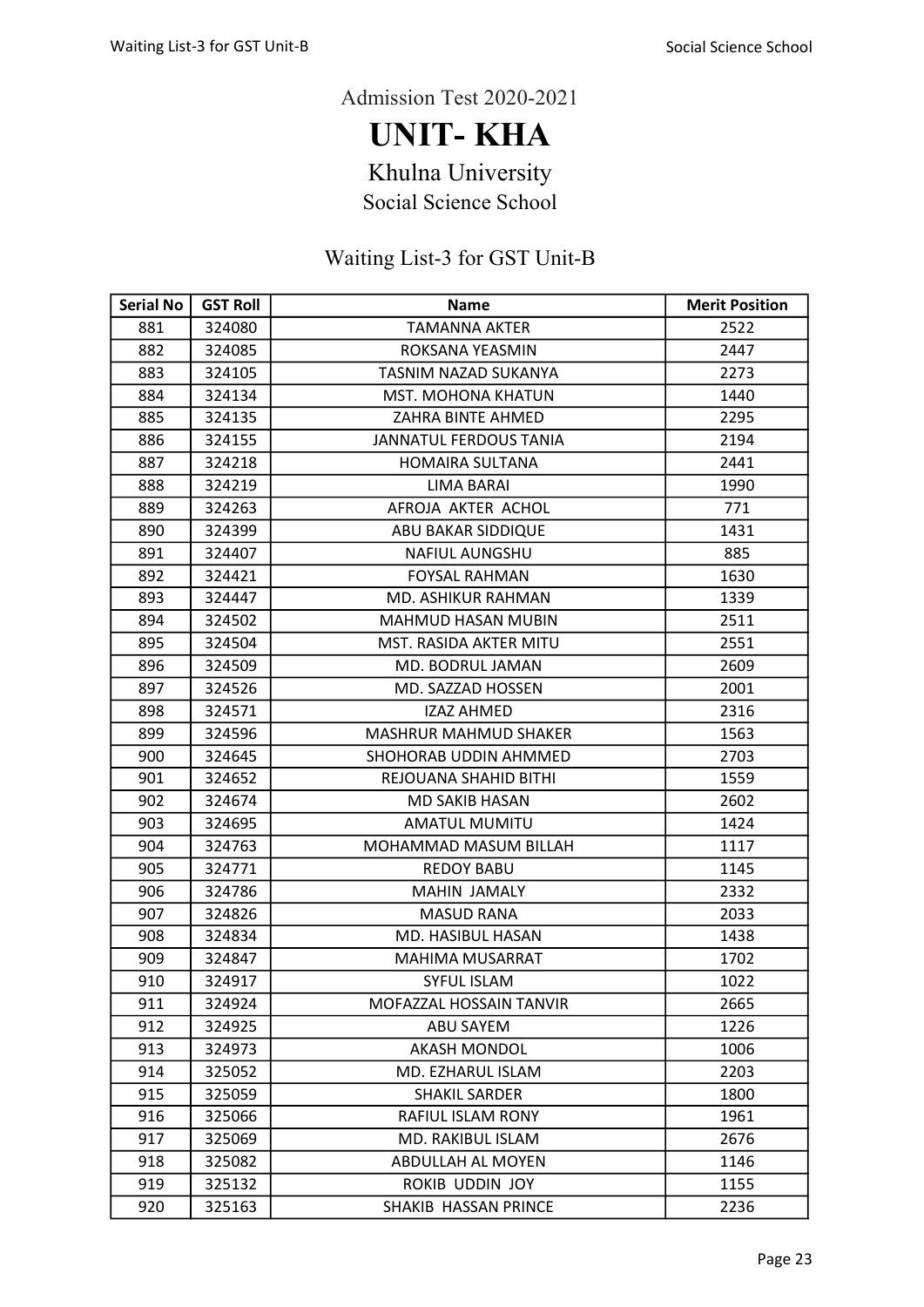UNIT- KHA

Khulna University

Social Science School

| <b>Serial No</b> | <b>GST Roll</b> | <b>Name</b>                | <b>Merit Position</b> |
|------------------|-----------------|----------------------------|-----------------------|
| 921              | 325213          | <b>AYMON AOWSAF</b>        | 915                   |
| 922              | 325231          | SYED SHAKIBUR RAHMAN       | 2641                  |
| 923              | 325233          | SABBIR HOSSEN              | 2743                  |
| 924              | 325339          | ALIF RAHAMAN IFTY          | 1224                  |
| 925              | 325357          | MD. NOUSHIN AL ISLAM       | 1177                  |
| 926              | 325366          | MD. ALAMIN KHAN            | 2558                  |
| 927              | 325450          | <b>MD.ABU BAKAR</b>        | 766                   |
| 928              | 325471          | MOHAMMAD HAMZA RAHMAN      | 1480                  |
| 929              | 325502          | ASADUZZAMAN NOOR           | 1584                  |
| 930              | 325523          | MD. SHARIOUR HASAN SHAWON  | 1632                  |
| 931              | 325560          | MD. ABDULLA AL NOMAN       | 1188                  |
| 932              | 325571          | MD. MAHMUD HASAN           | 1010                  |
| 933              | 325577          | <b>MD. SIFAT HOSSAIN</b>   | 1217                  |
| 934              | 325589          | MD. NASIM HOSSAN           | 1040                  |
| 935              | 325590          | <b>ABED HOSSAIN SHADIN</b> | 1410                  |
| 936              | 325621          | <b>WAHID FERDOUS APON</b>  | 1311                  |
| 937              | 325647          | MD. IBNE WALID SAMRAT      | 1451                  |
| 938              | 325660          | MD. MAMUN                  | 1275                  |
| 939              | 325787          | <b>RUDRA MRONG</b>         | 2686                  |
| 940              | 325821          | RAHUL CHANDRA DAS          | 1740                  |
| 941              | 325902          | MST. BOISHAKHI AKTER BORSA | 1906                  |
| 942              | 325921          | RADIAH RISHA ROZA          | 2644                  |
| 943              | 325928          | <b>FATEMA ASHRAFEE</b>     | 993                   |
| 944              | 325931          | <b>MOST. MUNIRA KHATUN</b> | 2271                  |
| 945              | 325977          | <b>MST. KAMRUN NAHAR</b>   | 2498                  |
| 946              | 325995          | SALIMA NABI                | 865                   |
| 947              | 326016          | <b>MOST. FARHIA</b>        | 1981                  |
| 948              | 326061          | <b>MST. AFSANA KHATUN</b>  | 1971                  |
| 949              | 326065          | <b>NEGAR ZANNAT</b>        | 2187                  |
| 950              | 326085          | <b>MST. SHAPLA KHATUN</b>  | 2147                  |
| 951              | 326091          | MST. NURJAHAN ISLAM MONI   | 2661                  |
| 952              | 326095          | MOST. NAZMIN NAHAR         | 1876                  |
| 953              | 326112          | <b>ANANNA KUNDU</b>        | 997                   |
| 954              | 326144          | <b>BORNA KHATUN</b>        | 1533                  |
| 955              | 326154          | <b>SONDHI KUNDU</b>        | 802                   |
| 956              | 326155          | RIFA TASNIA                | 2684                  |
| 957              | 326162          | SHAHRIA MOMOTAJ MONJURI    | 2110                  |
| 958              | 326167          | <b>NIPA KHATUN</b>         | 1568                  |
| 959              | 326170          | SADIYA AFRIN               | 2716                  |
| 960              | 326183          | NOSHIN FARZANA SHIMU       | 2249                  |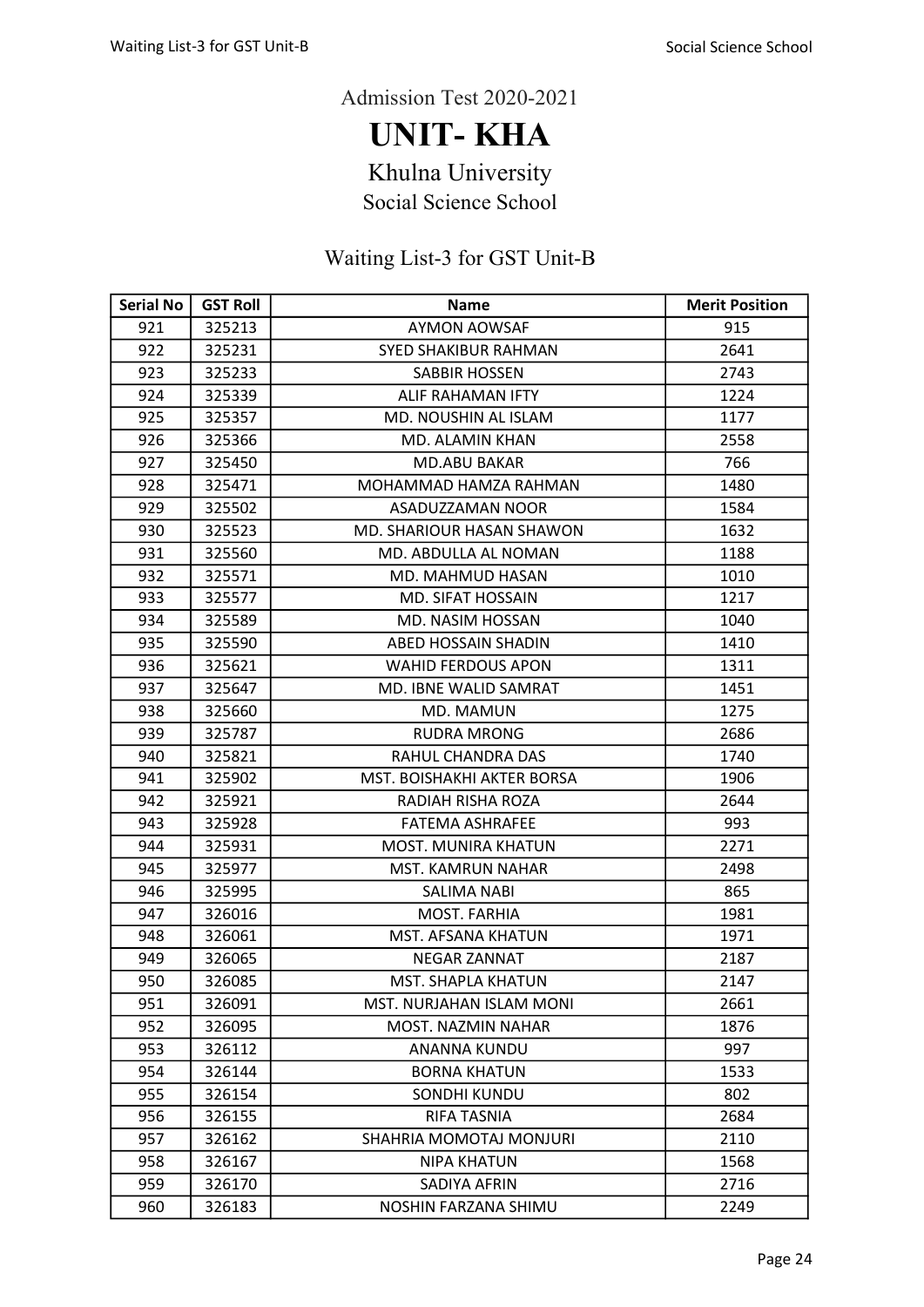UNIT- KHA

Khulna University

Social Science School

| <b>Serial No</b> | <b>GST Roll</b> | <b>Name</b>                 | <b>Merit Position</b> |
|------------------|-----------------|-----------------------------|-----------------------|
| 961              | 326198          | MST. KHADIZA KHATUN         | 2356                  |
| 962              | 326214          | SABIRA ANJUM                | 763                   |
| 963              | 326257          | <b>MST. LUTFUN NAHER</b>    | 1930                  |
| 964              | 326259          | ANIKA TABASSUM              | 1565                  |
| 965              | 326268          | MST. NUSRAT JAHAN           | 1564                  |
| 966              | 326310          | SANJIDA PARVEJ RATNA        | 1570                  |
| 967              | 326317          | MT. NUSRAT JAHAN            | 1953                  |
| 968              | 326338          | MST. SIDRATUL MONTAHA SADIA | 2702                  |
| 969              | 326345          | <b>MEHNAJ MAHJABIN</b>      | 1463                  |
| 970              | 326361          | SYEDA NAFISA ANJUM          | 2752                  |
| 971              | 326380          | <b>MST. SABAKUN NAHAR</b>   | 843                   |
| 972              | 326409          | UMMA AMARA ISLAM            | 783                   |
| 973              | 326455          | SYFUNNAHAR DRISTY           | 1357                  |
| 974              | 326600          | <b>MOST. SHARMIN AKHTER</b> | 1420                  |
| 975              | 326703          | <b>TABILA PERVIN</b>        | 2680                  |
| 976              | 326706          | <b>MAHAZABIN MITHEN</b>     | 2282                  |
| 977              | 326711          | <b>MST. SHATHI KHATUN</b>   | 2541                  |
| 978              | 326728          | <b>JANNATUL NAYEM</b>       | 1978                  |
| 979              | 327049          | <b>OVI SARKAR</b>           | 2467                  |
| 980              | 327051          | <b>JULEKHA KHATUN</b>       | 1159                  |
| 981              | 327099          | BADIUZZAMAN                 | 1674                  |
| 982              | 327109          | MD. HASIM RANA              | 1555                  |
| 983              | 327154          | MUSHFIQUR RAHMAN            | 849                   |
| 984              | 327159          | MD. RIDWANUL HAQUE          | 2501                  |
| 985              | 327186          | MD. NAHID HASAN             | 1192                  |
| 986              | 327211          | <b>NAFISA NASAT</b>         | 1353                  |
| 987              | 327231          | MD. SANOWAR HOSSAIN TOPU    | 777                   |
| 988              | 327267          | <b>SOHORAB HOSSEN</b>       | 1115                  |
| 989              | 327287          | <b>TAHRIMA KHATUN</b>       | 1210                  |
| 990              | 327310          | MD. WAHIDUZZAMAN SHIKDAR    | 1322                  |
| 991              | 327311          | MD. GOLAM RABBANY           | 2662                  |
| 992              | 327346          | MD. JEHAN UDDIN MRIDHA      | 950                   |
| 993              | 327354          | MD. ISMAIL HOSSAIN          | 2077                  |
| 994              | 327358          | MST. FAHMIDA KHANUM         | 840                   |
| 995              | 327375          | <b>MD. DURUL HODA</b>       | 962                   |
| 996              | 327376          | MD. SUMON REZA              | 2198                  |
| 997              | 327412          | S.M. SHADID                 | 2259                  |
| 998              | 327453          | ANAMIKA AKTER MITU          | 2598                  |
| 999              | 327502          | MOST. NUSRAT ZAHAN          | 1288                  |
| 1000             | 327504          | MD. MOSHARROOF PARVEZ       | 2719                  |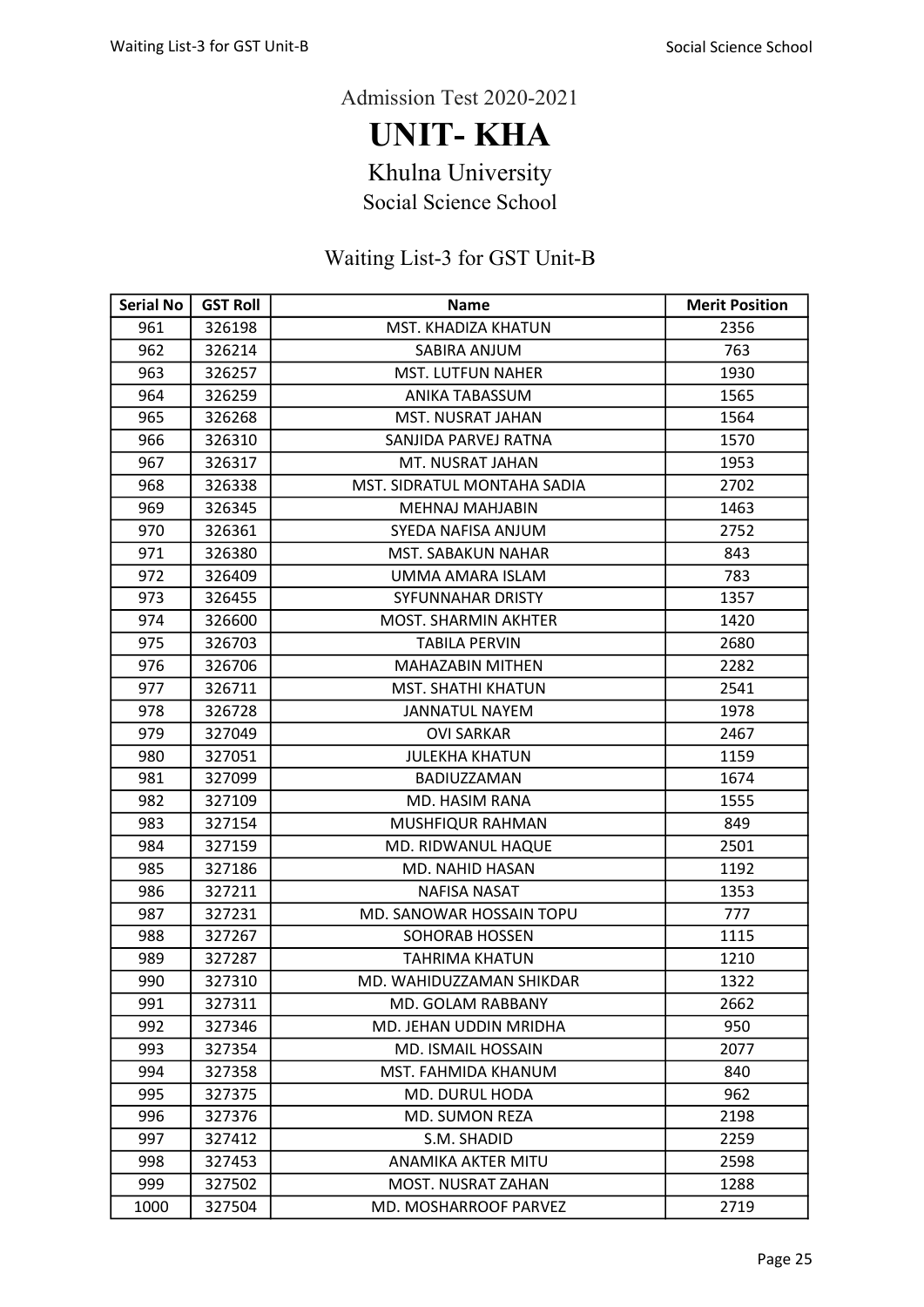UNIT- KHA

Khulna University

Social Science School

| <b>Serial No</b> | <b>GST Roll</b> | <b>Name</b>                | <b>Merit Position</b> |
|------------------|-----------------|----------------------------|-----------------------|
| 1001             | 327506          | <b>MD. MARUF HOSSEN</b>    | 1603                  |
| 1002             | 327524          | <b>NUSRAT JAHAN NITE</b>   | 2730                  |
| 1003             | 327556          | MD. EDUL HASAN             | 2335                  |
| 1004             | 327571          | MD. NAZMUL HOSSAIN         | 2247                  |
| 1005             | 327587          | RIFAH TASNIA ISHRAK        | 1485                  |
| 1006             | 327632          | AFROZA AKHTAR              | 1515                  |
| 1007             | 327655          | SABBIR AHMED               | 2063                  |
| 1008             | 327656          | MD. AYUB ALI               | 1651                  |
| 1009             | 327698          | MD. ARIFUL ISLAM           | 1608                  |
| 1010             | 327710          | MD. SANTO ALI              | 2464                  |
| 1011             | 327715          | MD. SHAWON HASNAT          | 1024                  |
| 1012             | 327736          | MD. OBIDUR RAHMAN          | 2426                  |
| 1013             | 327738          | MD. SAMIUL ISLAM           | 1672                  |
| 1014             | 327741          | <b>MD. AHSAN HABIB</b>     | 1678                  |
| 1015             | 327793          | MD. MAZHARUL HAQUE         | 1903                  |
| 1016             | 327819          | MD. SOHEL RANA             | 2307                  |
| 1017             | 327872          | <b>BIKROM KUMER MONDAL</b> | 2448                  |
| 1018             | 327876          | MD. SHAMAUN AL-MAHMUD      | 1395                  |
| 1019             | 327914          | MD. HASIBUL ISLAM          | 1467                  |
| 1020             | 327940          | MD. KAMRUZZAMAN            | 2352                  |
| 1021             | 327944          | MD. IFRIM SIDDIQI          | 2333                  |
| 1022             | 327961          | ROWNAK MAHMUD              | 2756                  |
| 1023             | 328010          | <b>MD. SUZAN RANA</b>      | 870                   |
| 1024             | 328025          | MD. HASAN ALI              | 967                   |
| 1025             | 328133          | SHARIFUL ISLAM             | 2578                  |
| 1026             | 328163          | SUMAYA SIDDIKA             | 2363                  |
| 1027             | 328185          | <b>MD. RAIHAN BABU</b>     | 1472                  |
| 1028             | 328193          | <b>ISRAFIL HOSSAIN</b>     | 1148                  |
| 1029             | 328205          | MD. RONY BABU              | 1087                  |
| 1030             | 328213          | <b>MD. TAREK HOSSAIN</b>   | 1893                  |
| 1031             | 328227          | <b>KAJOL KUMAR</b>         | 884                   |
| 1032             | 328257          | MD. RIZU AHMED             | 1142                  |
| 1033             | 328266          | <b>IMRAN KHAN</b>          | 1208                  |
| 1034             | 328305          | MD. UZZAL HOSSAIN          | 1442                  |
| 1035             | 328345          | SHIMBIL AHMED              | 1966                  |
| 1036             | 328427          | MD. ASHIKUR RAHMAN         | 2334                  |
| 1037             | 328500          | <b>SMRITY RANI CHAKI</b>   | 920                   |
| 1038             | 328635          | <b>MD. YOUSUF ALI</b>      | 1397                  |
| 1039             | 328759          | MD. SAKIB HOSSEN           | 1296                  |
| 1040             | 328817          | SABBIR HASAN               | 2436                  |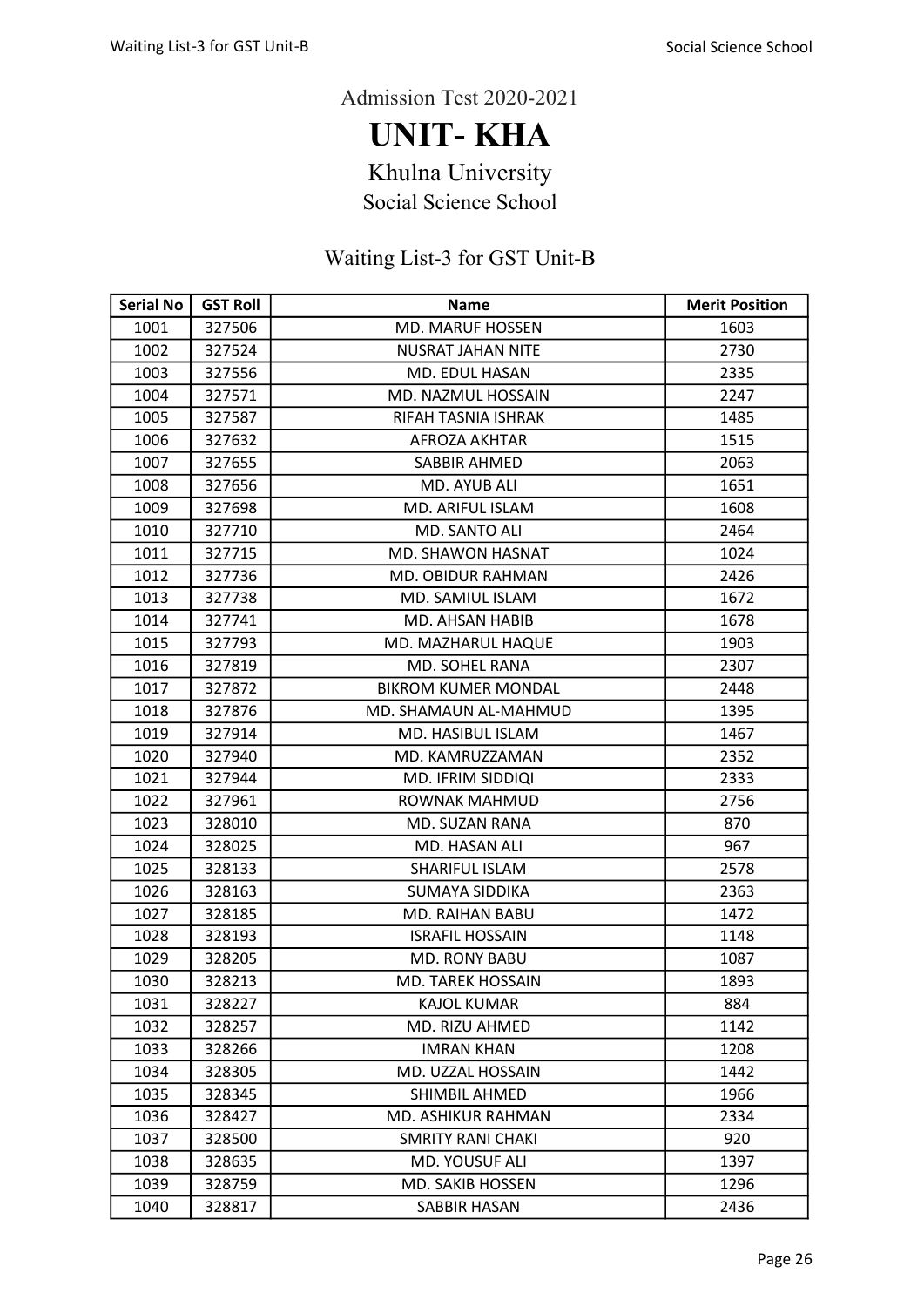UNIT- KHA

Khulna University

Social Science School

| <b>Serial No</b> | <b>GST Roll</b> | <b>Name</b>                | <b>Merit Position</b> |
|------------------|-----------------|----------------------------|-----------------------|
| 1041             | 328834          | S. M. LEAMAN               | 1905                  |
| 1042             | 328874          | <b>JAKIA KHATUN</b>        | 1833                  |
| 1043             | 328892          | <b>BRISTY KHATUN</b>       | 1131                  |
| 1044             | 328932          | <b>TANVEER AHMED ABIR</b>  | 1539                  |
| 1045             | 328992          | <b>MD. JOBAIR RAIHAN</b>   | 2052                  |
| 1046             | 329109          | MD. SHAWN ALI              | 1048                  |
| 1047             | 329124          | MD. GOLAM RABBANI SARKAR   | 780                   |
| 1048             | 329154          | MD. TAOFIQ HASAN JOY       | 2711                  |
| 1049             | 329173          | SAIFULLAH MANSUR           | 2306                  |
| 1050             | 329209          | <b>RIFAT HOSSAIN</b>       | 1661                  |
| 1051             | 329214          | MD. SABIRUL ISLAM          | 1447                  |
| 1052             | 329224          | <b>OBYDUL ISLAM</b>        | 1389                  |
| 1053             | 329229          | MD. JUBAYER ALMAMUN        | 2428                  |
| 1054             | 329299          | NAYEEM AHMAD               | 1871                  |
| 1055             | 329301          | <b>MST. SUMI AKTER</b>     | 1586                  |
| 1056             | 329400          | <b>MD. LUTFOR RAHMAN</b>   | 941                   |
| 1057             | 329416          | <b>SOHEL RANA</b>          | 1278                  |
| 1058             | 329431          | <b>MD. SABBIR HOSSAIN</b>  | 2655                  |
| 1059             | 329442          | MD. HAFIJUR RAHAMAN SARDER | 2619                  |
| 1060             | 329444          | ABDULLAH AL MAMUN          | 837                   |
| 1061             | 329452          | MD. ABUL HOSEN             | 2224                  |
| 1062             | 329591          | MOHAMMAD MAHADI HASAN      | 1915                  |
| 1063             | 329597          | MD. SAWON HOSSAIN          | 2577                  |
| 1064             | 329652          | MD. ZAMIL AHMMED           | 2319                  |
| 1065             | 329714          | MD. RIPON ISLAM            | 1099                  |
| 1066             | 329729          | MD. ASRAFUL ISLAM          | 999                   |
| 1067             | 329779          | MD. MINHAJUR RAHMAN MINER  | 2313                  |
| 1068             | 329794          | <b>MD. SHAGOR HASAN</b>    | 1562                  |
| 1069             | 329925          | MD. ABDUL AOWAL            | 2197                  |
| 1070             | 329995          | <b>MD. MUKTAR HOSSAIN</b>  | 1588                  |
| 1071             | 330054          | <b>TAMIM HOSEN</b>         | 2085                  |
| 1072             | 330074          | <b>SABBIR HOSSEN</b>       | 1386                  |
| 1073             | 330086          | AMIRUL KABIR AZOM          | 2608                  |
| 1074             | 330117          | MAHMUDUL HASAN             | 2386                  |
| 1075             | 330119          | MD. ABU SAYED              | 2459                  |
| 1076             | 330163          | MD. AL HADI HOSAIN SOWROVE | 2669                  |
| 1077             | 330223          | MD. TOUFIQ ALAM            | 1633                  |
| 1078             | 330227          | ROBIUL HASAN               | 1459                  |
| 1079             | 330250          | <b>ROKY BABU</b>           | 2031                  |
| 1080             | 330308          | MD. AL-AMIN                | 2144                  |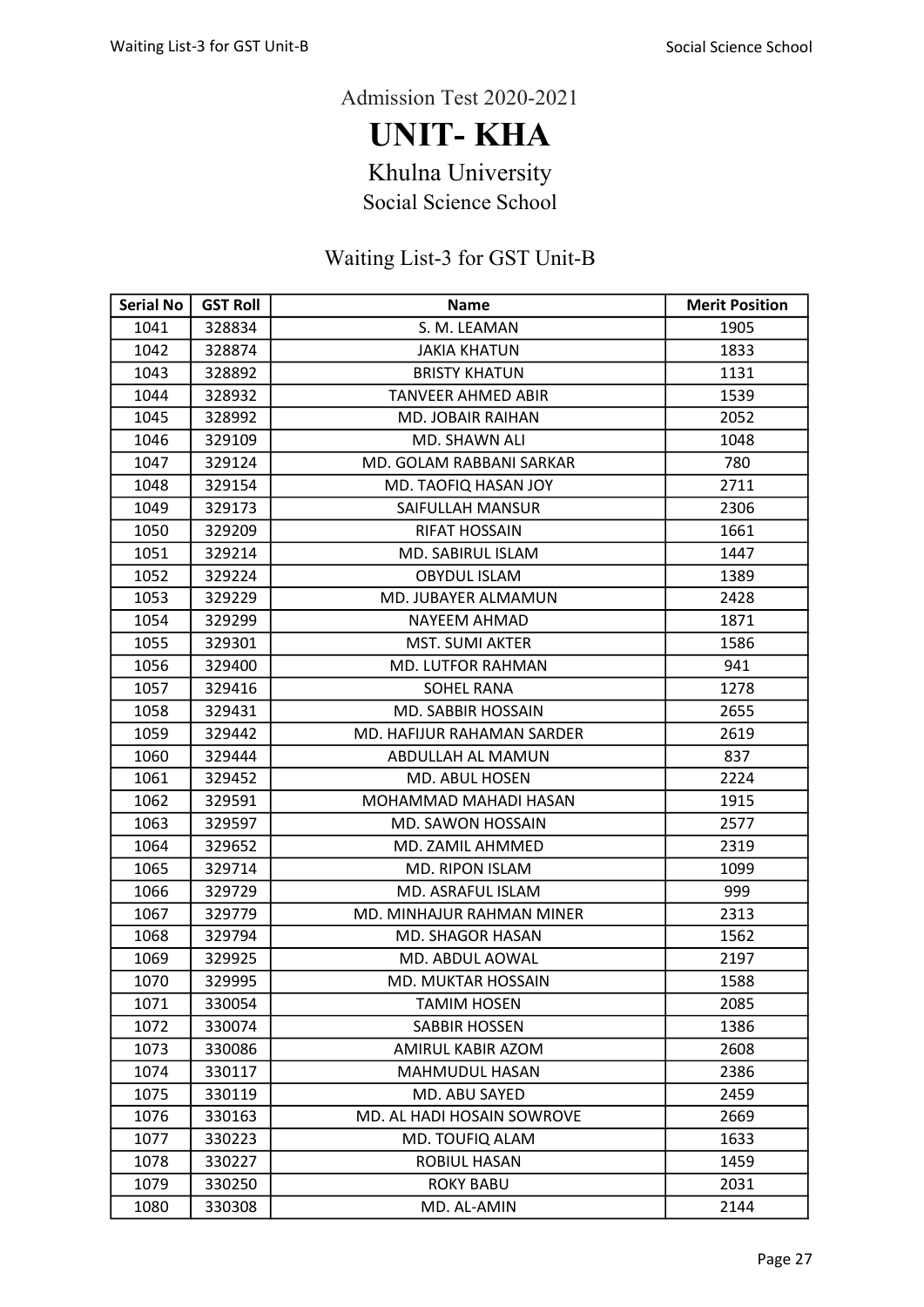UNIT- KHA

Khulna University

Social Science School

| <b>Serial No</b> | <b>GST Roll</b> | <b>Name</b>                 | <b>Merit Position</b> |
|------------------|-----------------|-----------------------------|-----------------------|
| 1081             | 330334          | MD. BAYAZID BOSTAMI         | 2326                  |
| 1082             | 330376          | <b>MD. AHSAN HABIB</b>      | 2586                  |
| 1083             | 330459          | <b>MOSTAFIZUR RAHMAN</b>    | 829                   |
| 1084             | 330625          | SHUBROTO KUMAR ROY SHUVO    | 953                   |
| 1085             | 331007          | <b>ISRAT JAHAN EPTI</b>     | 1857                  |
| 1086             | 331052          | <b>FARIA AHMED MOITRY</b>   | 1635                  |
| 1087             | 331152          | SHRABONTY JAHAN MEEM        | 2445                  |
| 1088             | 331176          | SADIA JAHAN                 | 2666                  |
| 1089             | 331202          | FAHMIDA ALAM                | 2406                  |
| 1090             | 331282          | <b>TOUFIKA YOUSUF ANIKA</b> | 1274                  |
| 1091             | 331309          | <b>AMINUL HAQUE BAPPI</b>   | 788                   |
| 1092             | 331310          | ANAMIKA ISLAM               | 1094                  |
| 1093             | 331319          | <b>SOHRAB</b>               | 1689                  |
| 1094             | 331361          | LAILA AKTER LOVELY          | 1840                  |
| 1095             | 331438          | <b>SAKIB AHMMED</b>         | 897                   |
| 1096             | 331449          | <b>RIDOY MONDOL</b>         | 1573                  |
| 1097             | 331457          | <b>TANVIRUL ISLAM</b>       | 2299                  |
| 1098             | 331465          | <b>ABID AHMED</b>           | 857                   |
| 1099             | 331491          | <b>TAMIM RAHMAN TONOY</b>   | 1237                  |
| 1100             | 331504          | <b>HASAN AL BADHON</b>      | 1258                  |
| 1101             | 331505          | MD. ABDULLAH HEL FARUKY     | 1302                  |
| 1102             | 331548          | SAHADEB TAMBULI             | 2355                  |
| 1103             | 331550          | MOST. ATKIA ISLAM ANANNA    | 1540                  |
| 1104             | 331562          | <b>SUNY ZUBEYAR</b>         | 1823                  |
| 1105             | 331577          | D. M EMDADUL HAQUE          | 2757                  |
| 1106             | 331600          | JAHID HASAN JONY            | 1789                  |
| 1107             | 331621          | <b>MUSTAK AHAMED</b>        | 1824                  |
| 1108             | 331654          | <b>SUMAIYA AKTER</b>        | 903                   |
| 1109             | 331767          | SHAHONAWOZ MD AL ZUBAYER    | 1421                  |
| 1110             | 332019          | MD. MAHFUJUL HAQUE          | 2369                  |
| 1111             | 332163          | MD. ARIFUR RAHMAN           | 2569                  |
| 1112             | 332199          | ABRIN MOMTAJ MOHOL          | 1680                  |
| 1113             | 332647          | <b>HUMAIRA AKTER</b>        | 1781                  |
| 1114             | 332894          | <b>AYEAT ULLAH</b>          | 2173                  |
| 1115             | 332959          | <b>FOYSAL HOSSAIN</b>       | 966                   |
| 1116             | 332978          | ALI HASAN RION              | 2117                  |
| 1117             | 333313          | MOFAZZAL HOSEN              | 1443                  |
| 1118             | 333372          | MAHMUDUL HASAN              | 1864                  |
| 1119             | 333461          | ABDULLAH AL MAMUN           | 1931                  |
| 1120             | 333473          | MD. TOWFIQUR RAHMAN         | 2538                  |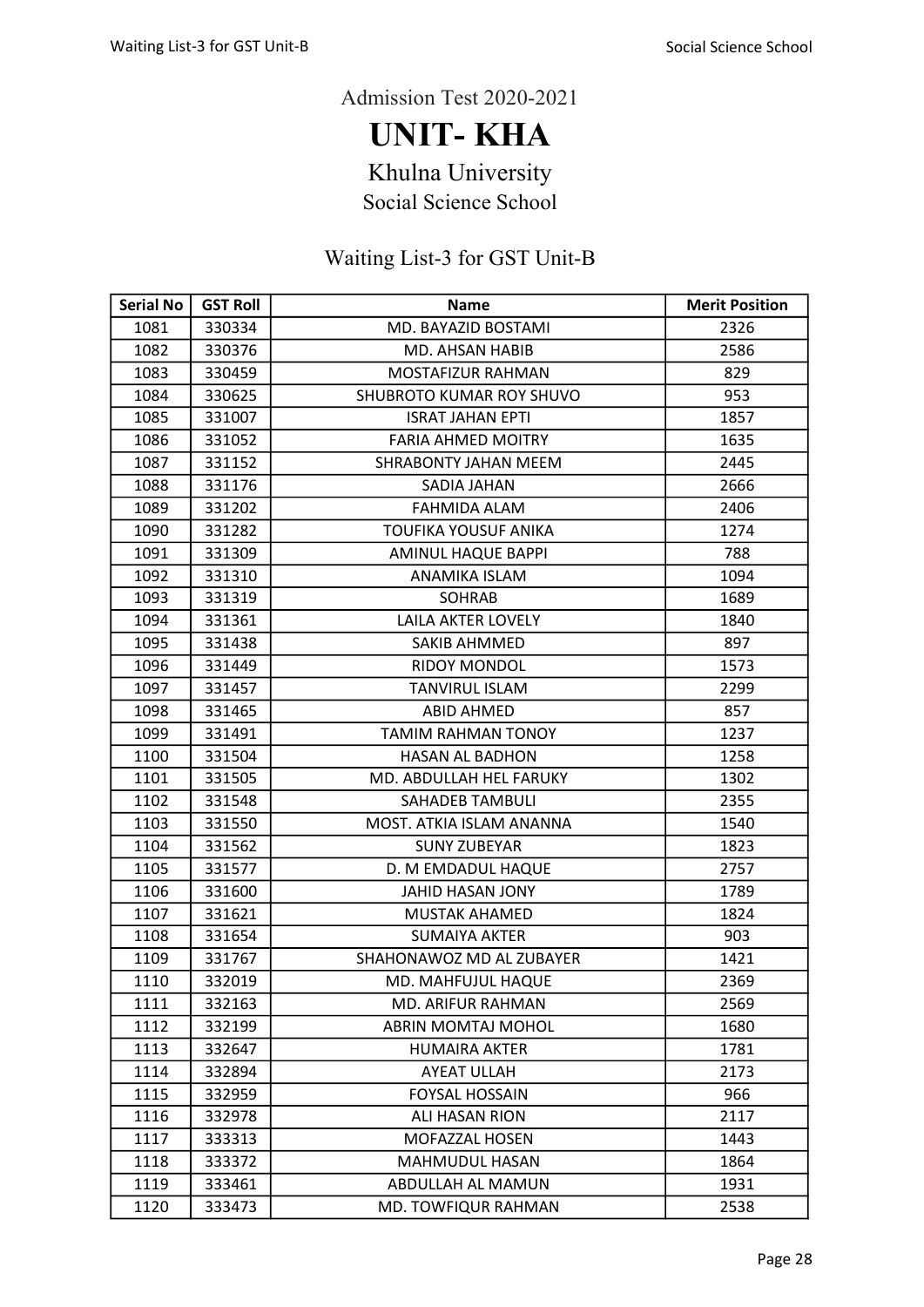UNIT- KHA

Khulna University

Social Science School

| <b>Serial No</b> | <b>GST Roll</b> | <b>Name</b>                    | <b>Merit Position</b> |
|------------------|-----------------|--------------------------------|-----------------------|
| 1121             | 333483          | MD. ABDULLAH AL SAHRIAR        | 2468                  |
| 1122             | 333745          | ASIF KARIM MOJUMDER            | 2717                  |
| 1123             | 333765          | KAZI JUHAER ANAN LAZIM         | 1091                  |
| 1124             | 333945          | SHAHAJADI AKTER                | 2207                  |
| 1125             | 334080          | <b>ISRAT JAHAN APURBA</b>      | 2168                  |
| 1126             | 334099          | RAJKANYA APARAJITA             | 1580                  |
| 1127             | 334190          | <b>FARIHA AKTER LUCKY</b>      | 1811                  |
| 1128             | 334228          | <b>MST. TRIPTI KHATUN</b>      | 2135                  |
| 1129             | 334320          | FARHAN NUR TASNIM RIMI         | 1102                  |
| 1130             | 334323          | <b>DIPTI RANI SARKER</b>       | 2575                  |
| 1131             | 334362          | FARIHA ISLAM UPOMA             | 2096                  |
| 1132             | 334368          | HISRATUN HOQUE NEHA            | 1908                  |
| 1133             | 334395          | <b>SARNA RANI DAS</b>          | 2064                  |
| 1134             | 334407          | MUSAMMAD FARJANA SULTANA MAHIN | 2591                  |
| 1135             | 334492          | <b>MARIAM AKTER SHILPY</b>     | 2446                  |
| 1136             | 334494          | KHADIJATUL KOBRA BRISTY        | 2536                  |
| 1137             | 334557          | FARSHIA JAHAN MAHIM            | 2385                  |
| 1138             | 334594          | <b>LABEVA TONNI</b>            | 2279                  |
| 1139             | 334601          | UMME AYMON                     | 2126                  |
| 1140             | 334607          | <b>KHADIZA AFROZ</b>           | 1342                  |
| 1141             | 334623          | ZERINA JANNAT                  | 954                   |
| 1142             | 334689          | SADIA AKTER SHIMU              | 2228                  |
| 1143             | 334708          | <b>FAHMIDA KHANDOKER</b>       | 1983                  |
| 1144             | 334782          | NAZIFA ANJUM                   | 2047                  |
| 1145             | 334792          | SHEIKH ORPITA RAHMAN           | 2186                  |
| 1146             | 334846          | HUMAYRA EBNATH SUPTE           | 781                   |
| 1147             | 334908          | AFSANA HOSSAIN MIM             | 1409                  |
| 1148             | 334947          | SABRIN HASAN SORME             | 1968                  |
| 1149             | 334951          | MST. SUMYA AKTER               | 2325                  |
| 1150             | 334977          | <b>MUKTA AKTER</b>             | 1899                  |
| 1151             | 335083          | TASNIM TABARA MADHURZA         | 2346                  |
| 1152             | 335142          | <b>SUCHI AKTER</b>             | 2622                  |
| 1153             | 335151          | <b>TITHIMITA BISWAS</b>        | 2125                  |
| 1154             | 335172          | <b>SUMI AKTER</b>              | 1346                  |
| 1155             | 335242          | SABRINA ISLAM NIRJONA          | 924                   |
| 1156             | 335263          | MASRUMA TASNIM                 | 2682                  |
| 1157             | 335312          | <b>JANNATUL ATIA SIMIN</b>     | 1992                  |
| 1158             | 335323          | SUMAIYA AKTER                  | 947                   |
| 1159             | 335581          | <b>SHABIKUN NAHER</b>          | 1065                  |
| 1160             | 335601          | TASNIM ISLAM                   | 1985                  |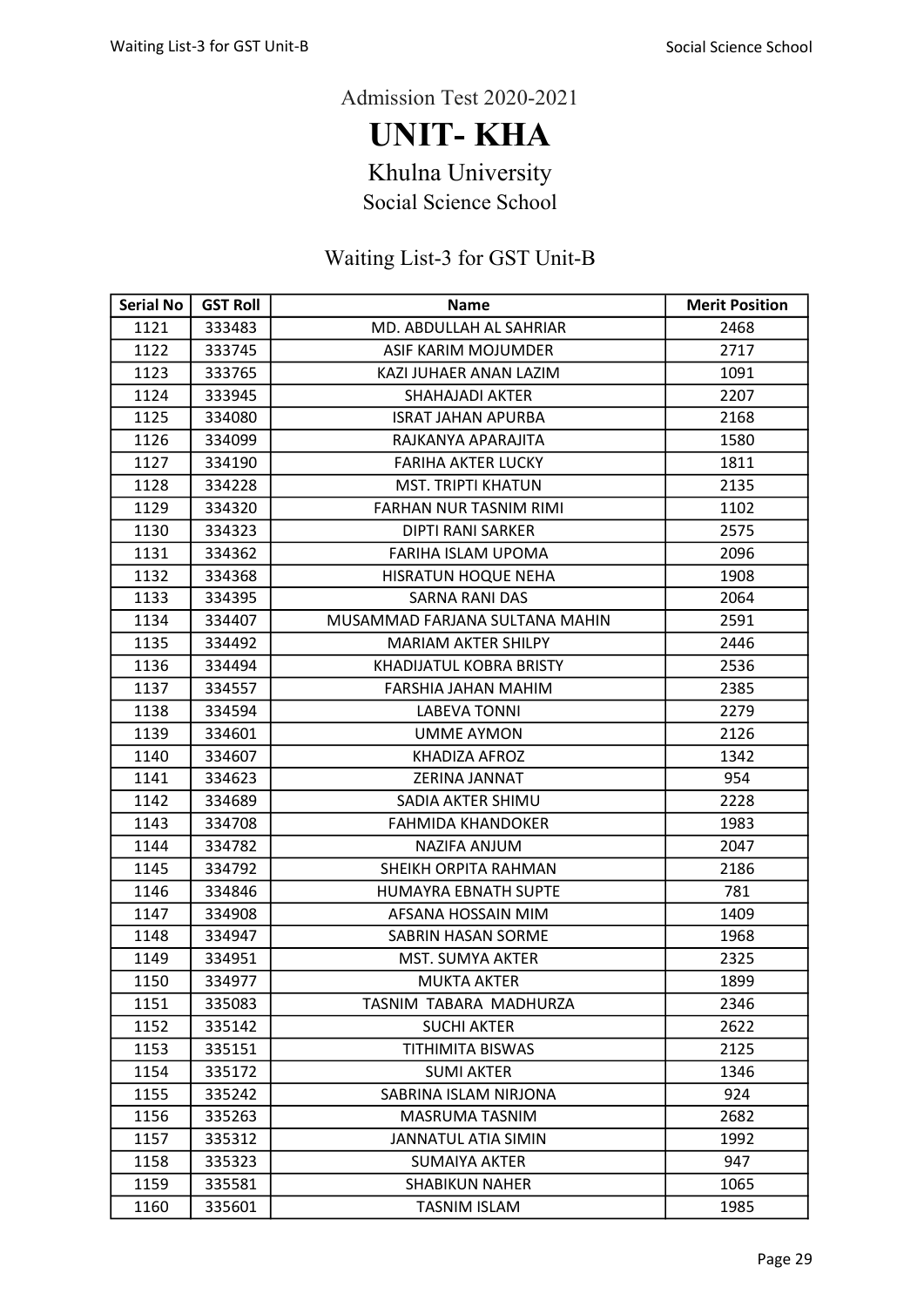UNIT- KHA

Khulna University

Social Science School

| <b>Serial No</b> | <b>GST Roll</b> | <b>Name</b>                | <b>Merit Position</b> |
|------------------|-----------------|----------------------------|-----------------------|
| 1161             | 335696          | <b>RUPA AKTER</b>          | 2433                  |
| 1162             | 335723          | <b>UPOMA DUTTA</b>         | 1294                  |
| 1163             | 335739          | <b>TOWFIQA</b>             | 2245                  |
| 1164             | 335868          | <b>MOTIA PARVIN MONY</b>   | 1375                  |
| 1165             | 335947          | <b>MD. RIFAT MOLLA</b>     | 2478                  |
| 1166             | 335956          | <b>ABDUR RAHMAN</b>        | 945                   |
| 1167             | 336028          | MD. AL-SAHARIA             | 2430                  |
| 1168             | 336158          | <b>JERIN TASNIM</b>        | 1742                  |
| 1169             | 336190          | MUMTA HINA AKRAM MUMU      | 1247                  |
| 1170             | 336215          | SANZIDA AKTAR              | 1064                  |
| 1171             | 336269          | <b>SUPROVA AFRIN MITHI</b> | 936                   |
| 1172             | 336283          | SAKHINA AKTER              | 1684                  |
| 1173             | 336381          | <b>KASFIA KAMAL OISHI</b>  | 2708                  |
| 1174             | 336382          | <b>TAMANNA AKTER</b>       | 1870                  |
| 1175             | 336389          | MD. SHIHABUL ALOM PRANTO   | 1779                  |
| 1176             | 336402          | YOUSUF ZAMAN ANIK          | 2050                  |
| 1177             | 336419          | ABDULLAH AL MARJUK         | 1301                  |
| 1178             | 336439          | MEHERUNNESA                | 1735                  |
| 1179             | 336455          | ARMAN PARVES               | 968                   |
| 1180             | 336474          | <b>SOJIBUR RAHMAN</b>      | 2181                  |
| 1181             | 336514          | MD. SAKIB HASAN            | 2354                  |
| 1182             | 336821          | <b>SAWRNALI AKTER</b>      | 2479                  |
| 1183             | 336959          | MD. SAFFAT HOSSAIN USHAH   | 2546                  |
| 1184             | 336964          | <b>FAIYAZ BIN ENAM</b>     | 1669                  |
| 1185             | 336967          | MD. SIAM                   | 2381                  |
| 1186             | 337030          | <b>HOSSAIN AHMMED APU</b>  | 842                   |
| 1187             | 337036          | SHEIKH MAHIR MAHBUB        | 762                   |
| 1188             | 337045          | <b>MORIAM PARVIN</b>       | 2397                  |
| 1189             | 337048          | NASIR UDDIN MIA            | 1078                  |
| 1190             | 337083          | SK. NABIL RAHMAN           | 2401                  |
| 1191             | 337110          | <b>SHOTON HOSSAIN</b>      | 2419                  |
| 1192             | 337128          | MD. SAMRAT KHANDOKAR       | 1032                  |
| 1193             | 337188          | MD. NAJIRUL ISLAM          | 2253                  |
| 1194             | 337193          | <b>MUNJUR HASAN</b>        | 813                   |
| 1195             | 337214          | MD NAHID MONDOL            | 1348                  |
| 1196             | 337246          | MD. SHAKIB HOSSAIN         | 2099                  |
| 1197             | 337264          | MD. ATIQUR RAHMAN TUSHAR   | 2185                  |
| 1198             | 337278          | MAHIR TAJWAR EDRAQ         | 2100                  |
| 1199             | 337295          | KAMRUZZAMAN                | 2348                  |
| 1200             | 337307          | ROMMANA HOSSAIN            | 2458                  |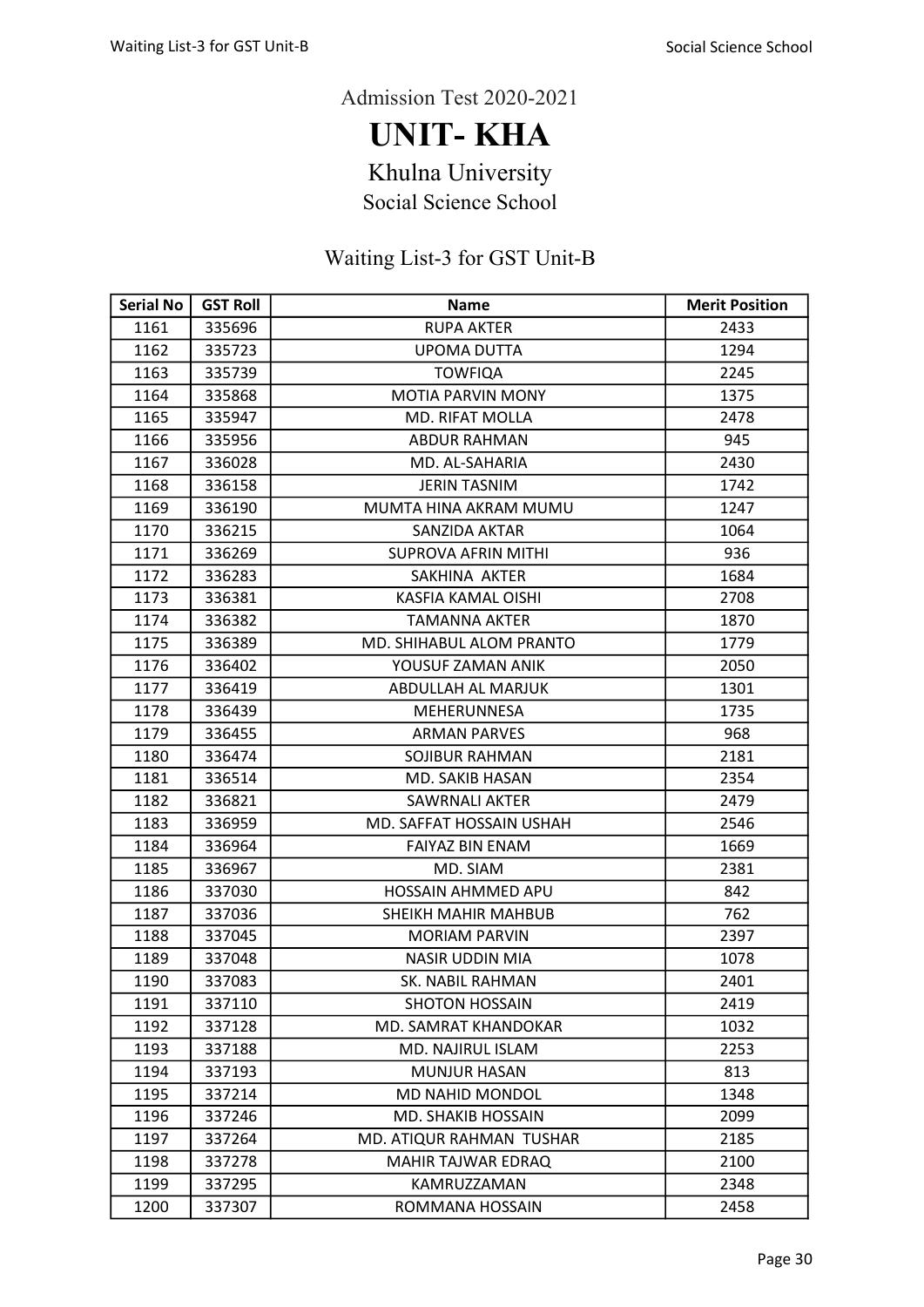UNIT- KHA

Khulna University

Social Science School

| <b>Serial No</b> | <b>GST Roll</b> | <b>Name</b>                  | <b>Merit Position</b> |
|------------------|-----------------|------------------------------|-----------------------|
| 1201             | 337454          | MD. AMINUL ISLAM             | 2403                  |
| 1202             | 337456          | <b>MD. YEAMIN</b>            | 1168                  |
| 1203             | 337463          | FAHMIDA JAHAN ANIKA          | 1100                  |
| 1204             | 337493          | <b>ALIMUL SIKDER</b>         | 2480                  |
| 1205             | 337504          | MD. FOYSAL AHMMED            | 2508                  |
| 1206             | 337532          | SADAQUR RAHMAN               | 1125                  |
| 1207             | 337535          | SALMA TABASSUM               | 2398                  |
| 1208             | 337538          | <b>SHANTO RAHMAN</b>         | 1134                  |
| 1209             | 337677          | MD. SOPLOB HOSSAN            | 1402                  |
| 1210             | 337699          | MD. MEJANUR RAHMAN           | 1106                  |
| 1211             | 337791          | <b>SUMIYA AKTER</b>          | 1750                  |
| 1212             | 337803          | MD. ARIF BILLAH              | 1312                  |
| 1213             | 337846          | <b>MONOWAR HOSSAIN</b>       | 1251                  |
| 1214             | 337893          | ABID HASAN SOURAV            | 2435                  |
| 1215             | 337918          | <b>MD. JUBEAR KARIM</b>      | 871                   |
| 1216             | 337938          | <b>RONY MIAH</b>             | 1821                  |
| 1217             | 337939          | MD ARIFUL ISLAM TAZ          | 1615                  |
| 1218             | 337951          | MD. ALIMUDDIN                | 2754                  |
| 1219             | 337973          | MD. HANNAN                   | 2260                  |
| 1220             | 338042          | MD. HASIB HASAN              | 2129                  |
| 1221             | 338088          | <b>BARKET ULLAH</b>          | 1940                  |
| 1222             | 338100          | <b>FARHAN YEAMIN</b>         | 1729                  |
| 1223             | 338132          | MD. MAHIR FAISAL             | 2755                  |
| 1224             | 338146          | <b>AKASH MIA</b>             | 2758                  |
| 1225             | 338174          | MD. SIFATULLAH               | 2347                  |
| 1226             | 338212          | <b>GULAM TAYEB NAHID</b>     | 1610                  |
| 1227             | 338215          | MD. MOSTAFA KAMAL            | 1847                  |
| 1228             | 338289          | <b>MD. IBRAHIM KHALIL</b>    | 2491                  |
| 1229             | 338300          | ZIHADUL KARIM                | 895                   |
| 1230             | 338315          | <b>KAWSER AHMED</b>          | 2088                  |
| 1231             | 338319          | MD. JUBAIR                   | 1956                  |
| 1232             | 338365          | MD. ASLAM                    | 939                   |
| 1233             | 338437          | <b>ASRAR ALAM MAYEL</b>      | 1003                  |
| 1234             | 338651          | <b>MD. TARIF BHUIYAN</b>     | 2042                  |
| 1235             | 338765          | <b>SHUVO SARKER</b>          | 942                   |
| 1236             | 338766          | SAHADAT KHAN                 | 2196                  |
| 1237             | 338771          | MD. SOHEB                    | 2535                  |
| 1238             | 338918          | MD. FARHAD HOSSAN            | 1896                  |
| 1239             | 339154          | <b>MOSTAIN BILLAL RETHOY</b> | 1911                  |
| 1240             | 339204          | <b>ALMAS HOSSAIN</b>         | 2292                  |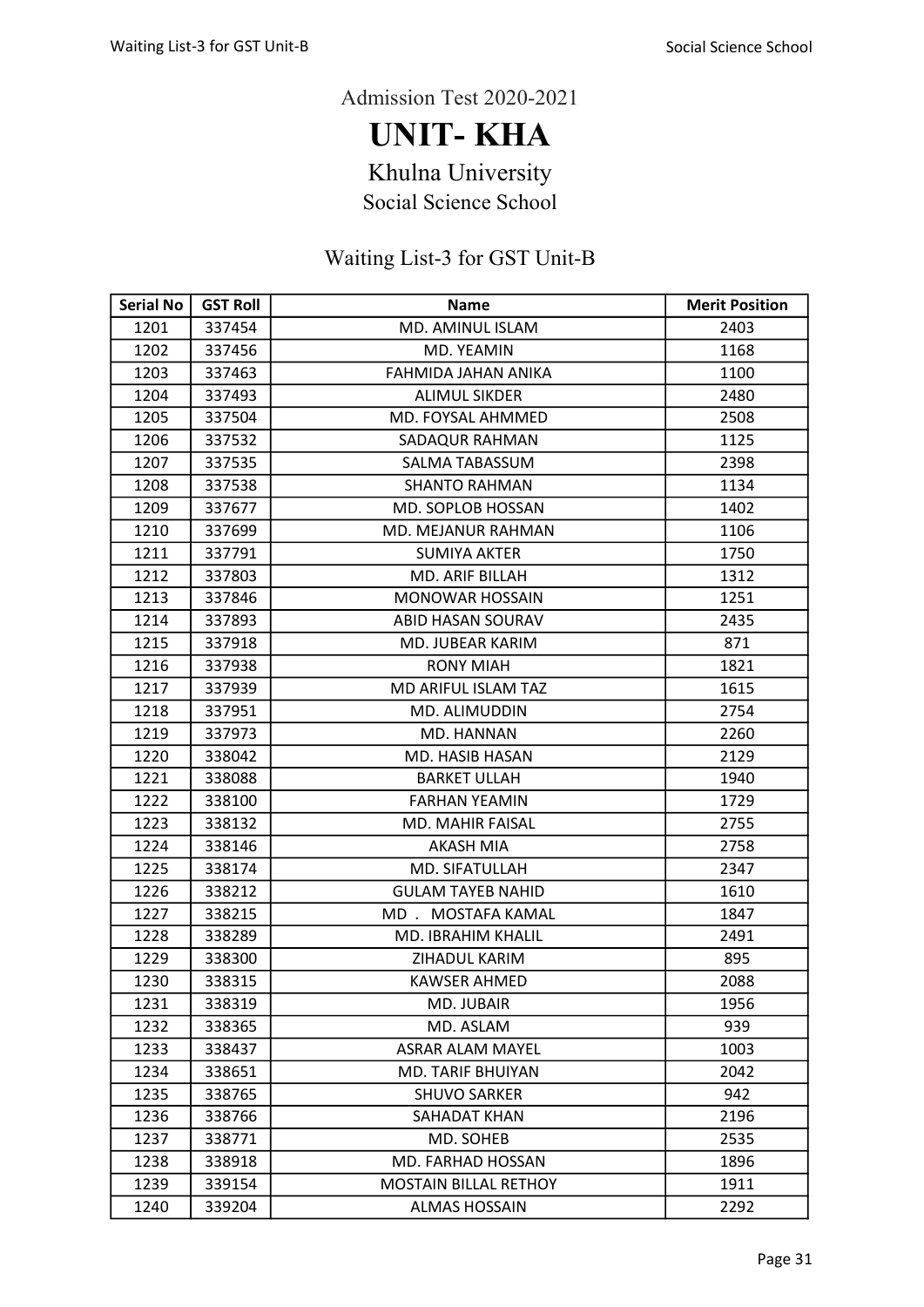UNIT- KHA

Khulna University

Social Science School

| <b>Serial No</b> | <b>GST Roll</b> | <b>Name</b>                | <b>Merit Position</b> |
|------------------|-----------------|----------------------------|-----------------------|
| 1241             | 339297          | MOHAMMAD NAYAN             | 1280                  |
| 1242             | 339427          | MD. RAYHANUL ISLAM         | 2309                  |
| 1243             | 339474          | <b>ASIFUL ISLAM</b>        | 1738                  |
| 1244             | 339579          | MD. IMTIAJ AHMED REDOY     | 2431                  |
| 1245             | 339586          | MD. MUIN MEZBAH ULLASH     | 1427                  |
| 1246             | 339644          | S. M. OMAR                 | 1673                  |
| 1247             | 339807          | <b>MD. ABIR BISWAS</b>     | 1289                  |
| 1248             | 339842          | REDWANUL ISLAM             | 1848                  |
| 1249             | 339929          | MD. NURUL AFSAR ZOBAIR     | 1076                  |
| 1250             | 339930          | <b>FAKRUL HASAN</b>        | 1600                  |
| 1251             | 339981          | <b>JOBAIR FARUQUE</b>      | 2443                  |
| 1252             | 340028          | MD. MAHAFUJUR RAHMAN       | 1732                  |
| 1253             | 340471          | MD. NAEEM AHAMED           | 2176                  |
| 1254             | 340487          | SAMIUM BASHIR SUNY         | 2020                  |
| 1255             | 340507          | <b>NURUNNOBI</b>           | 1457                  |
| 1256             | 340515          | MONAWAR HOSSAIN TAREQ      | 1926                  |
| 1257             | 340527          | <b>NISHAN MOLLAH</b>       | 1098                  |
| 1258             | 340703          | <b>NAHID BIN NUR</b>       | 1503                  |
| 1259             | 340791          | MOHAMMAD ARIF HOSSAIN      | 876                   |
| 1260             | 340854          | MD. JUWEL HAQUE            | 1482                  |
| 1261             | 340856          | AHONA ZABIN ERA            | 927                   |
| 1262             | 341017          | MD. RAKIB                  | 1585                  |
| 1263             | 341067          | NISHAT ULFAT DIBA          | 2303                  |
| 1264             | 341068          | SANAUL HOQ BHUIYAN         | 854                   |
| 1265             | 341090          | <b>NAWRIN JAHAN RUNA</b>   | 1013                  |
| 1266             | 341105          | MD. JUBAED                 | 1372                  |
| 1267             | 341112          | NUR MOHAMMAD SHAGOR        | 1018                  |
| 1268             | 341171          | <b>SAKIB MIA</b>           | 1768                  |
| 1269             | 341426          | <b>MD. SHEIKH SADI</b>     | 893                   |
| 1270             | 341547          | MD. KAMRUL ISLAM           | 1128                  |
| 1271             | 341607          | MD. SAFIQUL ISLAM          | 2519                  |
| 1272             | 341713          | FAIZUNNAHAR SRAVONY        | 2345                  |
| 1273             | 341743          | <b>ISMAT JAHAN LIMA</b>    | 1205                  |
| 1274             | 341755          | <b>OMMAY HABIBA SHRITE</b> | 1938                  |
| 1275             | 341792          | <b>UMMEY KULSUM</b>        | 1745                  |
| 1276             | 341947          | <b>MISS HRIDY AKTER</b>    | 1919                  |
| 1277             | 342033          | <b>ASMA AKTER</b>          | 2737                  |
| 1278             | 342045          | <b>FARIHA OYSHI</b>        | 1855                  |
| 1279             | 342070          | <b>FOUZIA AKTER</b>        | 1854                  |
| 1280             | 342078          | <b>ESRATH JAHAN</b>        | 2107                  |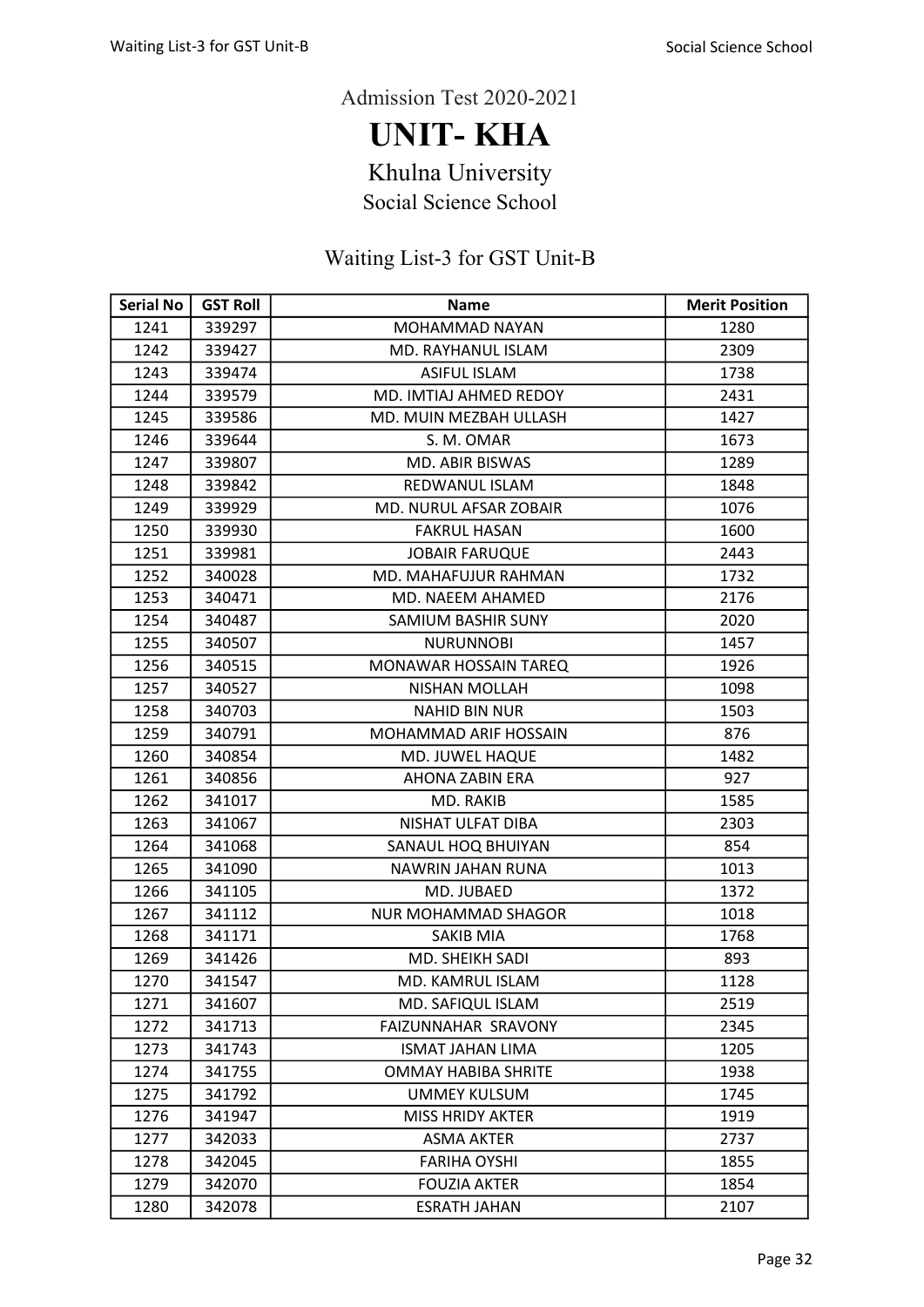UNIT- KHA

Khulna University

Social Science School

| <b>Serial No</b> | <b>GST Roll</b> | <b>Name</b>                     | <b>Merit Position</b> |
|------------------|-----------------|---------------------------------|-----------------------|
| 1281             | 342081          | <b>ASMA AKTER MITU</b>          | 1955                  |
| 1282             | 342087          | <b>MARIN SULTANA</b>            | 917                   |
| 1283             | 342245          | <b>TASLIMA AKTER</b>            | 860                   |
| 1284             | 342270          | <b>TANIA AKTER</b>              | 2114                  |
| 1285             | 342288          | <b>JANNATUL FERDOUS</b>         | 2372                  |
| 1286             | 342311          | <b>AMBIA KHATUN</b>             | 1592                  |
| 1287             | 342380          | <b>SHILA AKTAR</b>              | 2151                  |
| 1288             | 342546          | <b>SHARIFA AKTER</b>            | 1922                  |
| 1289             | 342609          | NAFISHA TABASSUM ANANNA         | 990                   |
| 1290             | 342635          | <b>TASNIM MONA</b>              | 1270                  |
| 1291             | 342707          | DILROBA GOOLSHAN BHUYAN         | 1834                  |
| 1292             | 342741          | MST. FATEMA AKTER               | 1363                  |
| 1293             | 342876          | AL AKSHA KHANAM                 | 1849                  |
| 1294             | 343055          | MD. ASIFUR RAHMAN DIPU          | 1213                  |
| 1295             | 343100          | <b>MD. SALMIN SARKER</b>        | 2621                  |
| 1296             | 343168          | SONIA ISLAM HRIDI               | 1783                  |
| 1297             | 343244          | TANJIA ISLAM SHANTA             | 1549                  |
| 1298             | 343314          | SHAHID ULLAH                    | 2723                  |
| 1299             | 343318          | <b>TAREQUL ISLAM</b>            | 1284                  |
| 1300             | 343376          | MD. SHAHIN                      | 1620                  |
| 1301             | 343419          | <b>TASMIA TANHA</b>             | 2162                  |
| 1302             | 343448          | <b>MD. RAKIB HOSSAIN</b>        | 2302                  |
| 1303             | 343529          | <b>MEHADI HASAN RONY</b>        | 1748                  |
| 1304             | 343544          | SANJIDA AKTER                   | 1164                  |
| 1305             | 343556          | <b>SUJON MIAH</b>               | 2286                  |
| 1306             | 343586          | MD. AKBAR HOSSAIN               | 1446                  |
| 1307             | 343592          | <b>MD. SHOHIDUL ISLAM SUMON</b> | 1998                  |
| 1308             | 343686          | A. M. ZABER AL- SIAM            | 1941                  |
| 1309             | 343804          | MD. AFRAZ AHAMED REDOY          | 1196                  |
| 1310             | 343854          | MD. MEHEDI HASAN                | 1230                  |
| 1311             | 343885          | <b>SUMON AHMED</b>              | 2514                  |
| 1312             | 343902          | MD. FAYSAL AHAMMED              | 1640                  |
| 1313             | 343972          | ROYHAN MIA                      | 2688                  |
| 1314             | 343993          | MD. FAISAL HASAN                | 1510                  |
| 1315             | 344015          | <b>NUR MOHAMMAD KAYES</b>       | 2534                  |
| 1316             | 344022          | ANISUR RAHMAN                   | 2556                  |
| 1317             | 344055          | <b>MD RAHAT BHUIYAN</b>         | 820                   |
| 1318             | 344115          | <b>FAISAL MIAH</b>              | 1112                  |
| 1319             | 344166          | <b>MD. JAHID HASAIN</b>         | 1215                  |
| 1320             | 344172          | MD. SABBER HOSSIAN              | 2526                  |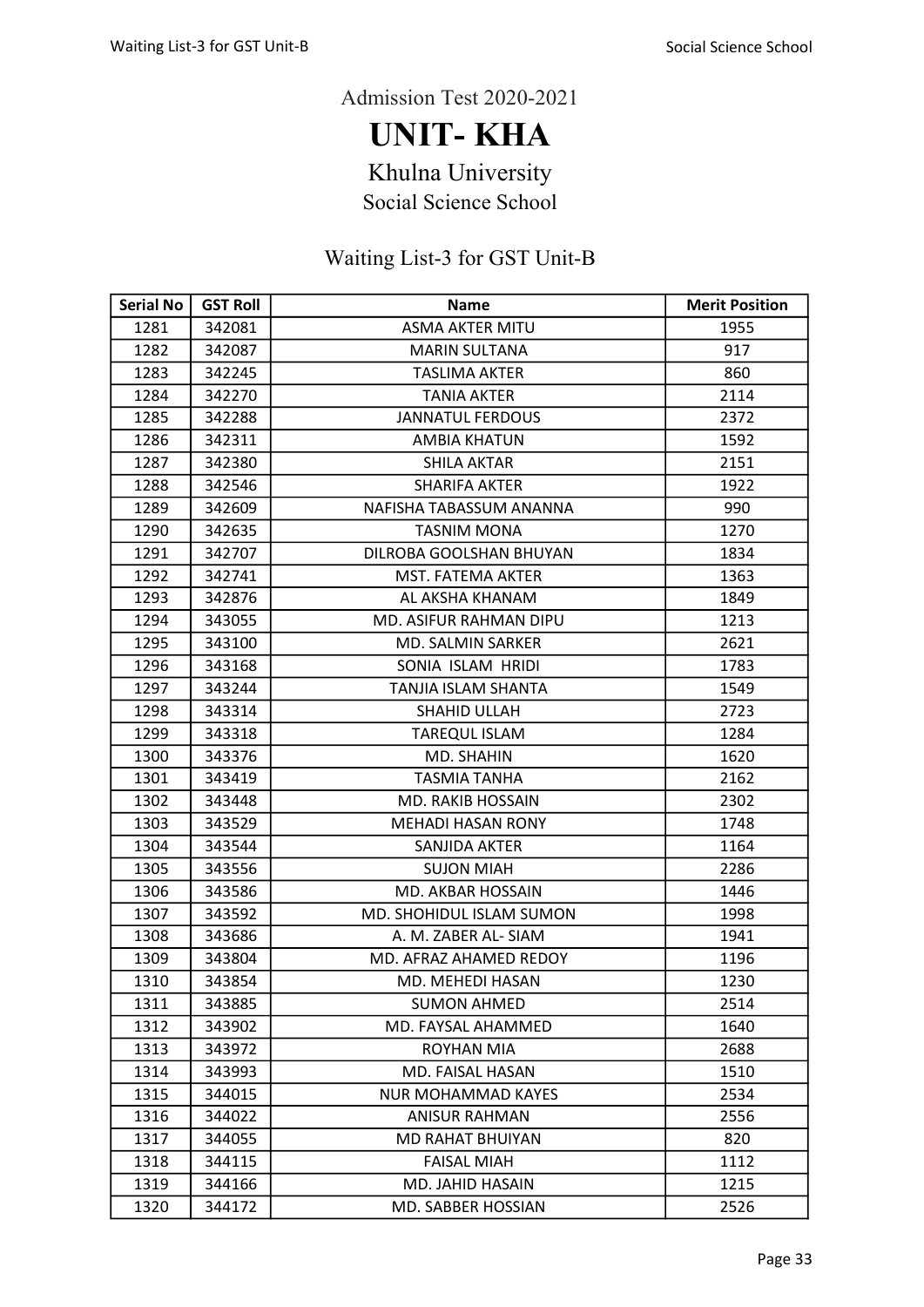UNIT- KHA

Khulna University

Social Science School

| <b>Serial No</b> | <b>GST Roll</b> | <b>Name</b>                  | <b>Merit Position</b> |
|------------------|-----------------|------------------------------|-----------------------|
| 1321             | 344189          | <b>SHAIFA ISRAT</b>          | 2749                  |
| 1322             | 344395          | MST.LAMIA                    | 934                   |
| 1323             | 344439          | <b>TAMANNA AKTER</b>         | 1803                  |
| 1324             | 344462          | <b>MERGIA AKTER URMI</b>     | 1567                  |
| 1325             | 344535          | <b>SANTONA</b>               | 2414                  |
| 1326             | 344612          | <b>JUTHI KHATUN</b>          | 2704                  |
| 1327             | 344617          | <b>MST. SONIA AKTER</b>      | 1927                  |
| 1328             | 344626          | <b>FAYSAL AHAMED</b>         | 2461                  |
| 1329             | 344713          | <b>NAYMUR RAHAMAN DURJOY</b> | 1411                  |
| 1330             | 344916          | ANUWAR HOSSAIN MONJU         | 2145                  |
| 1331             | 344960          | <b>MD.SOHAG MIA</b>          | 2269                  |
| 1332             | 344973          | SAJIB SARKAR                 | 2648                  |
| 1333             | 345031          | <b>SHARMIN JAHAN RIMA</b>    | 1448                  |
| 1334             | 345233          | <b>MOHAMMAD FERDOUS MIA</b>  | 2516                  |
| 1335             | 345633          | <b>MD. AL MAMUN</b>          | 1017                  |
| 1336             | 345684          | <b>MEHEDI HASAN</b>          | 2455                  |
| 1337             | 345719          | <b>SHATO PARBON DEVI</b>     | 1933                  |
| 1338             | 345810          | RAZIA SULTANA KRISHTI        | 2277                  |
| 1339             | 345811          | ROKSANA AKTER MONI           | 1909                  |
| 1340             | 345878          | MST. ALIA AKTER LIA          | 965                   |
| 1341             | 345885          | <b>JANNATUL FERDOUS</b>      | 1107                  |
| 1342             | 345942          | DEWAN TASNIM TABASSUM NAFISA | 1756                  |
| 1343             | 345968          | SHAPLA AKTER RIMA            | 1709                  |
| 1344             | 345969          | <b>SHARMIN AKTER</b>         | 1070                  |
| 1345             | 345972          | ZARIN NUDAR                  | 923                   |
| 1346             | 345991          | <b>SUSMITA AKTER MUNNI</b>   | 1209                  |
| 1347             | 346009          | <b>PROTITY ROUTH PRITU</b>   | 2634                  |
| 1348             | 346016          | MST. KHADIZA AHMED           | 2651                  |
| 1349             | 346022          | ARIFA SULTANA                | 2377                  |
| 1350             | 346072          | MST. LIZA AKTER              | 1198                  |
| 1351             | 346075          | <b>JUYENA AKTER</b>          | 2742                  |
| 1352             | 346156          | <b>NASRIN AKHTER</b>         | 2658                  |
| 1353             | 346201          | SAMIA AFRIN JERIN            | 2696                  |
| 1354             | 346248          | NAZIA TABASSUM REDITA        | 1974                  |
| 1355             | 346260          | <b>HOMIRA KHANOM KRIPA</b>   | 963                   |
| 1356             | 346296          | ARFIN ZAHAN SHORNA           | 2073                  |
| 1357             | 346337          | ASHRA FUNNAHAR SHELA         | 1773                  |
| 1358             | 346435          | MAHFUZA TANFUZ LIZA          | 1924                  |
| 1359             | 346471          | <b>FAHMIDA RAHMAN SATU</b>   | 983                   |
| 1360             | 346501          | <b>BELY RANI DAS</b>         | 2217                  |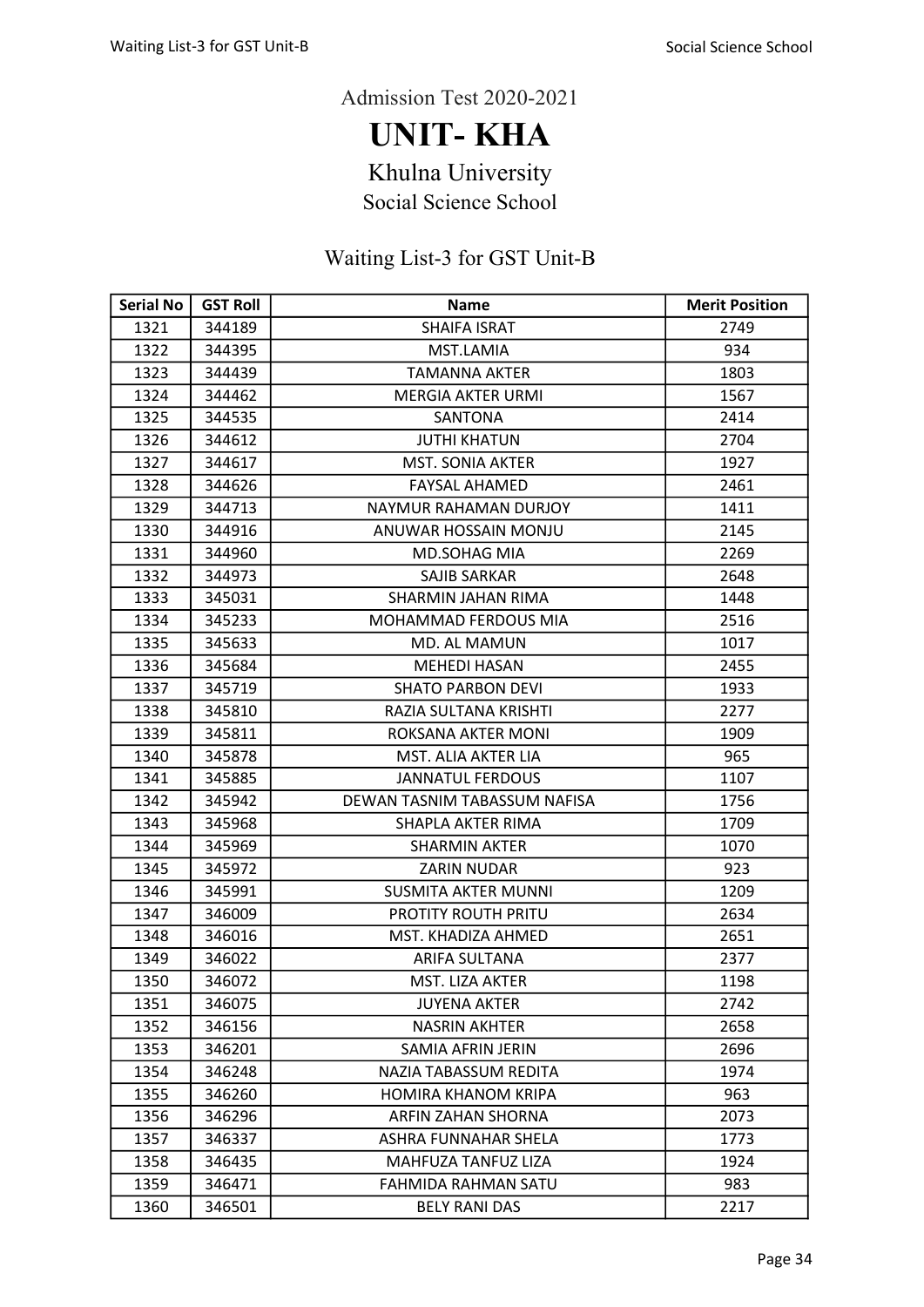UNIT- KHA

Khulna University

Social Science School

| <b>Serial No</b> | <b>GST Roll</b> | <b>Name</b>                   | <b>Merit Position</b> |
|------------------|-----------------|-------------------------------|-----------------------|
| 1361             | 346536          | <b>SADIA AKTER</b>            | 970                   |
| 1362             | 346590          | MST. FAHMIDA                  | 2159                  |
| 1363             | 346618          | <b>SHARMIN AKTER NIPU</b>     | 2051                  |
| 1364             | 346670          | <b>SUSHMITA PAUL CHAITY</b>   | 2421                  |
| 1365             | 346700          | SADIA NUSRAT                  | 989                   |
| 1366             | 346741          | SAYMA AKTER SRABONI           | 2727                  |
| 1367             | 346787          | <b>RASHEDA AKTER</b>          | 2000                  |
| 1368             | 346816          | NAZRATUL HOSSAIN NOUSHIN      | 2311                  |
| 1369             | 346875          | SADIA SULTANA                 | 1566                  |
| 1370             | 346935          | FHAMEDA SULTANA               | 2566                  |
| 1371             | 347056          | <b>ANKUR BISWAS</b>           | 1026                  |
| 1372             | 347057          | <b>MAHFUZA AKTHER</b>         | 1238                  |
| 1373             | 347113          | MD. TAYEBUR RAHMAN            | 1383                  |
| 1374             | 347203          | <b>MAMUN MIA</b>              | 2139                  |
| 1375             | 347333          | MD. TARIFUL HAQUE             | 1176                  |
| 1376             | 347381          | <b>NAIMA AKTER LIJA</b>       | 2582                  |
| 1377             | 347656          | MD. ESMAIL HOSSEN             | 2291                  |
| 1378             | 347726          | SUMONA AKTER MUNA             | 2141                  |
| 1379             | 347734          | NAIMUR RAHMAN TAMIM           | 2616                  |
| 1380             | 347810          | <b>ISMAIL HOSSAIN SIRAJI</b>  | 2040                  |
| 1381             | 347873          | MD. ABUL KASHEM               | 2750                  |
| 1382             | 347998          | ATIFA FAHMIDA AROBI           | 1581                  |
| 1383             | 348029          | MD. ATIKUL ISLAM              | 918                   |
| 1384             | 348051          | <b>SAIM MAHMUD</b>            | 1671                  |
| 1385             | 348084          | AHSANUL HAQUE                 | 925                   |
| 1386             | 348158          | REJAUL KARIM                  | 2285                  |
| 1387             | 348176          | <b>FAZLUL HAQUE</b>           | 2529                  |
| 1388             | 348200          | <b>MD AFZAL SHARIF</b>        | 1082                  |
| 1389             | 348202          | ABDULLAH AL ASHRAFUL ISLAM    | 2112                  |
| 1390             | 348246          | SHAHRIA AHMMED SOZIB          | 1034                  |
| 1391             | 348248          | MD. RASEL MIA                 | 1109                  |
| 1392             | 348262          | SHAISAB BHATTACHARJEE PROTTOY | 1127                  |
| 1393             | 348402          | MD. NADIM                     | 1706                  |
| 1394             | 348413          | MD. HUMAYUN MIA               | 1476                  |
| 1395             | 348432          | ROKIBUL HASAN SHUHAG          | 1214                  |
| 1396             | 348485          | MD. RIFAT                     | 1885                  |
| 1397             | 348719          | <b>MARUF KHAN</b>             | 2720                  |
| 1398             | 348823          | SHAWAN AKANDA                 | 1162                  |
| 1399             | 348868          | MD. HIRDOY MIA                | 1660                  |
| 1400             | 348915          | RIADUL ISLAM RIAD             | 1334                  |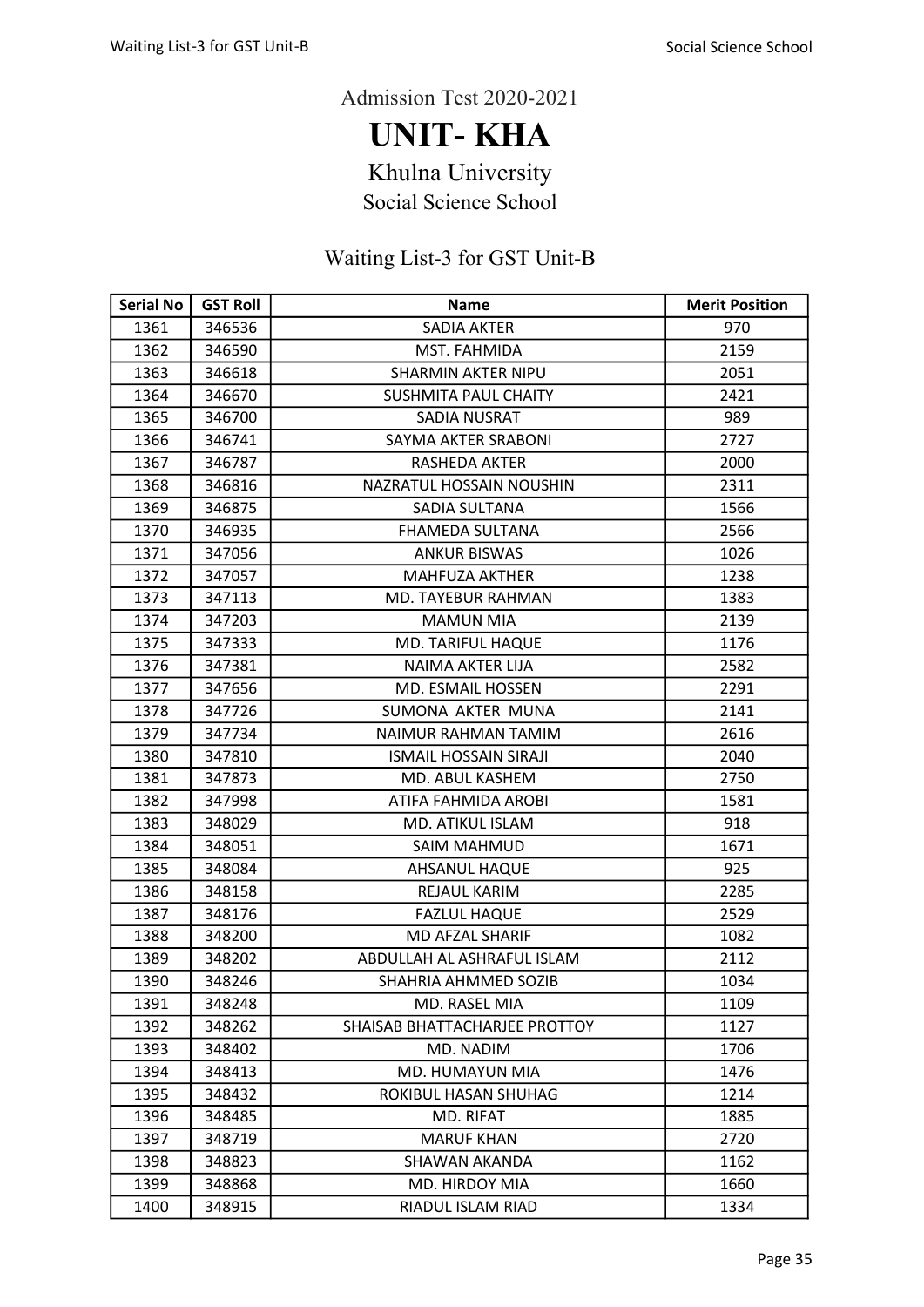UNIT- KHA

Khulna University

Social Science School

| <b>Serial No</b> | <b>GST Roll</b> | <b>Name</b>                        | <b>Merit Position</b> |
|------------------|-----------------|------------------------------------|-----------------------|
| 1401             | 348935          | <b>RIFAT HASAN</b>                 | 1281                  |
| 1402             | 348986          | <b>AMIR HAMZA</b>                  | 1437                  |
| 1403             | 349019          | <b>MAHMUDUL HASAN</b>              | 835                   |
| 1404             | 349219          | MD. NAZIRUL ISLAM                  | 866                   |
| 1405             | 349243          | <b>MD.CHADRU MIA</b>               | 1850                  |
| 1406             | 349720          | <b>JAHIDUL ISLAM</b>               | 1495                  |
| 1407             | 349838          | ABDULLAH                           | 1703                  |
| 1408             | 350110          | MUHAMMAD ALVI HASAN                | 1309                  |
| 1409             | 350200          | <b>MD. AKTER HOSSAIN</b>           | 2528                  |
| 1410             | 350214          | MIRAZUM ISLAM MUMU                 | 2670                  |
| 1411             | 350516          | MD. DELUAR HOSSAIN                 | 1818                  |
| 1412             | 350640          | <b>MD. SAKIB SARKER</b>            | 2466                  |
| 1413             | 350657          | MD. MINHAZUL ISLAM                 | 955                   |
| 1414             | 350667          | <b>MD. SURUJJAMAN BOKUL</b>        | 2434                  |
| 1415             | 350691          | <b>MOST. MEHERUN NESA</b>          | 1000                  |
| 1416             | 350707          | <b>SUJEYA KHISA</b>                | 1408                  |
| 1417             | 350712          | <b>KAKON BARUA</b>                 | 2610                  |
| 1418             | 350722          | AYSHA ISLAM                        | 1558                  |
| 1419             | 350932          | ABRAR HASAN                        | 1262                  |
| 1420             | 350940          | <b>MOHAIMINUL ANWER</b>            | 2438                  |
| 1421             | 351016          | <b>ANIKA TAHSIN</b>                | 1140                  |
| 1422             | 351049          | SK. SHISH MOHAMMED                 | 1846                  |
| 1423             | 351116          | MOHD. MOYIN UDDIN                  | 1367                  |
| 1424             | 351133          | <b>TANJILUL HASAN</b>              | 2496                  |
| 1425             | 351232          | NUSAIBA CHOWDHURY EILA             | 902                   |
| 1426             | 351233          | MOHAMMAD ATIKUL ISLAM              | 2564                  |
| 1427             | 351257          | MOHAMMAD JOYNAL ABEDIN             | 1830                  |
| 1428             | 351271          | ABDULLAH-AL-FOYSAL                 | 1621                  |
| 1429             | 351282          | <b>SHOMMODIP SEN</b>               | 1900                  |
| 1430             | 351295          | MD. JALAL UDDIN                    | 1332                  |
| 1431             | 351340          | MOHAMMAD ABDUR RAHMAN              | 1970                  |
| 1432             | 351354          | ABU HANIF MOHAMMAD NOMAN           | 1211                  |
| 1433             | 351392          | MD. JOFUR UDDIN                    | 1225                  |
| 1434             | 351475          | MOHAMMAD IRFAN                     | 2382                  |
| 1435             | 351786          | MD. JONAID BIN AMAN                | 1782                  |
| 1436             | 351812          | MOHAMMED SAYED TAHMID TOWSIF ARIAN | 2402                  |
| 1437             | 351851          | RAHAMAT ULLAH                      | 1698                  |
| 1438             | 351880          | <b>MOHAMMAD BELAL UDDIN</b>        | 2128                  |
| 1439             | 351977          | <b>KAOSAR AKTER</b>                | 2617                  |
| 1440             | 351996          | NUSRAT JAHAN SAMPA                 | 2190                  |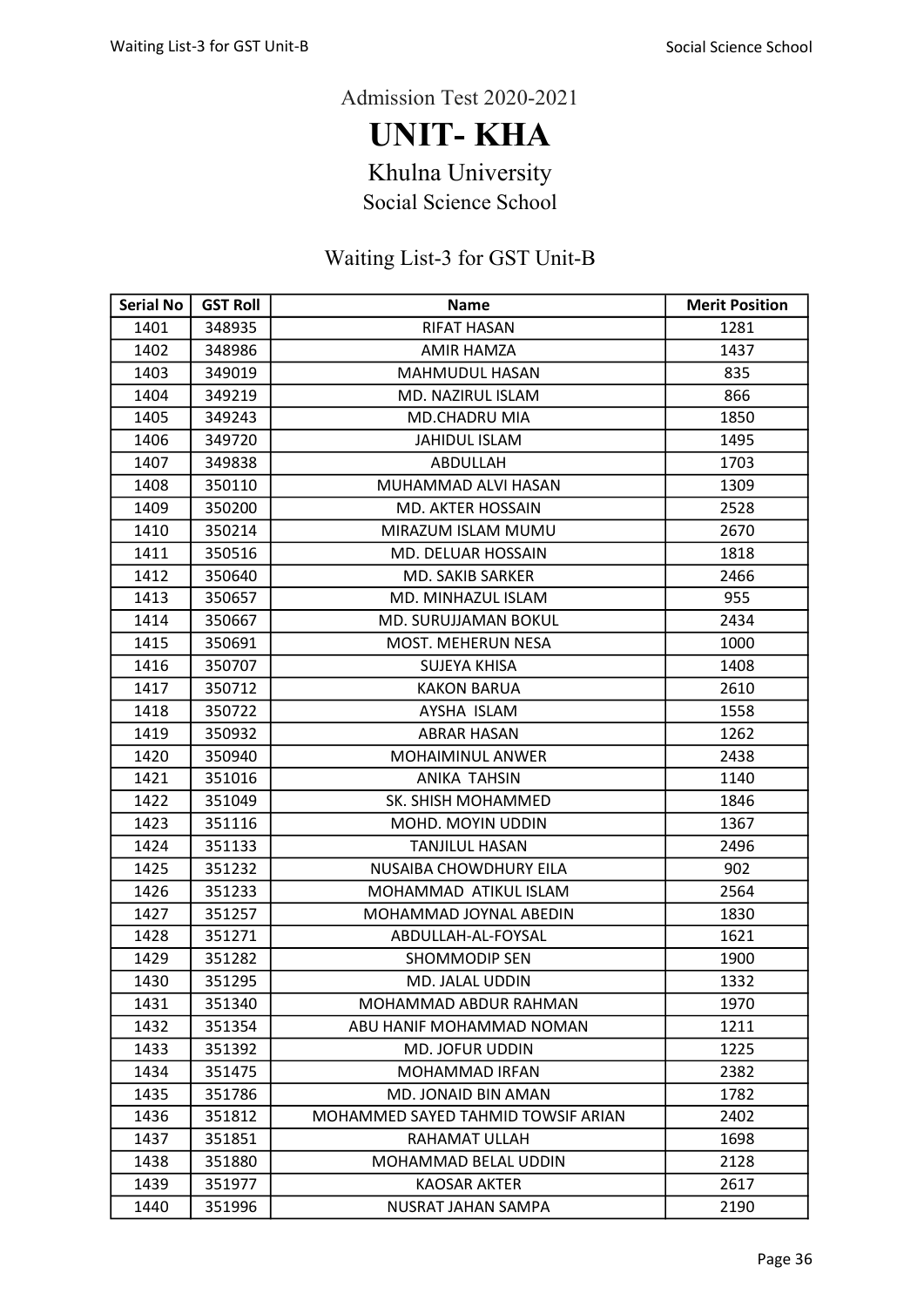UNIT- KHA

Khulna University

Social Science School

| <b>Serial No</b> | <b>GST Roll</b> | <b>Name</b>                       | <b>Merit Position</b> |
|------------------|-----------------|-----------------------------------|-----------------------|
| 1441             | 352075          | <b>GOLAM MOHIUDDIN AHMED REZA</b> | 988                   |
| 1442             | 352100          | SAJID BIN KABIR                   | 1718                  |
| 1443             | 352102          | <b>SABUJ KUMAR NATH</b>           | 2310                  |
| 1444             | 352104          | MOHAMMAD AMJAD HOSSAIN FAHIM      | 1139                  |
| 1445             | 352112          | <b>NAIMUL HOSEN</b>               | 791                   |
| 1446             | 352185          | <b>HEDAYET BIN RIAD</b>           | 2599                  |
| 1447             | 352235          | <b>SHAWKAT OSMAN</b>              | 2664                  |
| 1448             | 352267          | AFCHANA BEGUM                     | 1791                  |
| 1449             | 352400          | <b>FAISAL KARIM</b>               | 2559                  |
| 1450             | 352415          | RAHIM UDDIN                       | 2698                  |
| 1451             | 352526          | MD. ZAHEDUL ISLAM                 | 1166                  |
| 1452             | 352545          | MUSLIM SHADAD RAIHAN              | 1051                  |
| 1453             | 352676          | ORNIA SULTANA ONTI                | 861                   |
| 1454             | 352681          | <b>BANYA BISWAS</b>               | 1220                  |
| 1455             | 352691          | AFSANA ASAD ANTI                  | 1858                  |
| 1456             | 352702          | FAHIMA AKTER MIM                  | 1027                  |
| 1457             | 352713          | <b>MUKTA SARKER</b>               | 1474                  |
| 1458             | 352719          | <b>SADIA NUR</b>                  | 784                   |
| 1459             | 352725          | <b>ABONTY BISWAS</b>              | 2362                  |
| 1460             | 352739          | <b>FAHMIDA IFFAT</b>              | 1016                  |
| 1461             | 352745          | AFSANA PARVIN TINA                | 1085                  |
| 1462             | 352750          | <b>MARIA SULTANA</b>              | 1023                  |
| 1463             | 352754          | SAMIHA JAHAN                      | 2543                  |
| 1464             | 352758          | TAKRIMA KHATUN KARIMA             | 1005                  |
| 1465             | 352767          | JANNATUN NESA BAISHAKHY           | 1441                  |
| 1466             | 352769          | TASMIA TASNIM JIM                 | 2370                  |
| 1467             | 352777          | RINKI DEBNATH                     | 1591                  |
| 1468             | 352779          | MIMMA KHATUN                      | 2014                  |
| 1469             | 352790          | LAKSMI GHOSH                      | 1042                  |
| 1470             | 352799          | <b>AFROZA KHATUN</b>              | 2056                  |
| 1471             | 352810          | <b>NAUSHIN MUSKAN</b>             | 800                   |
| 1472             | 352826          | <b>MEGHLA SARKER</b>              | 2115                  |
| 1473             | 352836          | MARZANA                           | 946                   |
| 1474             | 352842          | <b>JENITH JAHAN</b>               | 1123                  |
| 1475             | 352863          | <b>MST MORIAM KHATUN</b>          | 1435                  |
| 1476             | 352867          | REKHA KHATUN                      | 2604                  |
| 1477             | 352875          | FARIA RAHMAN                      | 1877                  |
| 1478             | 352877          | YASMIN ARA RIMA                   | 1862                  |
| 1479             | 352884          | REHENA KHATUN                     | 1156                  |
| 1480             | 352897          | <b>MALLIK</b><br>FIZA             | 2685                  |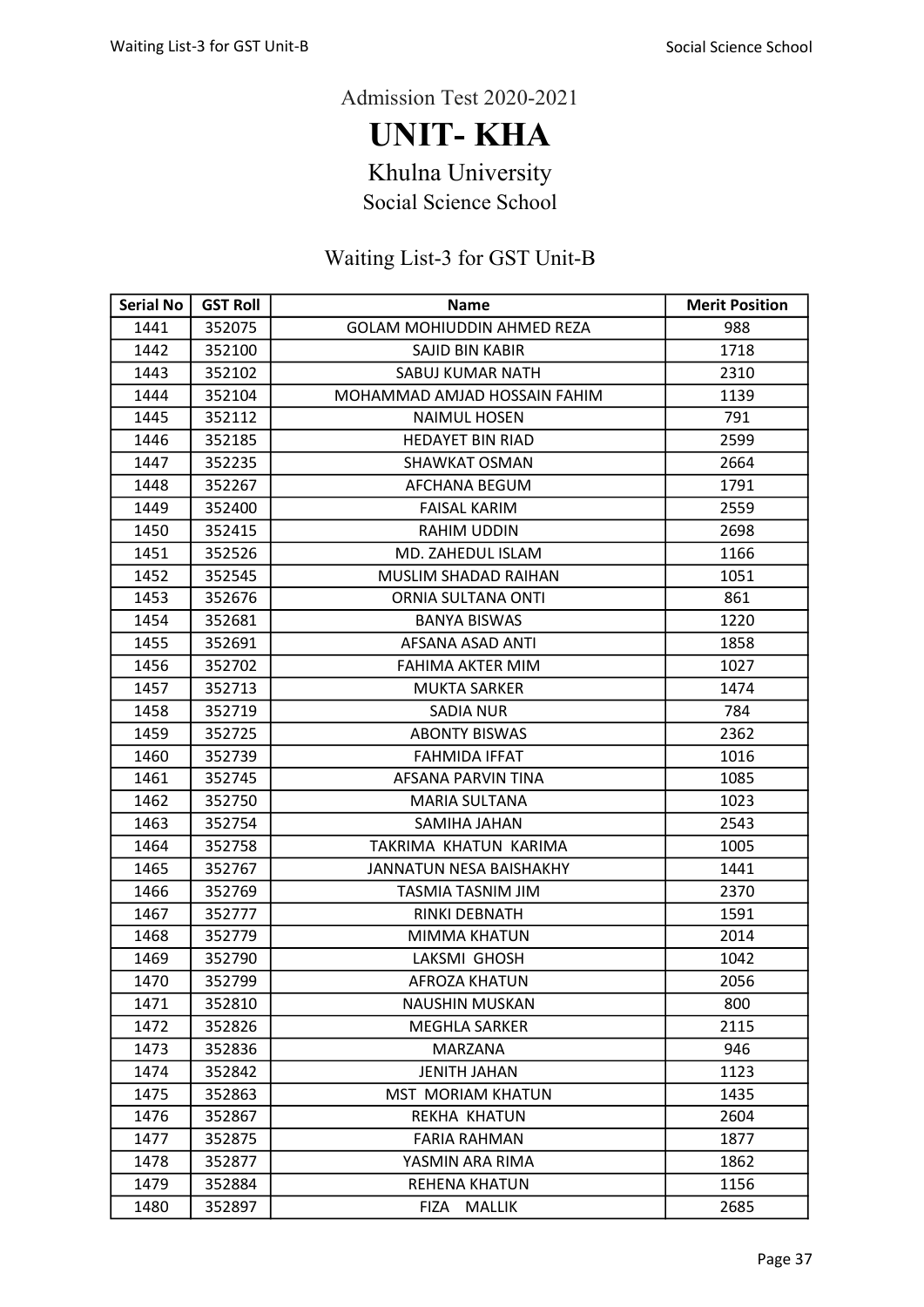UNIT- KHA

Khulna University

Social Science School

| <b>Serial No</b> | <b>GST Roll</b> | Name                          | <b>Merit Position</b> |
|------------------|-----------------|-------------------------------|-----------------------|
| 1481             | 352898          | SANJIDA SULTANA DIBA          | 1514                  |
| 1482             | 352929          | PRIYANKA BISWAS               | 905                   |
| 1483             | 352930          | <b>MAHMUDA KHATUN</b>         | 1891                  |
| 1484             | 352931          | MST. FARIHA BINTA KABIR       | 1368                  |
| 1485             | 352937          | SABRINA SULTANA               | 2199                  |
| 1486             | 352963          | SANIATUT TAMIMA               | 1183                  |
| 1487             | 352977          | TASLIMA KHATUN                | 1484                  |
| 1488             | 352978          | MITHILA FARJANA               | 1861                  |
| 1489             | 353000          | MST. ISRAT JAHAN ANNEY        | 1152                  |
| 1490             | 353003          | <b>JANNATUL FERDOUS</b>       | 792                   |
| 1491             | 353010          | SHEIKH SURIYA AHMAD MALIHA    | 1644                  |
| 1492             | 353015          | PIASA AKTER AMBIA             | 2376                  |
| 1493             | 353018          | <b>ISHRAT RAHMAN</b>          | 2175                  |
| 1494             | 353021          | PRIANKA BISWAS                | 1414                  |
| 1495             | 353022          | <b>PUJA GHOSH</b>             | 1161                  |
| 1496             | 353029          | <b>JANNATUL FERDAUS</b>       | 1736                  |
| 1497             | 353033          | NUSRAT ZAHAN UPOMA            | 1719                  |
| 1498             | 353047          | <b>SIMA RANI PAUL</b>         | 1241                  |
| 1499             | 353059          | SHAKH MONIKA RAHAMAN          | 1071                  |
| 1500             | 353060          | <b>ISMOT ARA</b>              | 1733                  |
| 1501             | 353069          | MAREA ANJUM                   | 786                   |
| 1502             | 353088          | <b>CHAYONIKA DEBNATH</b>      | 1769                  |
| 1503             | 353102          | <b>MAHIYA SULTANA RUPONTI</b> | 825                   |
| 1504             | 353107          | <b>MINE ROY</b>               | 1886                  |
| 1505             | 353116          | <b>MST. SEZUTI AKTER</b>      | 2270                  |
| 1506             | 353117          | <b>ZENIA ISLAM</b>            | 2375                  |
| 1507             | 353158          | <b>TANIA AKTER</b>            | 1952                  |
| 1508             | 353172          | <b>MASHFI</b>                 | 1805                  |
| 1509             | 353197          | MST.ASMA PARVIN               | 2067                  |
| 1510             | 353236          | <b>HABIBA ISLAM JIM</b>       | 2440                  |
| 1511             | 353246          | <b>HUMYRA SADIA</b>           | 2517                  |
| 1512             | 353247          | PRONGHA LABONNO MONDOL        | 2234                  |
| 1513             | 353252          | MST. MOHINI MORIUM SRABONI    | 2484                  |
| 1514             | 353272          | <b>NISHAT ARA</b>             | 1228                  |
| 1515             | 353295          | SUMYA SULTANA                 | 1272                  |
| 1516             | 353315          | <b>MARUFA KHATUN</b>          | 1276                  |
| 1517             | 353363          | MD. SHAHARIAR EMON            | 943                   |
| 1518             | 353388          | SABIKUN NAHAR TAMANNA         | 864                   |
| 1519             | 353392          | SADIA TASNIM                  | 1946                  |
| 1520             | 353422          | <b>TANIMA FERDOUSI TONNI</b>  | 1576                  |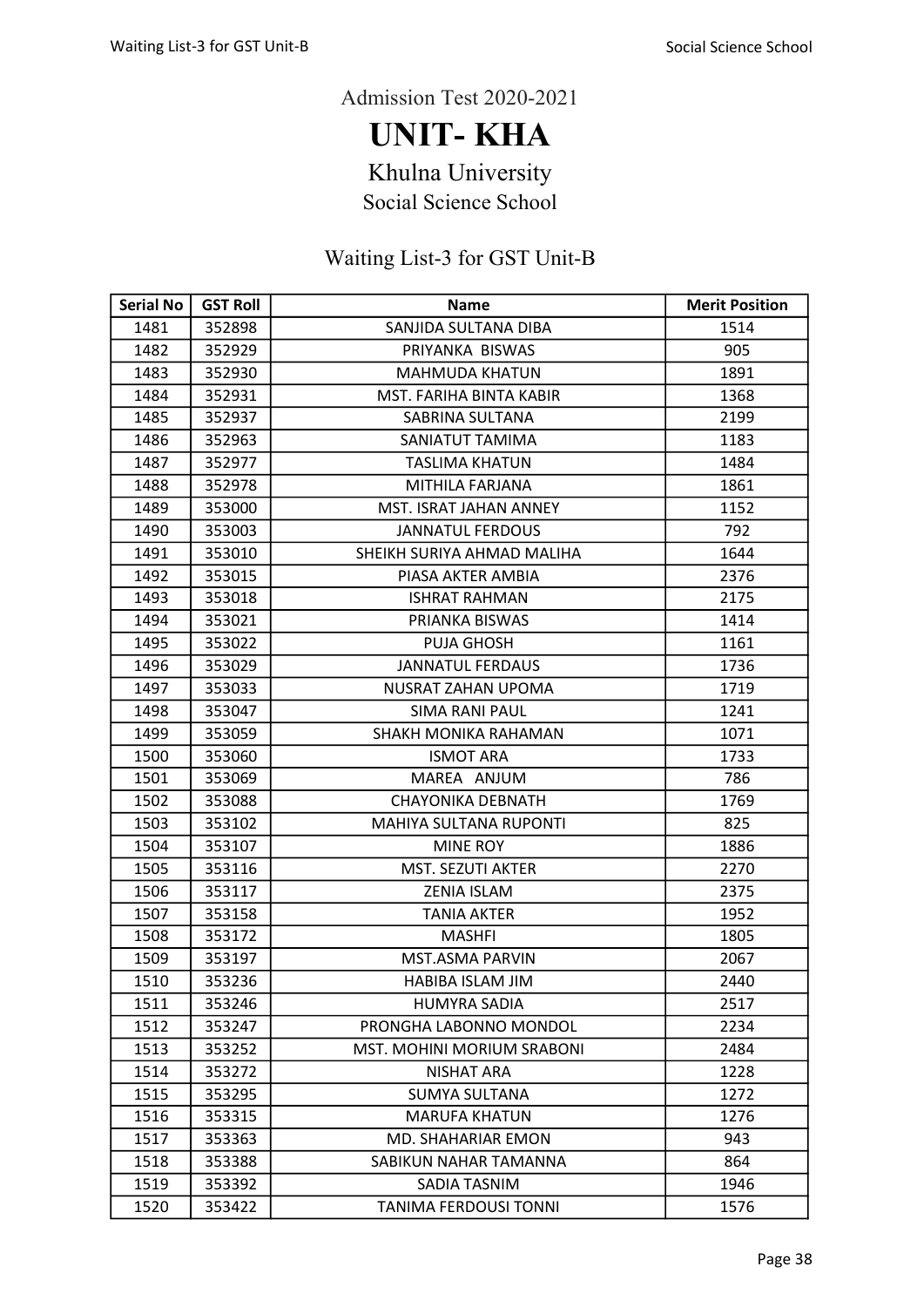UNIT- KHA

Khulna University

Social Science School

| <b>Serial No</b> | <b>GST Roll</b> | Name                         | <b>Merit Position</b> |
|------------------|-----------------|------------------------------|-----------------------|
| 1521             | 353429          | MST. TAJNI TABASSUM PRIYANKA | 2687                  |
| 1522             | 353438          | <b>FARJANA EASMIN</b>        | 2475                  |
| 1523             | 353440          | ANINDITA GAYALI              | 1722                  |
| 1524             | 353453          | <b>NUSRAT JAHAN EASHA</b>    | 1901                  |
| 1525             | 353472          | MUSAMMAD AFRIN NAHAR RITU    | 1297                  |
| 1526             | 353488          | <b>JAHID HASAN</b>           | 1628                  |
| 1527             | 353509          | <b>JANNATUL FERDAUS</b>      | 2555                  |
| 1528             | 353510          | LILUN NAHAR METU             | 2038                  |
| 1529             | 353514          | SADIA AFRIN PRANTI           | 2360                  |
| 1530             | 353563          | <b>MEHEDI HASAN</b>          | 2010                  |
| 1531             | 353565          | MOUTUSHI KHANAM PROMA        | 1511                  |
| 1532             | 353570          | MST. AZRA SADIA CHOWA        | 1947                  |
| 1533             | 353613          | KANIZ FARHANA TONNY          | 2689                  |
| 1534             | 353620          | SANCHITA PATRO               | 1697                  |
| 1535             | 353632          | <b>JILANI HOSSAIN</b>        | 2521                  |
| 1536             | 353637          | <b>FARHANA YESMIN</b>        | 1532                  |
| 1537             | 353642          | S.M. SADIB SALMAN            | 2640                  |
| 1538             | 353654          | <b>HIRONMOY ROY</b>          | 1622                  |
| 1539             | 353660          | RUBINA KHATUN                | 2057                  |
| 1540             | 353674          | PARTHO PROTIM BHATTACHARYA   | 1866                  |
| 1541             | 353712          | <b>FARHANA YASMIN</b>        | 2600                  |
| 1542             | 353752          | NUSRAT JAHAN TAMANNA         | 2694                  |
| 1543             | 353801          | SUMIYA YESMIN                | 1772                  |
| 1544             | 353810          | RATNA AKTER RIKTA            | 1812                  |
| 1545             | 353830          | AHAMMAD ABRAR GULIB          | 1747                  |
| 1546             | 353836          | <b>BIDITHI SHIKDER</b>       | 773                   |
| 1547             | 353841          | KHADIZA KHATUN               | 881                   |
| 1548             | 353851          | <b>SUMAYA SULTANA</b>        | 1977                  |
| 1549             | 353860          | <b>ETI KHATUN</b>            | 1804                  |
| 1550             | 353865          | MD. ABU BAKKAR MIA           | 1479                  |
| 1551             | 353879          | MD PARVAS RANA PRANTO        | 1202                  |
| 1552             | 353886          | MD. YEANUR RAHMAN            | 2343                  |
| 1553             | 353890          | <b>SRABONI SAHA</b>          | 1501                  |
| 1554             | 353891          | <b>MUMTAHINA RINI</b>        | 1001                  |
| 1555             | 353892          | MAHEDI HASAN ZIM             | 2731                  |
| 1556             | 353902          | <b>SHOUMEN DUTTA</b>         | 2469                  |
| 1557             | 353905          | ANANYA MUSTAFY               | 1754                  |
| 1558             | 353920          | MD. ABDULLAH AL MAMUN        | 1519                  |
| 1559             | 353923          | HADIUZZAMAN                  | 2127                  |
| 1560             | 353929          | <b>HABIBULLAH MOLLA</b>      | 808                   |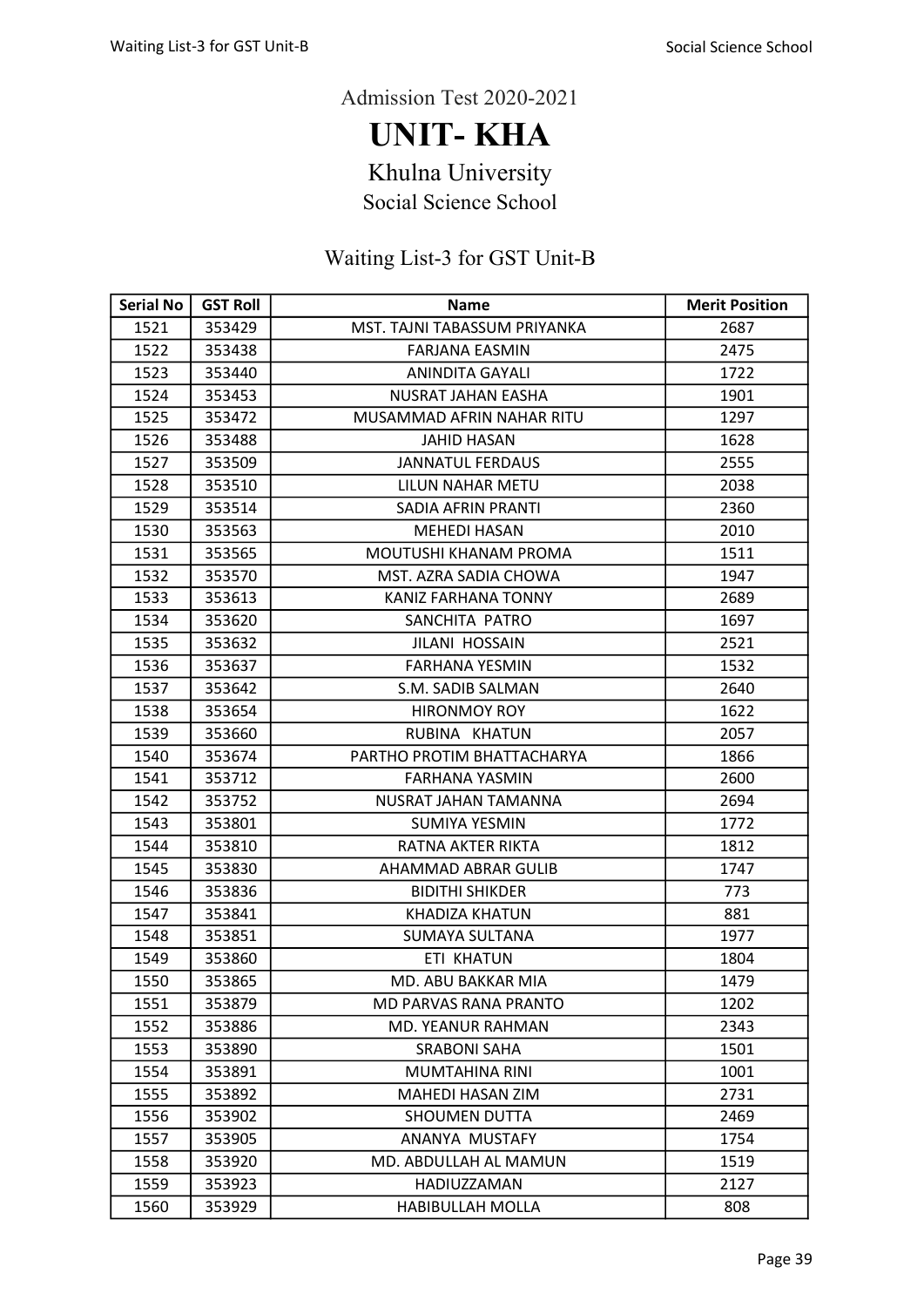UNIT- KHA

Khulna University

Social Science School

| <b>Serial No</b> | <b>GST Roll</b> | <b>Name</b>                  | <b>Merit Position</b> |
|------------------|-----------------|------------------------------|-----------------------|
| 1561             | 353935          | <b>MUSFIRAT NASRIN</b>       | 1299                  |
| 1562             | 353946          | MD. RAYHAN UDDIN             | 1839                  |
| 1563             | 353955          | MST. MARUFA MOSTOFA MEMORY   | 2293                  |
| 1564             | 353960          | <b>MST. SMRETY KHATUN</b>    | 1455                  |
| 1565             | 353962          | MD. YEASIR ARAFAT            | 2635                  |
| 1566             | 353965          | MST. SHAPLA                  | 2086                  |
| 1567             | 353968          | MD. MEHEDI HASAN SIKDAR      | 790                   |
| 1568             | 353983          | MD MOHIUDDIN                 | 979                   |
| 1569             | 353993          | <b>JANNATI MARIA</b>         | 1760                  |
| 1570             | 354000          | <b>CHAYON BOKSHI</b>         | 944                   |
| 1571             | 354004          | SAZZAD HOSSEN                | 1221                  |
| 1572             | 354049          | NIEMA YESMIN                 | 2193                  |
| 1573             | 354067          | KHANDOKAR EHSAN AHMMED       | 1744                  |
| 1574             | 354084          | <b>MD. ARIFUR RAHMAN</b>     | 2119                  |
| 1575             | 354089          | MD. SAYEED AFRIDI            | 1925                  |
| 1576             | 354117          | <b>MAHAMUDA MUNNI</b>        | 2328                  |
| 1577             | 354138          | RAFAYAT ALAM SAJID           | 779                   |
| 1578             | 354143          | RAIHAN HOSSEN                | 2642                  |
| 1579             | 354159          | MD. SAZID MOLLAH             | 2274                  |
| 1580             | 354191          | MD. SHAJIDUL ISLAM           | 1725                  |
| 1581             | 354194          | <b>MEHEDI HASAN LIMON</b>    | 2396                  |
| 1582             | 354201          | SHAJID HASSAN                | 891                   |
| 1583             | 354206          | <b>MD. YOUNUS ALI</b>        | 1853                  |
| 1584             | 354220          | <b>MD. RIPON HOSSEN</b>      | 2341                  |
| 1585             | 354256          | MD. OHIDUZZAMAN              | 1055                  |
| 1586             | 354259          | <b>TITHI BISWAS</b>          | 1077                  |
| 1587             | 354283          | ARIFA SULTANA MUKTA          | 2318                  |
| 1588             | 354296          | UTSHAW MONDAL                | 1154                  |
| 1589             | 354302          | <b>TASKINA SAKIN</b>         | 1203                  |
| 1590             | 354320          | SANJIDA AKTER SHOVA          | 867                   |
| 1591             | 354342          | MD. JABER MOSTAFIZ           | 810                   |
| 1592             | 354349          | MD. HABIBUR RAHAMAN          | 2554                  |
| 1593             | 354400          | MD KHALEDUL ISLAM            | 2472                  |
| 1594             | 354404          | PRONOY KUMAR KUNDU           | 1464                  |
| 1595             | 354428          | <b>MD.SAIMUR RAHMAN SHAD</b> | 1287                  |
| 1596             | 354434          | MD. SHOHAN HOSSAIN           | 2066                  |
| 1597             | 354477          | TASIN MOHAMMAD               | 2140                  |
| 1598             | 354487          | SANGRAM BARMAN               | 1989                  |
| 1599             | 354490          | <b>NIMIAT</b>                | 1398                  |
| 1600             | 354501          | <b>KAZOL MUNNY</b>           | 1951                  |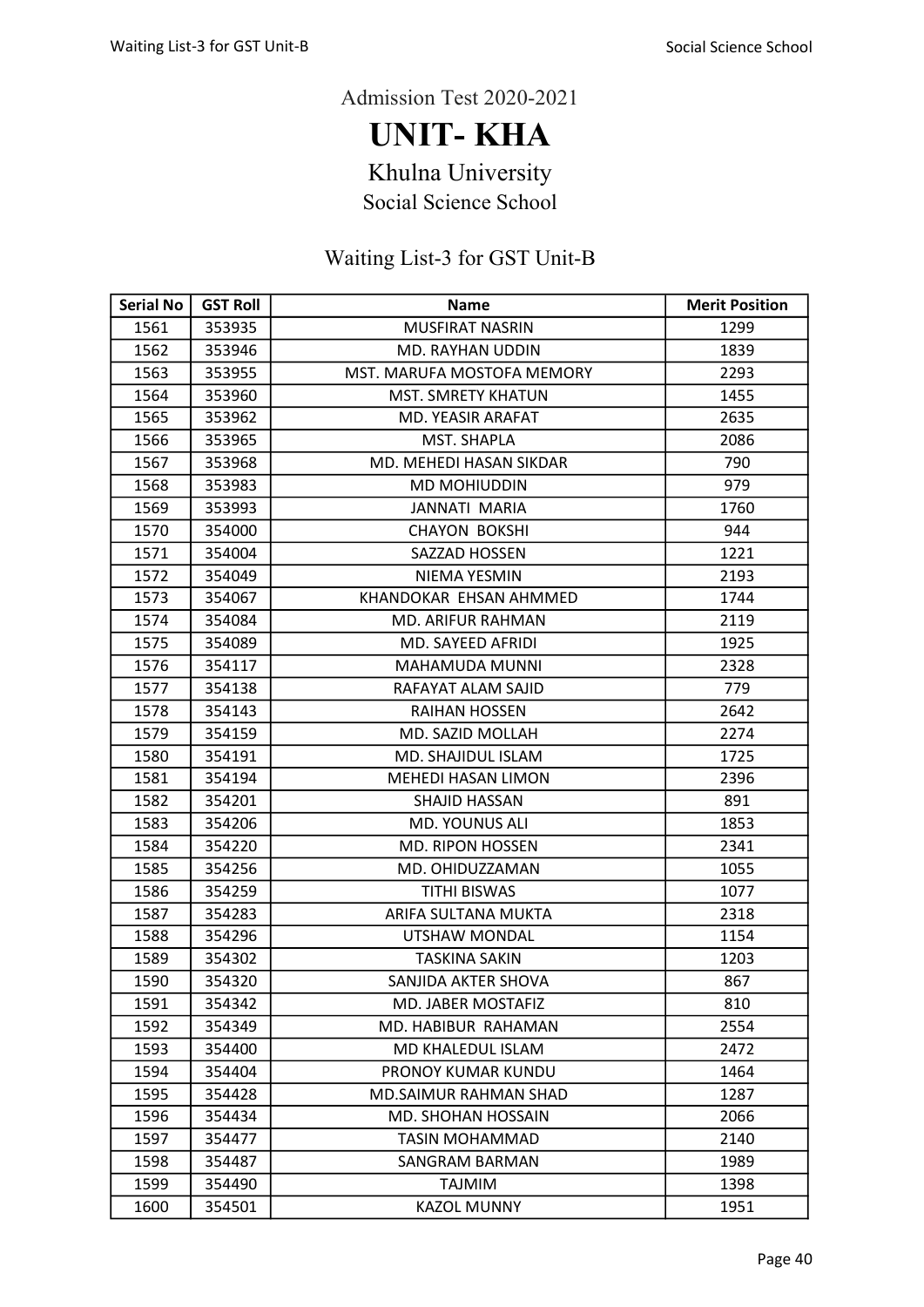UNIT- KHA

Khulna University

Social Science School

| <b>Serial No</b> | <b>GST Roll</b> | <b>Name</b>               | <b>Merit Position</b> |
|------------------|-----------------|---------------------------|-----------------------|
| 1601             | 354505          | AL FATTAUL ISLAM          | 803                   |
| 1602             | 354506          | <b>MARIA SULTHANA</b>     | 2595                  |
| 1603             | 354534          | <b>INSAN ALI</b>          | 2643                  |
| 1604             | 354599          | <b>SHYMONTIC DIPA</b>     | 1356                  |
| 1605             | 354620          | MD. SUZAREN AHMED         | 2284                  |
| 1606             | 354660          | AL KAMA HUSSAIN TOHA      | 2030                  |
| 1607             | 354661          | MD. MOHIN UDDIN           | 1349                  |
| 1608             | 354665          | <b>SHAMRAT HOSSEN</b>     | 2388                  |
| 1609             | 354671          | <b>KRISHNO PAUL</b>       | 2339                  |
| 1610             | 354678          | <b>BISHAJIT MONDAL</b>    | 2584                  |
| 1611             | 354703          | ABDULLAH AL MUMIN         | 1867                  |
| 1612             | 354709          | <b>SUMIAYA HASSAN</b>     | 1914                  |
| 1613             | 354810          | MD. SHAMIM HOSSEN         | 2596                  |
| 1614             | 354814          | MD. IBNA JUBAER RIAD      | 2656                  |
| 1615             | 354837          | MD. HUMAYOUN KABIR        | 2154                  |
| 1616             | 354867          | RAHA SHATRADRU PRAPPOO    | 1080                  |
| 1617             | 354868          | <b>API KUMAR</b>          | 2184                  |
| 1618             | 354902          | MD. JAHID HASAN           | 2738                  |
| 1619             | 354907          | MD. RAKIBUL ISLAM         | 1056                  |
| 1620             | 354912          | MD. SHAKIB HASAN          | 863                   |
| 1621             | 354973          | MD. SAMIUL ISLAM          | 2492                  |
| 1622             | 354986          | MD. SAKIB AL HASAN        | 2267                  |
| 1623             | 354987          | MD RUYEL RAHMAN           | 1432                  |
| 1624             | 355014          | <b>BORHAN SHIKDAR</b>     | 1579                  |
| 1625             | 355042          | RASEL HOSSEN              | 1171                  |
| 1626             | 355143          | <b>MD SAGOR MOLLAH</b>    | 1739                  |
| 1627             | 355145          | AFSANA AKTER MIM          | 1314                  |
| 1628             | 355158          | MISS SANZIDA PARVIN       | 2317                  |
| 1629             | 355177          | AL AMIN                   | 1556                  |
| 1630             | 355182          | MD. ALBIDA HASSAN         | 1460                  |
| 1631             | 355203          | YOUNUS ALI                | 1817                  |
| 1632             | 355242          | <b>MASUD RANA</b>         | 1376                  |
| 1633             | 355256          | ATAUR RAHMAN              | 1837                  |
| 1634             | 355277          | MD. ARSHADUZZAMAN         | 911                   |
| 1635             | 355282          | <b>B. M ANISUR RAHMAN</b> | 1255                  |
| 1636             | 355303          | MD. ANAMUL HASAN          | 948                   |
| 1637             | 355413          | SHIHAB UDDIN              | 2646                  |
| 1638             | 355466          | <b>NAZIM UDDIN</b>        | 1594                  |
| 1639             | 355474          | TAMIMA KHATUN             | 1004                  |
| 1640             | 355501          | <b>MD.SOHANUR RAHMAN</b>  | 2638                  |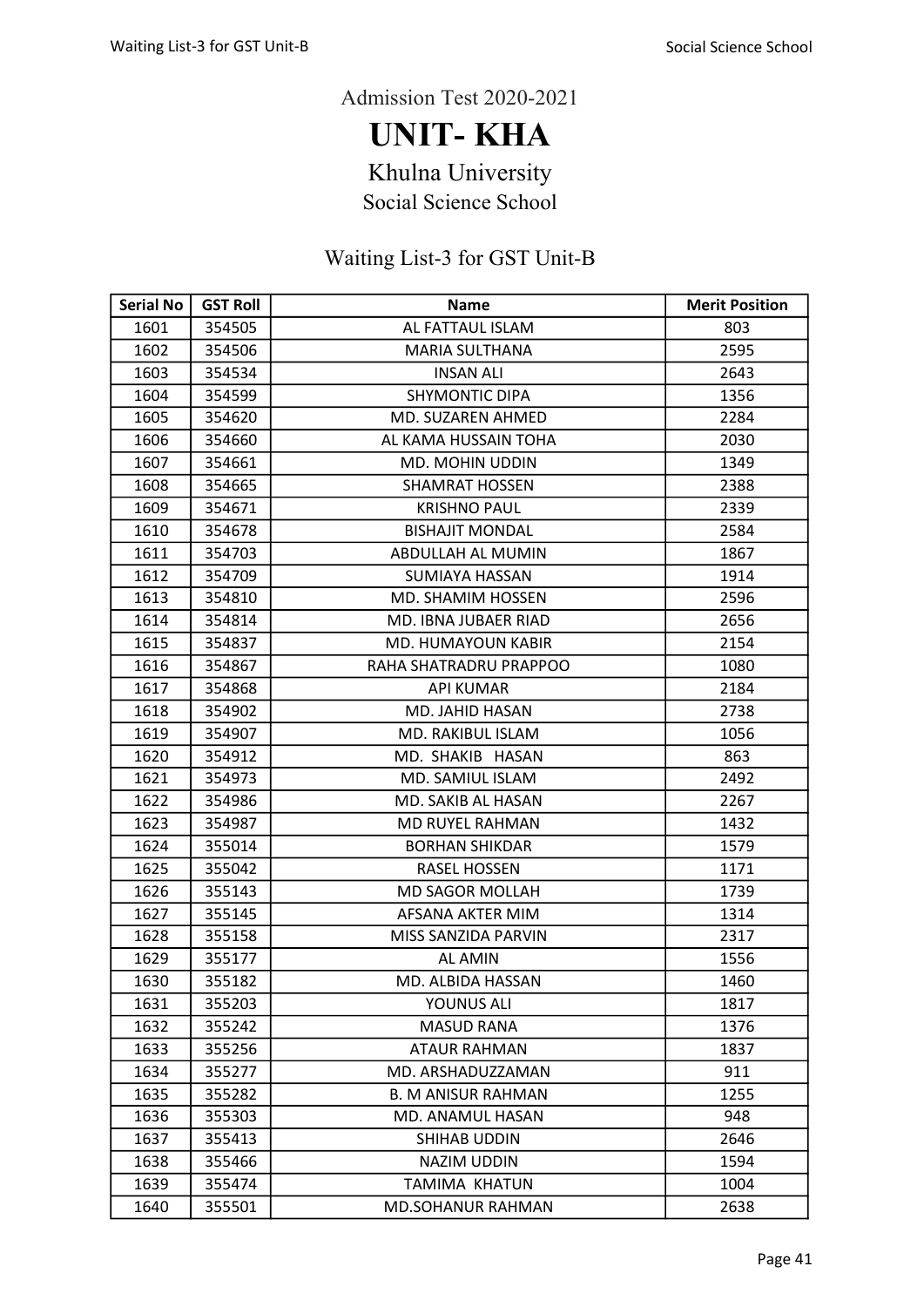UNIT- KHA

Khulna University

Social Science School

| <b>Serial No</b> | <b>GST Roll</b> | <b>Name</b>                     | <b>Merit Position</b> |
|------------------|-----------------|---------------------------------|-----------------------|
| 1641             | 355542          | <b>MASUM BILLAH</b>             | 2415                  |
| 1642             | 355546          | MD. MAFIUL KABIR                | 1212                  |
| 1643             | 355572          | SHUVASHIS CHAKRABARTTY          | 1475                  |
| 1644             | 355576          | MD. ABDULLAH AL SAMUN           | 2741                  |
| 1645             | 355578          | <b>ASHIK MONDAL</b>             | 1331                  |
| 1646             | 355591          | AL AMIN                         | 1468                  |
| 1647             | 355600          | <b>MEHRAB HOSSAIN TOPU</b>      | 1050                  |
| 1648             | 355610          | <b>ABDUR RAHMAN</b>             | 1753                  |
| 1649             | 355622          | ZAHIDUL ISLAM                   | 2137                  |
| 1650             | 355636          | MD. JAHID HASAN                 | 1537                  |
| 1651             | 355642          | SK. KHALEDUR RAHMAN             | 1114                  |
| 1652             | 355644          | SADIKUR RAHMAN                  | 1352                  |
| 1653             | 355648          | MD. MONIRUL ISLAM               | 2314                  |
| 1654             | 355666          | <b>MD. SAJJAD HOSSAIN</b>       | 1143                  |
| 1655             | 355668          | MD ASIF IQBAL                   | 2626                  |
| 1656             | 355675          | <b>GOLAM ROSUL</b>              | 1049                  |
| 1657             | 355692          | <b>SYED JANNATUN NAEEM</b>      | 1121                  |
| 1658             | 355698          | <b>ALI HOSEN</b>                | 1524                  |
| 1659             | 355701          | <b>MD. TORIKUL ISLAM</b>        | 1175                  |
| 1660             | 355707          | <b>MD ABIR HASAN</b>            | 1618                  |
| 1661             | 355752          | MD. SAJIB MOLLA                 | 811                   |
| 1662             | 355820          | <b>MD MEHARUB HOSSEN</b>        | 2331                  |
| 1663             | 355872          | <b>ISTIAK AHMED HIMEL</b>       | 1497                  |
| 1664             | 355962          | MST. PAPIYA KHATUN              | 2216                  |
| 1665             | 355963          | MOST. FATEMA KHATUN             | 2201                  |
| 1666             | 355973          | <b>HAMINA SABIT</b>             | 1780                  |
| 1667             | 355977          | JANNATUL RAIAN HAFSHA           | 1884                  |
| 1668             | 355995          | MST. AFIFA ANZUM ESHA           | 797                   |
| 1669             | 356035          | <b>ZOHAYER AKTER</b>            | 1916                  |
| 1670             | 356081          | <b>MST. SHONALI AKTER SORNA</b> | 1364                  |
| 1671             | 356103          | <b>MUSLIMA KHATUN</b>           | 767                   |
| 1672             | 356151          | MST. TAKIA AFROJ SADIA          | 1875                  |
| 1673             | 356161          | MST. SAMANTA                    | 1994                  |
| 1674             | 356167          | <b>MST. SATHI KHATUN</b>        | 2243                  |
| 1675             | 356222          | <b>JANNATUL FARDOUS</b>         | 1646                  |
| 1676             | 356223          | <b>MUKTA KHATUN</b>             | 2735                  |
| 1677             | 356317          | <b>MST. SUMONA KHATUN</b>       | 2124                  |
| 1678             | 356364          | MST. MARZYA ANAM HEYA           | 1046                  |
| 1679             | 356387          | <b>NISHAT SUBAH</b>             | 2349                  |
| 1680             | 356459          | ARISHA ANHA ALAM                | 1786                  |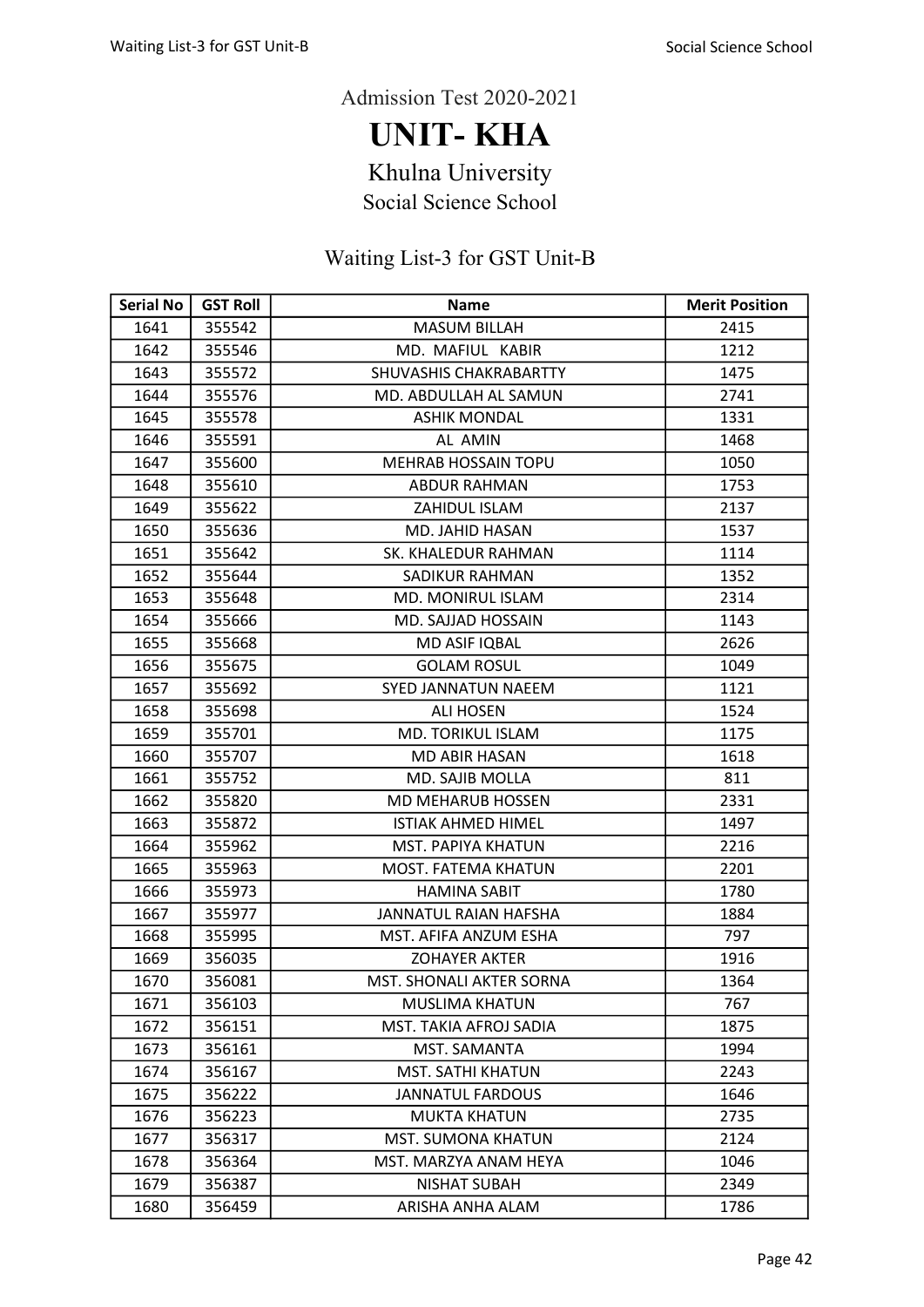UNIT- KHA

Khulna University

Social Science School

| <b>Serial No</b> | <b>GST Roll</b> | <b>Name</b>                   | <b>Merit Position</b> |
|------------------|-----------------|-------------------------------|-----------------------|
| 1681             | 356483          | <b>MOST. MARIAM KHATUN</b>    | 1190                  |
| 1682             | 356509          | <b>JAKIA KHATUN</b>           | 776                   |
| 1683             | 356576          | <b>MOSAMMAT MARIYOM MOMEN</b> | 2389                  |
| 1684             | 356582          | MD. IMDADUL HAQUE AKASH       | 2070                  |
| 1685             | 356623          | <b>MST. ANTARA KHATUN</b>     | 2505                  |
| 1686             | 356626          | <b>MOST. MEEM AKTER</b>       | 1766                  |
| 1687             | 356754          | <b>HAMMAD AREFIN</b>          | 2412                  |
| 1688             | 356783          | MST. SUMAIYA AKTER            | 2327                  |
| 1689             | 356790          | <b>AMATUL BATUL</b>           | 1300                  |
| 1690             | 356798          | MD. ALOM SHEIKH               | 2489                  |
| 1691             | 356807          | MD. ABDUL MOMIN               | 1939                  |
| 1692             | 356832          | <b>MAHFUJA AKTER</b>          | 1266                  |
| 1693             | 356839          | MD. MAHFUZUL ISLAM            | 1507                  |
| 1694             | 356840          | MOHOSINA YEASMIN MOHONA       | 1589                  |
| 1695             | 356848          | <b>FATIMA JULLY</b>           | 1268                  |
| 1696             | 356853          | MST. AYSHA REJUANA            | 2701                  |
| 1697             | 356903          | MD. SAKIBUL ISLAM             | 793                   |
| 1698             | 356937          | SURAIYA ANJUMAN               | 2544                  |
| 1699             | 356962          | MD. AKADULLAH                 | 1969                  |
| 1700             | 356994          | MST. SHARZAHANA AKTER TITHY   | 2512                  |
| 1701             | 357036          | SALEKIN IMAM                  | 1711                  |
| 1702             | 357058          | MD. HRIDAY ALI                | 957                   |
| 1703             | 357111          | <b>SADMAN SAKIB</b>           | 1095                  |
| 1704             | 357136          | MD. MAMUN HOSSAIN             | 807                   |
| 1705             | 357211          | MD. SUMON MIA                 | 2342                  |
| 1706             | 357312          | MD. OPY ALI                   | 869                   |
| 1707             | 357341          | <b>SHADIYA KHATUN</b>         | 1708                  |
| 1708             | 357403          | <b>FARIA ISLAM</b>            | 2531                  |
| 1709             | 357442          | MD. ANISUR RAHMAN             | 2041                  |
| 1710             | 357586          | <b>JUTHIA AKTER</b>           | 1642                  |
| 1711             | 357655          | <b>BENZIR SULTANA</b>         | 1796                  |
| 1712             | 357663          | <b>DHRITI RANI SAHA</b>       | 1250                  |
| 1713             | 357674          | <b>MD. ABDUR NOOR ROCKY</b>   | 1596                  |
| 1714             | 357806          | MD. TAUFIQ OMAR               | 1306                  |
| 1715             | 357819          | <b>ALHAZ HOSSAIN</b>          | 1775                  |
| 1716             | 357822          | MD. NAHID HASAN               | 2015                  |
| 1717             | 357856          | MD. ABBAS UDDIN               | 2298                  |
| 1718             | 357881          | MD. REJAUL KARIM              | 2585                  |
| 1719             | 357915          | <b>MD. MONIM HASAN OMI</b>    | 1662                  |
| 1720             | 357920          | MD. RABIN SHEIKH              | 2606                  |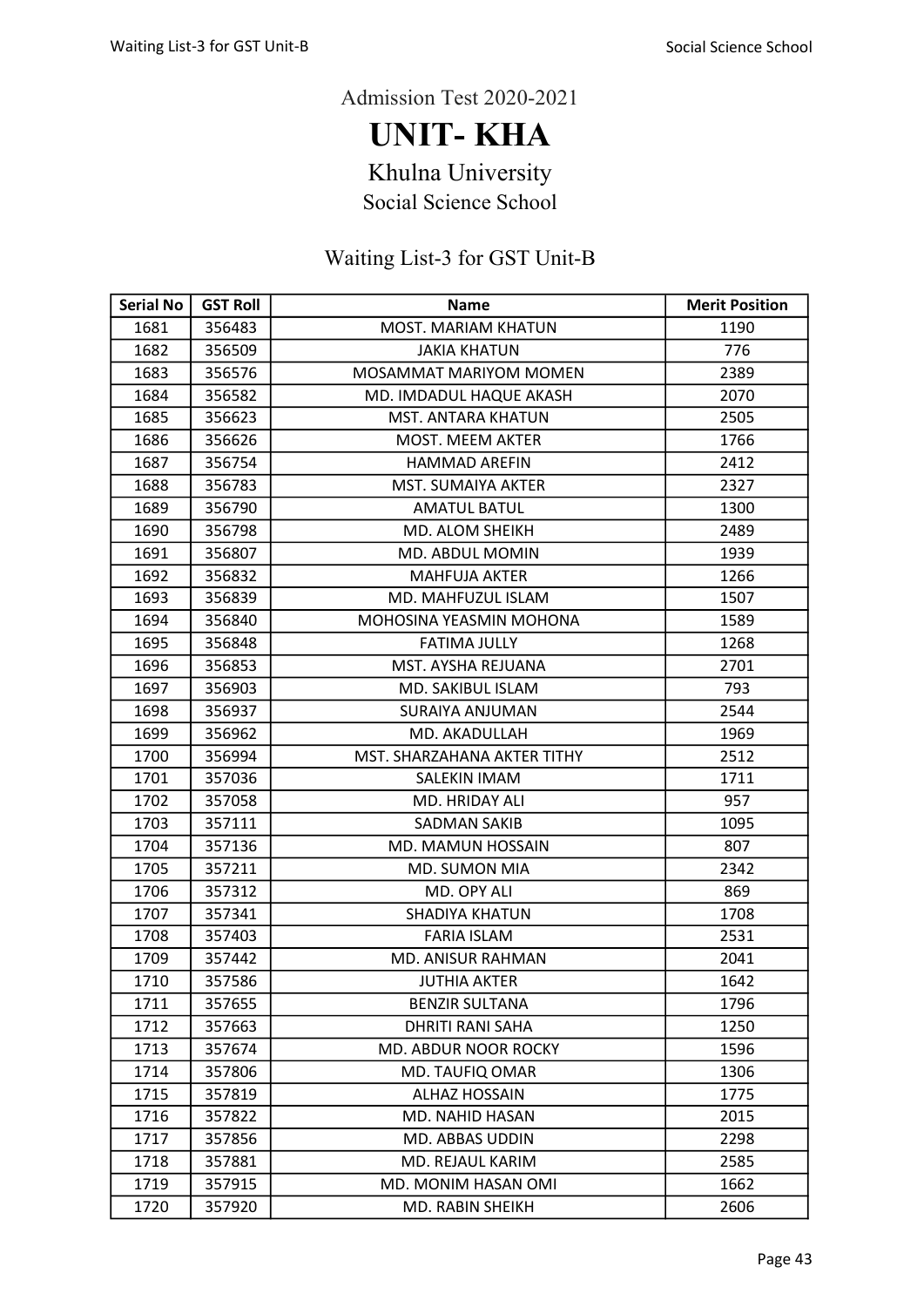UNIT- KHA

Khulna University

Social Science School

| <b>Serial No</b> | <b>GST Roll</b> | <b>Name</b>                 | <b>Merit Position</b> |
|------------------|-----------------|-----------------------------|-----------------------|
| 1721             | 357931          | <b>SUMAIYA KHATUN</b>       | 1571                  |
| 1722             | 357941          | <b>NOSHIN TABASSUM</b>      | 1530                  |
| 1723             | 357942          | SADIA ISLAM SUHA            | 1423                  |
| 1724             | 358028          | MOST, ESRATH JAHAN MISHU    | 2161                  |
| 1725             | 358038          | <b>MOST. SADIA AKTER</b>    | 1031                  |
| 1726             | 358043          | MST. BUSHRATUN NAHAR BONNI  | 2509                  |
| 1727             | 358063          | <b>MOST. SHAKILA AKTER</b>  | 1377                  |
| 1728             | 358083          | TITHI RANI SAHA             | 1912                  |
| 1729             | 358085          | <b>MOST. JAFRIN AKTHER</b>  | 1976                  |
| 1730             | 358087          | MOST. KAMONA AKTER          | 2706                  |
| 1731             | 358093          | MOST. KANIZ FARHANA         | 1874                  |
| 1732             | 358120          | <b>TONIATUL JANNET</b>      | 1727                  |
| 1733             | 358125          | <b>MST. MOHUA KHATUN</b>    | 1865                  |
| 1734             | 358130          | <b>MOST. PARUL MONI</b>     | 1489                  |
| 1735             | 358196          | <b>NIMMI AKHTER</b>         | 2157                  |
| 1736             | 358235          | <b>MOSRT. FARIHA AFROZE</b> | 1371                  |
| 1737             | 358276          | UMME AMMARA BITHI           | 794                   |
| 1738             | 358281          | MOST. FATEMA KHATUN         | 2315                  |
| 1739             | 358355          | MOST. FARJANA MISTY         | 2442                  |
| 1740             | 358358          | <b>SHAKHILA AKTER</b>       | 2060                  |
| 1741             | 358360          | MST. ISMAT JAHAN SUVRA      | 2081                  |
| 1742             | 358383          | MST. UMME KHADIZATUL KOBRA  | 1488                  |
| 1743             | 358391          | MITHILA AFSANA              | 1691                  |
| 1744             | 358393          | <b>MOST. EITE MONI</b>      | 1873                  |
| 1745             | 358404          | MST. RAHIMA AKTER           | 2150                  |
| 1746             | 358421          | <b>MST. ROKAIYA AKTER</b>   | 2312                  |
| 1747             | 358446          | <b>ANJUMAN AKTER</b>        | 1387                  |
| 1748             | 358470          | <b>MOWMITA RAY</b>          | 1422                  |
| 1749             | 358490          | SHRITI RANI RAY             | 2195                  |
| 1750             | 358565          | SEJUTI DAS MUMU             | 1675                  |
| 1751             | 358587          | <b>RINGKI MONI</b>          | 1093                  |
| 1752             | 358588          | MST. FATEMA KHATUN          | 1696                  |
| 1753             | 358701          | MST. NUZAT TABASSUM ANU     | 1699                  |
| 1754             | 358716          | <b>SUMONA RANI ROY</b>      | 2023                  |
| 1755             | 358763          | MST. FARJANA YASMIN         | 1044                  |
| 1756             | 358798          | <b>JANNATUL FERDOUS</b>     | 2429                  |
| 1757             | 358851          | MOST. MISKAT JAHAN          | 2574                  |
| 1758             | 358952          | <b>ARNI ROY AKHI</b>        | 1913                  |
| 1759             | 359104          | MUSFIQUA MONI               | 1259                  |
| 1760             | 359139          | MST. DILRUBA AKTAR          | 2439                  |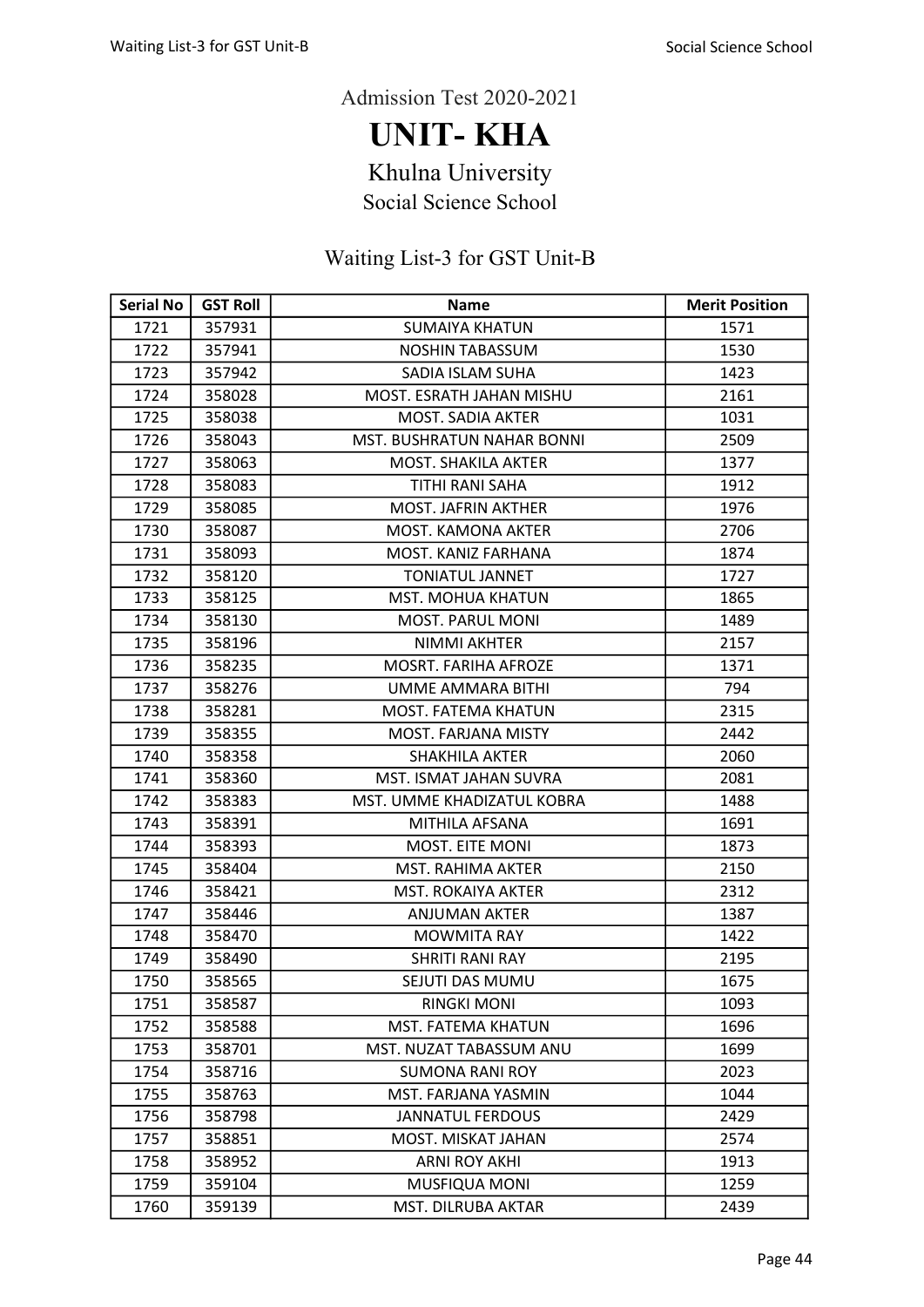UNIT- KHA

Khulna University

Social Science School

| <b>Serial No</b> | <b>GST Roll</b> | <b>Name</b>                    | <b>Merit Position</b> |
|------------------|-----------------|--------------------------------|-----------------------|
| 1761             | 359146          | MUNTAHA AKTAR MITHILA          | 889                   |
| 1762             | 359158          | <b>SUKARNA RAY BICHITRA</b>    | 1554                  |
| 1763             | 359216          | <b>ANUSRRE SARKER</b>          | 1335                  |
| 1764             | 359217          | MOST. RESMA AKTHER POPI        | 1880                  |
| 1765             | 359254          | MOST. SANZIDA KHANOM SHAMMI    | 2261                  |
| 1766             | 359348          | FATIMA JOHORA                  | 1522                  |
| 1767             | 359453          | <b>MOST. SOHANA AKTER</b>      | 1170                  |
| 1768             | 359523          | <b>MD. SHOHIDUL ISLAM</b>      | 768                   |
| 1769             | 359526          | RABEYA BOSRI NILA              | 1233                  |
| 1770             | 359577          | MD. ASHIKUR RAHAMAN ASHIK      | 2289                  |
| 1771             | 359656          | NAFISA REZOANA                 | 841                   |
| 1772             | 359677          | UPAMA ROY                      | 1921                  |
| 1773             | 359686          | <b>MAHFUZA AKTER</b>           | 2044                  |
| 1774             | 359711          | MOST. ANAMIKA NOWSHIN ETY      | 1246                  |
| 1775             | 359737          | MASUMA AKTER NILA              | 1401                  |
| 1776             | 359767          | <b>RANITA ROY</b>              | 1986                  |
| 1777             | 359791          | MOST. MAHFUZA AKTER MITU       | 2697                  |
| 1778             | 359795          | MD. USUF ALI                   | 1534                  |
| 1779             | 359803          | MD. ABU RAIHAN                 | 2391                  |
| 1780             | 359806          | SOMPA RANI RAY                 | 1493                  |
| 1781             | 359818          | MD. HAFIZUR RAHMAN             | 1606                  |
| 1782             | 359889          | MST. FARHANA MAMUNI RANI       | 2278                  |
| 1783             | 359985          | <b>BISHAL ROY</b>              | 2695                  |
| 1784             | 360007          | SABRINA MAHMUD                 | 2244                  |
| 1785             | 360018          | MOST. ATIKA BANU               | 1283                  |
| 1786             | 360031          | MD. MONTHASHIR RAHMAN MERAJ    | 1958                  |
| 1787             | 360156          | MD. SAHABIR HOSEN SABBIR       | 2054                  |
| 1788             | 360182          | MD. SHOHAG MAHMUD              | 1528                  |
| 1789             | 360184          | KAMRUZZAMAN MIA                | 2084                  |
| 1790             | 360263          | <b>MD. FUAD HASAN</b>          | 1053                  |
| 1791             | 360274          | MD. RAKIBUL HASAN RABBI        | 1778                  |
| 1792             | 360282          | MD. SOHAG SARKER               | 1092                  |
| 1793             | 360304          | <b>FARIHA NAZNIN</b>           | 1449                  |
| 1794             | 360341          | MOST. NUSRAT JAHAN             | 1379                  |
| 1795             | 360373          | SABIHA PARWEEN                 | 805                   |
| 1796             | 360400          | MD. SHAHADAT HOSEN             | 1832                  |
| 1797             | 360538          | MD. SHAHJALAL HOSSEN SAKIL     | 1869                  |
| 1798             | 360569          | MD. ABU SAIED KHANDOKER SHIMUL | 2003                  |
| 1799             | 360629          | MD. SHOHANUR RAHMAN            | 1972                  |
| 1800             | 360665          | SAIKAT AHAMED SARKER           | 1666                  |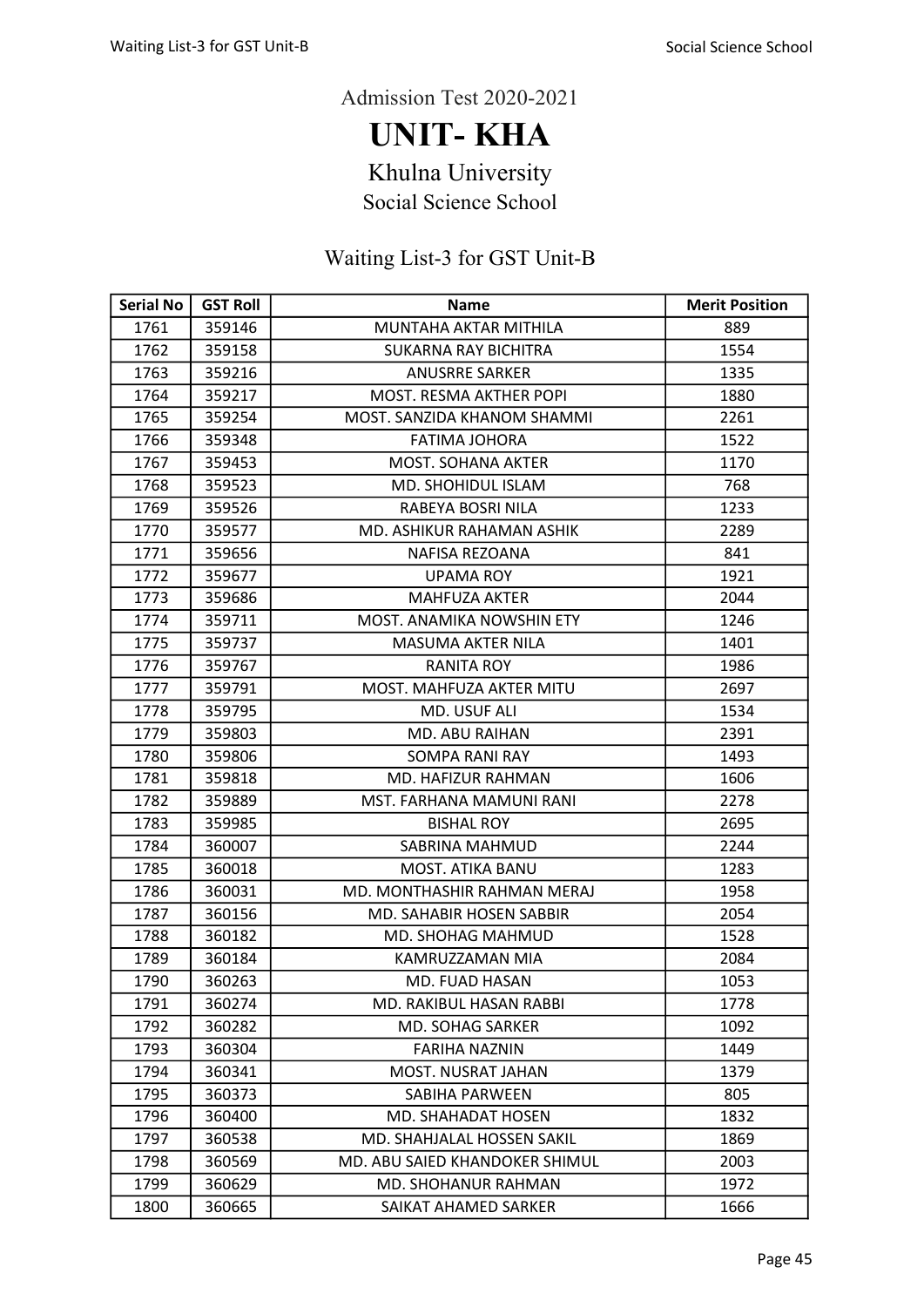UNIT- KHA

Khulna University

Social Science School

| <b>Serial No</b> | <b>GST Roll</b> | <b>Name</b>                 | <b>Merit Position</b> |
|------------------|-----------------|-----------------------------|-----------------------|
| 1801             | 360704          | MST. ARAFAT JAHAN SHIFAT    | 1417                  |
| 1802             | 360723          | <b>MOST. ASHFATUN NAHAR</b> | 1308                  |
| 1803             | 360752          | <b>SHAKIL SARKAR</b>        | 1355                  |
| 1804             | 360774          | MST. ARIFA KHATUN           | 2091                  |
| 1805             | 360887          | <b>JAMIN TASNIM</b>         | 2567                  |
| 1806             | 360891          | MD. SHAIKOT KHANDOKAR       | 2518                  |
| 1807             | 360943          | RESHADUJJAMAN               | 909                   |
| 1808             | 361007          | <b>MD. TOUHIDUL ISLAM</b>   | 1792                  |
| 1809             | 361032          | MD. MASUM BILLAH            | 2613                  |
| 1810             | 361069          | <b>EBRAHIM</b>              | 827                   |
| 1811             | 361094          | MD. MAJEDUL ISLAM           | 1382                  |
| 1812             | 361103          | MD. SHAMIM MIA              | 2358                  |
| 1813             | 361105          | <b>MD. ARIF HOSSAN</b>      | 1829                  |
| 1814             | 361136          | MD. ABU RAYHAN TAMIM        | 1326                  |
| 1815             | 361153          | <b>INDROJIT BARMAN</b>      | 938                   |
| 1816             | 361208          | ANTARA IBNAD SIDDIKA SRAYA  | 1173                  |
| 1817             | 361228          | MOST. ARSHINA AKTER         | 1656                  |
| 1818             | 361229          | <b>ANIKA AKTER</b>          | 2456                  |
| 1819             | 361230          | MD. NYMUL HASAN.            | 2637                  |
| 1820             | 361264          | <b>DEBIROY</b>              | 1081                  |
| 1821             | 361291          | MD. NUR ISLAM               | 1505                  |
| 1822             | 361306          | MD. SOHAG MIA               | 1677                  |
| 1823             | 361351          | <b>SALEH AHMED</b>          | 2239                  |
| 1824             | 361366          | MD. LAICH MIA               | 1144                  |
| 1825             | 361432          | MD. ABRAR ARABI ISLAM       | 1174                  |
| 1826             | 361494          | ABDULLAH AL MAMUN           | 1577                  |
| 1827             | 361495          | MST. ISRAT JAHAN HENA       | 1999                  |
| 1828             | 361542          | <b>MITHILA BISWAS</b>       | 2016                  |
| 1829             | 361554          | <b>JEWELY MAJUMDER</b>      | 1304                  |
| 1830             | 361562          | <b>OPI BHOWMICK</b>         | 1218                  |
| 1831             | 361567          | <b>SARMIN AKTER</b>         | 1305                  |
| 1832             | 361572          | MANSURA KHANAM              | 774                   |
| 1833             | 361576          | <b>DISHA BISWAS</b>         | 1223                  |
| 1834             | 361580          | <b>FATEMA AKTER MIM</b>     | 1542                  |
| 1835             | 361591          | AFSANA MIM                  | 1007                  |
| 1836             | 361593          | <b>SWARNA ROY</b>           | 2192                  |
| 1837             | 361610          | LIMA AKTHER                 | 1538                  |
| 1838             | 361618          | <b>LIZA KHANAM</b>          | 1844                  |
| 1839             | 361631          | <b>LIZA AKTER NITU</b>      | 1330                  |
| 1840             | 361645          | SHILA MANDAL                | 1450                  |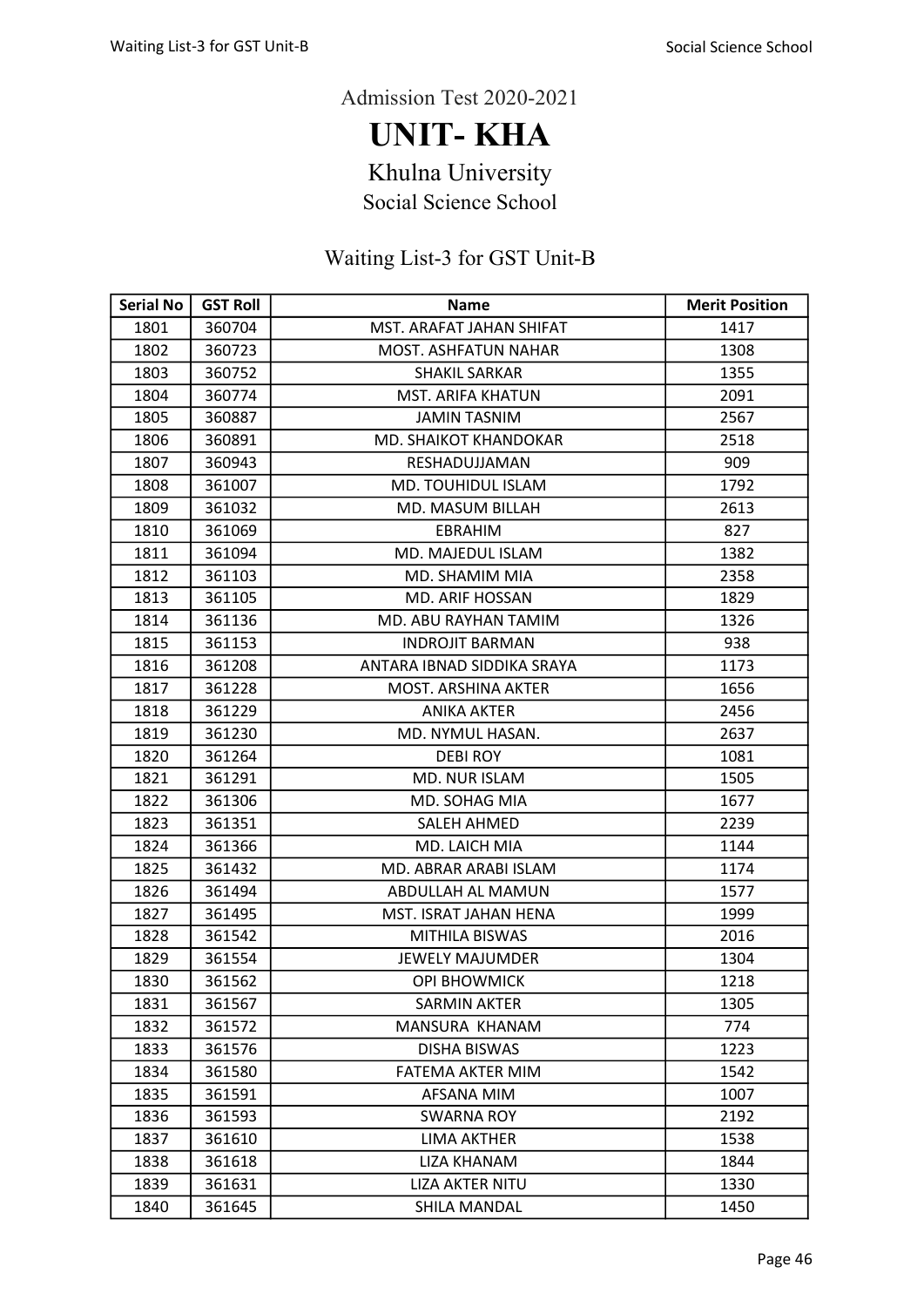UNIT- KHA

Khulna University

Social Science School

| <b>Serial No</b> | <b>GST Roll</b> | <b>Name</b>               | <b>Merit Position</b> |
|------------------|-----------------|---------------------------|-----------------------|
| 1841             | 361656          | PURNIMA TIKADER           | 1881                  |
| 1842             | 361667          | <b>LILA BISWAS</b>        | 1491                  |
| 1843             | 361678          | NISHAT TASNIM SADIA       | 2097                  |
| 1844             | 361680          | <b>EMA KHANOM</b>         | 913                   |
| 1845             | 361684          | KAZI SANJANA TASNIM       | 1179                  |
| 1846             | 361685          | SUMAYA AZAM MIM           | 2178                  |
| 1847             | 361693          | SADIA HAQUE               | 2262                  |
| 1848             | 361696          | <b>DISHA BAIRAGI</b>      | 882                   |
| 1849             | 361709          | <b>SUBARNA KHANAM</b>     | 801                   |
| 1850             | 361750          | <b>ARPITA BISWAS</b>      | 830                   |
| 1851             | 361763          | <b>SWAPNA KHATUN</b>      | 2024                  |
| 1852             | 361776          | <b>JOYNOB AKTER JEMI</b>  | 2482                  |
| 1853             | 361795          | <b>SHAMPA KHANAM</b>      | 1160                  |
| 1854             | 361838          | <b>SUYA KHANAM</b>        | 2612                  |
| 1855             | 361847          | SADIA ISLAM MEGHA         | 1759                  |
| 1856             | 361861          | AFSANA AHSAN              | 2527                  |
| 1857             | 361885          | SAMIA ISLAM OISHI         | 2410                  |
| 1858             | 361894          | SHEIKH SADIA ISLAM        | 2625                  |
| 1859             | 361998          | DIPANKAR BALA             | 1163                  |
| 1860             | 362014          | SAMAPTI DAS               | 1047                  |
| 1861             | 362052          | <b>MASUMA</b>             | 1256                  |
| 1862             | 362054          | KANIJ FATEMA MIM          | 2672                  |
| 1863             | 362068          | <b>RATRY KUNDU</b>        | 2378                  |
| 1864             | 362107          | SOUMITRA BISWAS           | 1741                  |
| 1865             | 362120          | TAHAMINA BINTE TAMIJUDDIN | 2275                  |
| 1866             | 362145          | SAMPA KHANAM              | 1328                  |
| 1867             | 362151          | <b>MADHURI BISWAS</b>     | 921                   |
| 1868             | 362169          | <b>SAGAR PAUL</b>         | 2012                  |
| 1869             | 362243          | <b>ISHRAT JAHAN JANY</b>  | 1578                  |
| 1870             | 362298          | <b>KHALID ISTIAK</b>      | 974                   |
| 1871             | 362304          | <b>BIPLOB KUMAR PAUL</b>  | 1041                  |
| 1872             | 362312          | <b>MD.ZAHEER RAYHAN</b>   | 2032                  |
| 1873             | 362322          | UTSAB MONDAL              | 2089                  |
| 1874             | 362339          | JANNATUN NESHA SAMANTA    | 2470                  |
| 1875             | 362365          | <b>NUPUR AKTER</b>        | 1147                  |
| 1876             | 362372          | <b>ANKHI MONDAL</b>       | 1763                  |
| 1877             | 362441          | <b>KEYA DHALI</b>         | 1014                  |
| 1878             | 362467          | ADORI KHANAM              | 1362                  |
| 1879             | 362505          | SABBIR SHEIKH             | 1291                  |
| 1880             | 362515          | <b>DRISTI HIRA</b>        | 1636                  |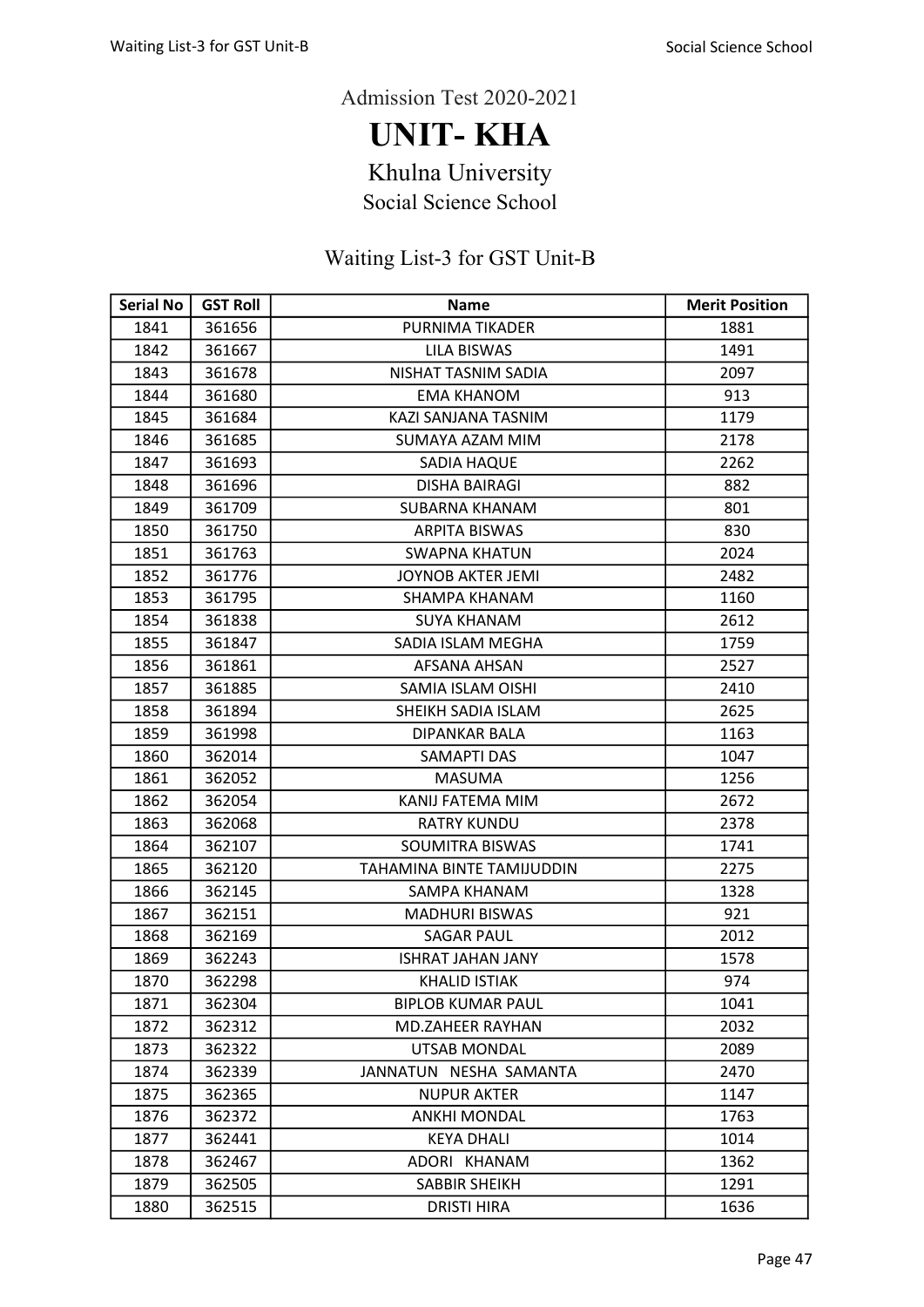UNIT- KHA

Khulna University

Social Science School

| <b>Serial No</b> | <b>GST Roll</b> | <b>Name</b>                | <b>Merit Position</b> |
|------------------|-----------------|----------------------------|-----------------------|
| 1881             | 362570          | <b>TAYABUR RAHAMAN</b>     | 1944                  |
| 1882             | 362621          | <b>IMRAN BISWAS</b>        | 1329                  |
| 1883             | 362635          | MAHAJABIN KHAN             | 1980                  |
| 1884             | 362637          | MD. MASUM ALI KHAN         | 2712                  |
| 1885             | 362682          | <b>SUVO BAIRAGI</b>        | 1021                  |
| 1886             | 362683          | <b>ANNITA PROVA POETRY</b> | 2095                  |
| 1887             | 362778          | <b>MAJED MREDHA</b>        | 1062                  |
| 1888             | 362918          | MD. OBAIDUR RAHMAN         | 2257                  |
| 1889             | 362970          | <b>ANUP BAIDYA</b>         | 2674                  |
| 1890             | 362988          | YEAKUB SHEIKH              | 1797                  |
| 1891             | 363008          | ASHIKUZZAMAN               | 1784                  |
| 1892             | 363025          | <b>ATONU MAJUMDER</b>      | 1918                  |
| 1893             | 363042          | <b>MD. RAKIB HOSEN</b>     | 1201                  |
| 1894             | 363051          | <b>DIP BISWAS</b>          | 1182                  |
| 1895             | 363102          | <b>AFSANA</b>              | 1737                  |
| 1896             | 363139          | <b>SUJOY KUMAR SAHA</b>    | 2329                  |
| 1897             | 363276          | SIYAM MIA                  | 2111                  |
| 1898             | 363363          | <b>KM RATUL HASAN</b>      | 1325                  |
| 1899             | 363469          | <b>RABIN</b>               | 1509                  |
| 1900             | 363505          | MD. ABU HAMZA              | 2320                  |
| 1901             | 363610          | SAIFUL MOLLA               | 883                   |
| 1902             | 363684          | MD. MITUL MOLLA            | 2380                  |
| 1903             | 363693          | MD. AKTARUJJAMAN           | 2549                  |
| 1904             | 363759          | MD. WALID HASAN            | 2404                  |
| 1905             | 363805          | SIFTE RAYAN RAISA          | 1338                  |
| 1906             | 363808          | <b>SHAMPA REZA</b>         | 2225                  |
| 1907             | 363836          | <b>ARPA SARKAR</b>         | 2620                  |
| 1908             | 363838          | <b>SURAIYA RAHMAN</b>      | 2699                  |
| 1909             | 363855          | MAMJUDA MOSTOFA.           | 2072                  |
| 1910             | 363882          | <b>AMINA ISLAM KAKON</b>   | 2053                  |
| 1911             | 363909          | NISHAT FATIMA              | 2361                  |
| 1912             | 363935          | <b>MRITTIKA MONDAL</b>     | 1487                  |
| 1913             | 363937          | <b>SETU HALDER</b>         | 1126                  |
| 1914             | 363941          | DILSHAD NAWSHIN MUNIA      | 2413                  |
| 1915             | 363943          | SHANTA YEASMIN ANIKA       | 2592                  |
| 1916             | 363944          | TAMANNA ALAM MOON          | 1248                  |
| 1917             | 363950          | SYEDA MARZAN               | 2209                  |
| 1918             | 363961          | SURAIYA JAHAN RUMI         | 1937                  |
| 1919             | 363971          | <b>NUSRAT JAHAN ALVI</b>   | 2280                  |
| 1920             | 363989          | MUNIA JAHAN MIM            | 2423                  |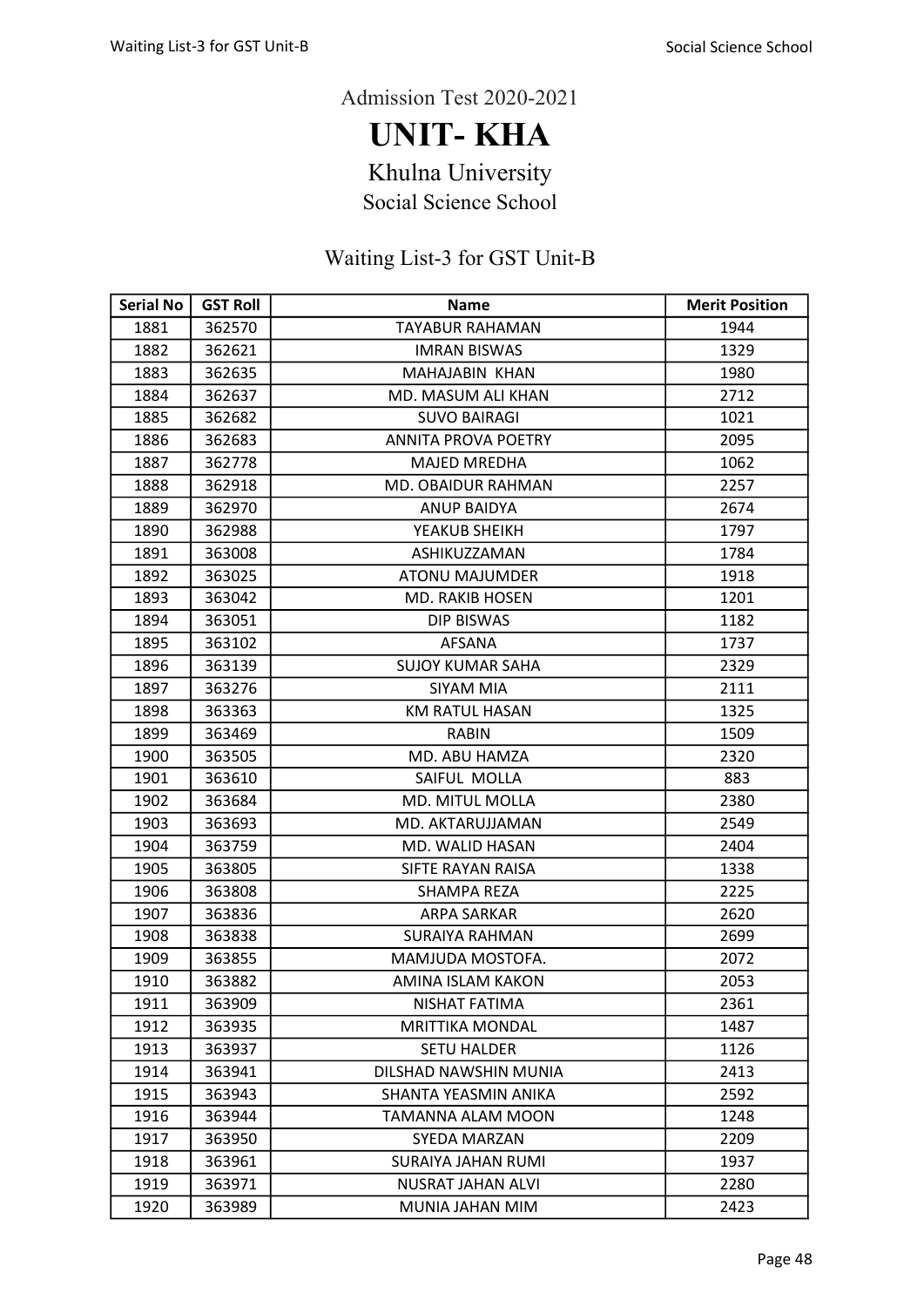UNIT- KHA

Khulna University

Social Science School

| <b>Serial No</b> | <b>GST Roll</b> | <b>Name</b>                   | <b>Merit Position</b> |
|------------------|-----------------|-------------------------------|-----------------------|
| 1921             | 363995          | <b>UMMAY AYEMAN</b>           | 2653                  |
| 1922             | 364028          | MOHONA AZMIN                  | 2213                  |
| 1923             | 364029          | SANJIDA AZIZ                  | 1313                  |
| 1924             | 364031          | NUSRAT JAHAN SHAILY           | 796                   |
| 1925             | 364040          | <b>ARUNA SIKTO SACHI</b>      | 1453                  |
| 1926             | 364044          | <b>SURAIYA AKTER</b>          | 1713                  |
| 1927             | 364071          | MISS.NAZMIN                   | 1859                  |
| 1928             | 364175          | MEHERUN NESA MEHERIN JUTHI    | 2614                  |
| 1929             | 364176          | <b>MALIHA TASNIM</b>          | 1531                  |
| 1930             | 364177          | <b>MIM AKTER</b>              | 2710                  |
| 1931             | 364191          | AYESHA SHIDDIQUA              | 1058                  |
| 1932             | 364305          | <b>MST. SOBI AKTER</b>        | 2740                  |
| 1933             | 364335          | RABEYA SULTANA HIMI           | 960                   |
| 1934             | 364372          | <b>DILSHAT NAJRIN</b>         | 1676                  |
| 1935             | 364422          | <b>ISRAT JAHAN</b>            | 1426                  |
| 1936             | 364425          | FARJANA RAHAMAN SAMPA         | 1654                  |
| 1937             | 364436          | SADIA AKTER MUNIA             | 1679                  |
| 1938             | 364517          | SADIYA AKTER                  | 2251                  |
| 1939             | 364641          | MD. SAYED KHAN                | 769                   |
| 1940             | 364671          | H. M. HASIBUR RAHMAN ABDULLAH | 2009                  |
| 1941             | 364701          | MUHAMMAD ABDULLAH             | 2671                  |
| 1942             | 364709          | <b>ABU ANSAR</b>              | 1045                  |
| 1943             | 364720          | <b>MITUA FERDOUS</b>          | 2502                  |
| 1944             | 364736          | MST. NASRIN AKTER             | 1113                  |
| 1945             | 364739          | MD. IMRAN HOSEN               | 2497                  |
| 1946             | 364773          | MD. ASAD BEPARI               | 2179                  |
| 1947             | 364793          | <b>SAMSUN NAHAR RIPA</b>      | 844                   |
| 1948             | 364811          | MD. ABU SAYED                 | 789                   |
| 1949             | 364853          | MD. SHAKIL                    | 2018                  |
| 1950             | 364882          | SADIA AFRIN                   | 992                   |
| 1951             | 364883          | MD. ARIF HOSSAIN              | 1619                  |
| 1952             | 364968          | <b>IMRAN AHMAD SUVO</b>       | 2200                  |
| 1953             | 364972          | SADIA SAYMA                   | 1802                  |
| 1954             | 364980          | SOHAG                         | 1949                  |
| 1955             | 364997          | MD. MAHADI HASAN              | 2324                  |
| 1956             | 365014          | MST. NUSRAT JAHAN NISA        | 2580                  |
| 1957             | 365072          | MD. JAFOR                     | 1074                  |
| 1958             | 365106          | <b>GOLAM KIBRIA ABIR</b>      | 2451                  |
| 1959             | 365133          | <b>MD. MIRAJ HOSSEN</b>       | 1836                  |
| 1960             | 365139          | WAHID-UN-NOBY                 | 2681                  |